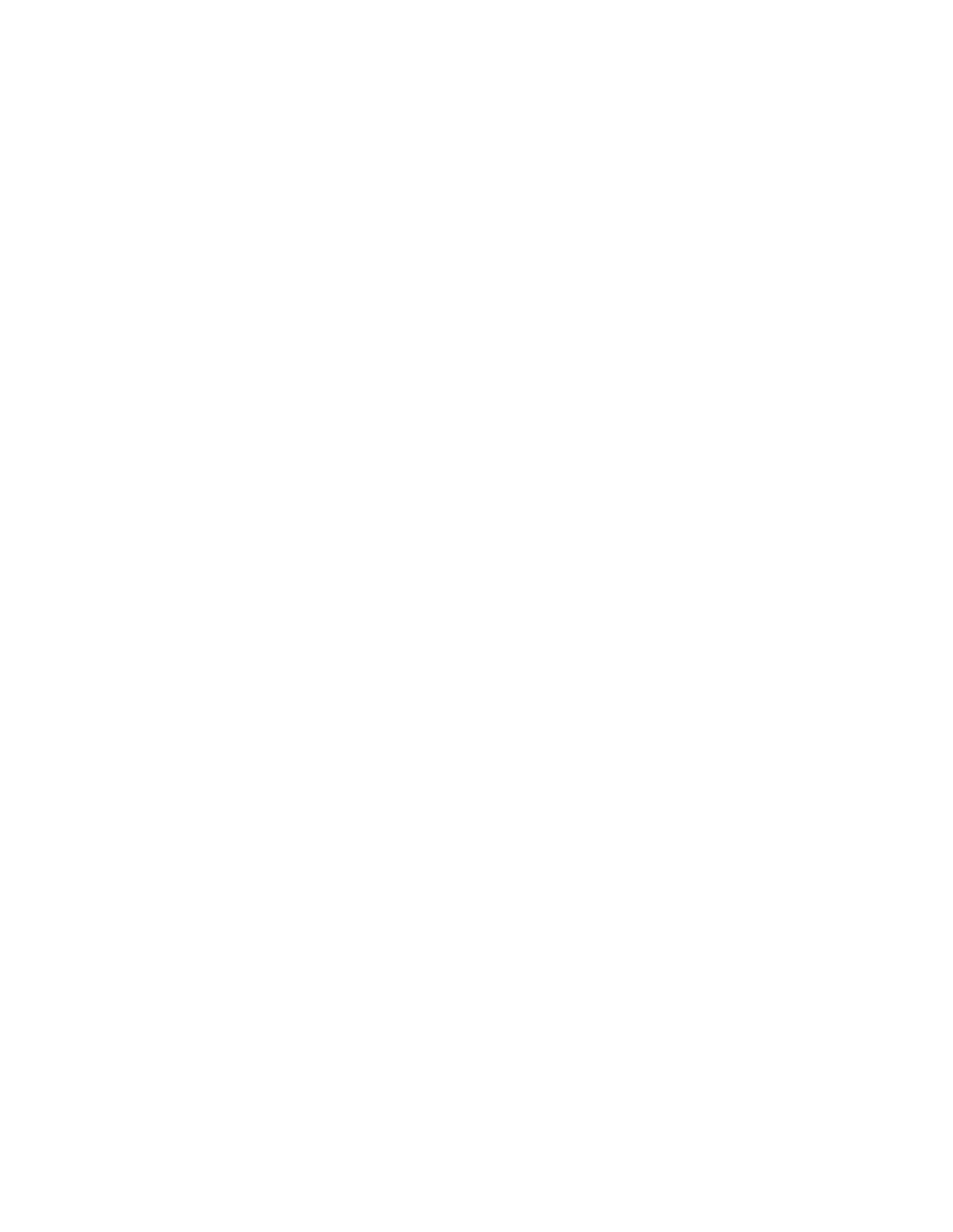

# India's Bond Market— **Indiated** Stephen Wells<sup>+</sup> and Lotte Schou-Zibell<sup>++</sup> Developments and Challenges Ahead

December 2008

+ Stephen Wells is a senior research fellow, at the ICMA Centre, University of Reading. E-mail: stephenwells@clara.net, Tel: 44 1268 741541.

<sup>++</sup> Lotte Schou-Zibell is a senior economist in the Office of Regional Economic Integration at Asian Development Bank. E-mail: lschouzibell@ adb.org, Tel: 632 632 5245, Fax: 632 636 2183.

Asian Development Bank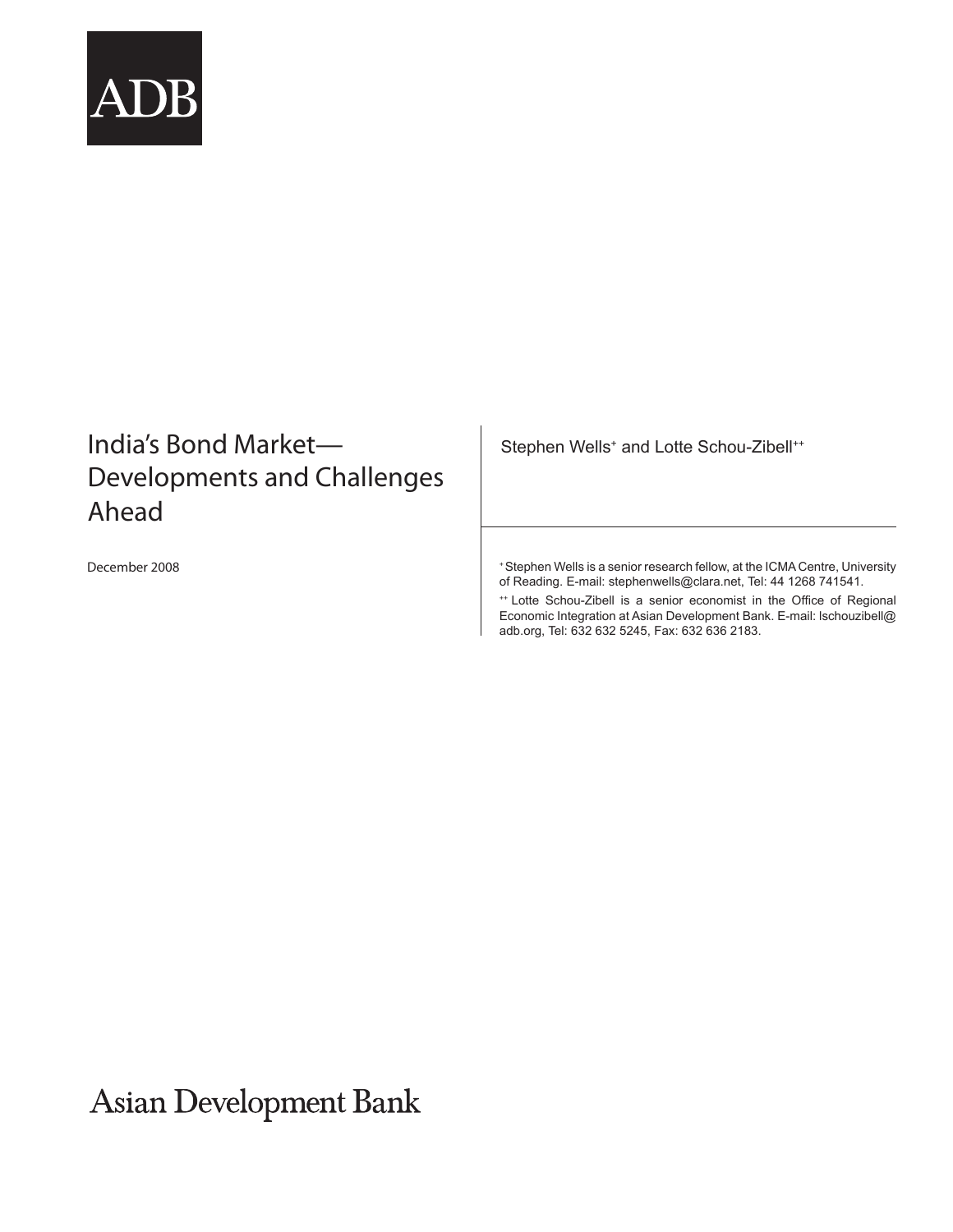The ADB Working Paper Series on Regional Economic Integration focuses on topics relating to regional cooperation and integration in the areas of infrastructure and software, trade and investment, money and finance, and regional public goods. The Series is a quick-disseminating, informal publication that seeks to provide information, generate discussion, and elicit comments. Working papers published under this Series may subsequently be published elsewhere.

Disclaimer:

The views expressed in this paper are those of the author and do not necessarily reflect the views and policies of the Asian Development Bank or its Board of Governors or the governments they represent.

The Asian Development Bank does not guarantee the accuracy of the data included in this publication and accepts no responsibility for any consequence of their use.

Use of the term "country" does not imply any judgment by the authors or the Asian Development Bank as to the legal or other status of any territorial entity.

Unless otherwise noted, \$ refers to US dollars.

© 2008 by Asian Development Bank December 2008 Publication Stock No. WPS090038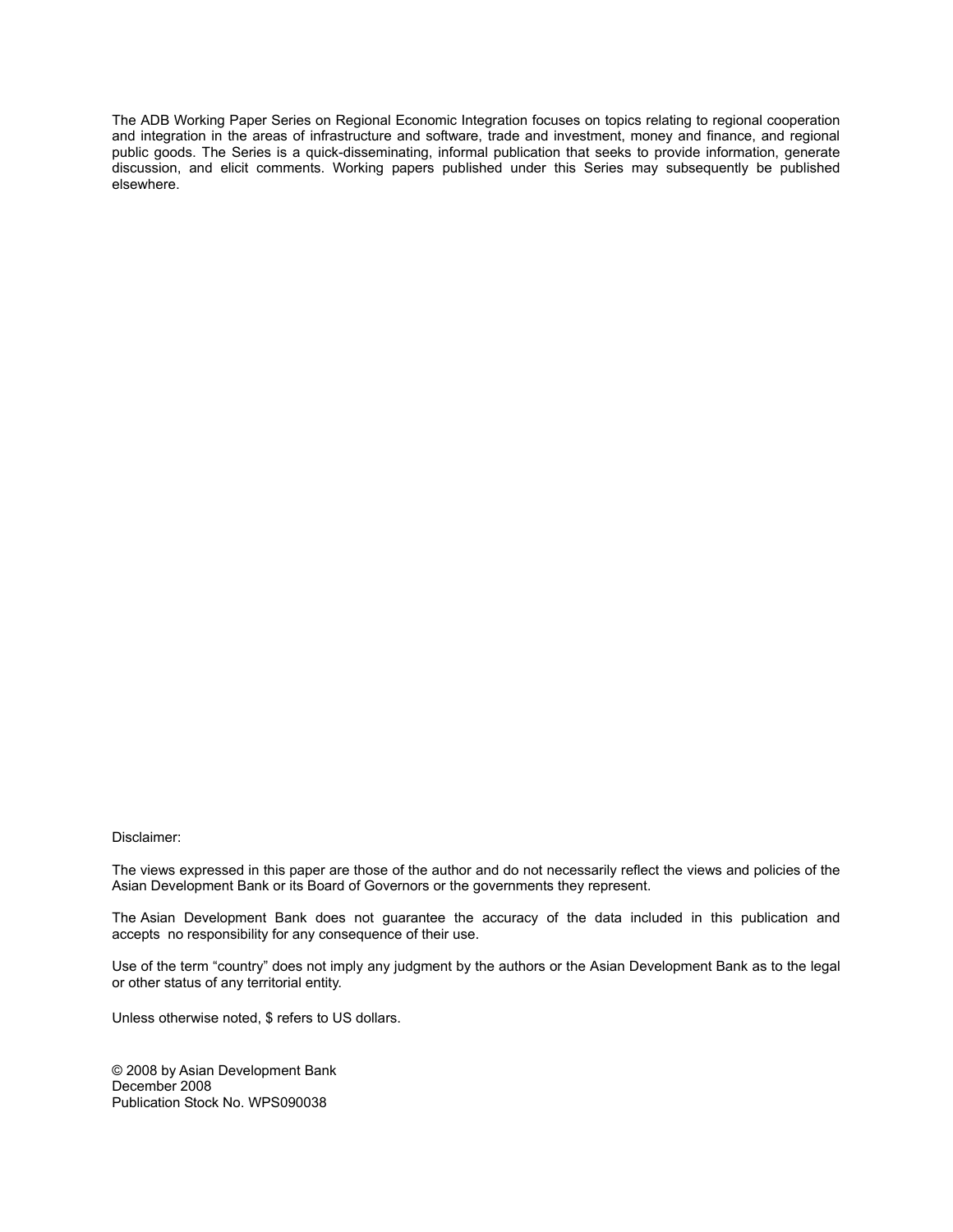| Contents | Abstract                                                  |                                                            |                                                                                     |                |  |  |  |
|----------|-----------------------------------------------------------|------------------------------------------------------------|-------------------------------------------------------------------------------------|----------------|--|--|--|
|          | I.                                                        |                                                            | Introduction                                                                        | $\overline{2}$ |  |  |  |
|          | ΙΙ.                                                       | Development and Outlook: Illiquid and Lagging, but Growing |                                                                                     |                |  |  |  |
|          | III.                                                      |                                                            | 14<br>Government Bonds: Reforms Proceed, Development Lags                           |                |  |  |  |
|          |                                                           | А.                                                         | <b>Key Developments</b>                                                             | 14             |  |  |  |
|          |                                                           | В.                                                         | <b>Reforms</b>                                                                      | 17             |  |  |  |
|          | IV.                                                       |                                                            | Corporate Bonds: Transparency Improves, But Development Still<br>Lags               |                |  |  |  |
|          |                                                           | А.                                                         | <b>Key Developments</b>                                                             | 23             |  |  |  |
|          |                                                           | В.                                                         | Factors Limiting the Further Development of Corporate Bond<br>Markets               | 24             |  |  |  |
|          | V.                                                        |                                                            | Securitization: Early Starter Awaits Take Off                                       | 30             |  |  |  |
|          |                                                           | А.                                                         | Banks and Insurance Companies: Predominant Investors in<br><b>Securitized Notes</b> | 32             |  |  |  |
|          |                                                           | В.                                                         | Reforms                                                                             | 33             |  |  |  |
|          | VI.                                                       |                                                            | <b>Regulation Hampers Participation</b>                                             | 34             |  |  |  |
|          |                                                           | А.                                                         | Life Insurance Sector                                                               | 34             |  |  |  |
|          |                                                           | В.                                                         | <b>Pension Funds</b>                                                                | 35             |  |  |  |
|          |                                                           | C.                                                         | <b>Mutual Funds</b>                                                                 | 36             |  |  |  |
|          |                                                           | D.                                                         | Foreign Investors                                                                   | 36             |  |  |  |
|          |                                                           | Е.                                                         | <b>Investor Diversity</b>                                                           | 37             |  |  |  |
|          | VII.                                                      |                                                            | <b>Rationalizing Regulatory Structures</b>                                          | 38             |  |  |  |
|          |                                                           | А.                                                         | Measures to Address Bond Market Liquidity                                           | 38             |  |  |  |
|          |                                                           | Β.                                                         | Measures to Develop the Corporate Bond Market                                       | 40             |  |  |  |
|          | VIII.                                                     |                                                            | <b>Conclusion: Learning From Neighbors</b>                                          | 41             |  |  |  |
|          | References                                                |                                                            |                                                                                     |                |  |  |  |
|          | ADB Working Paper Series on Regional Economic Integration |                                                            |                                                                                     |                |  |  |  |

| Boxes |                                          |  |
|-------|------------------------------------------|--|
|       | Box 1: Reforming Finance for Development |  |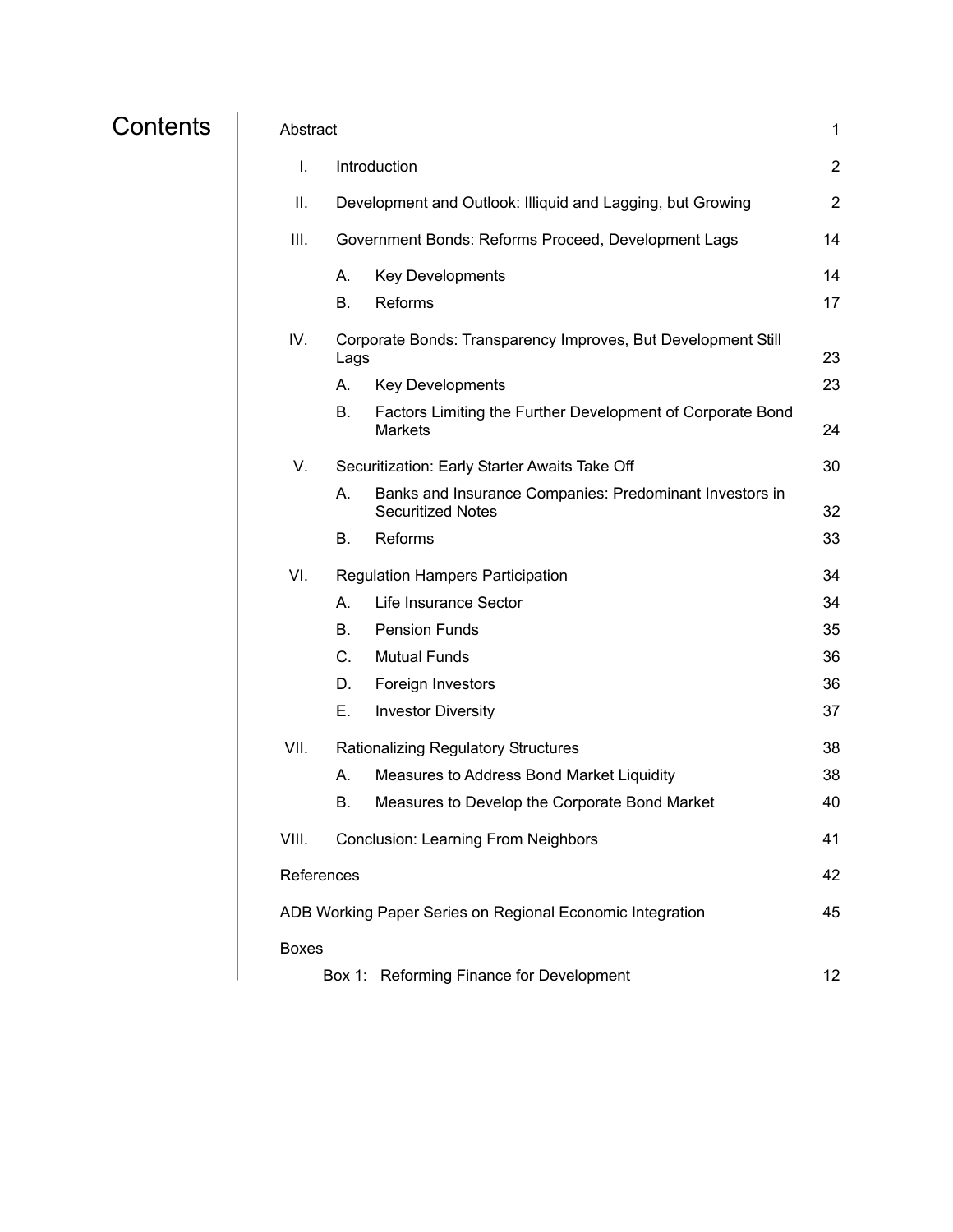#### Tables

| 1.      | India and EEA Bond Markets (% of GDP), March 2008                       | 4  |
|---------|-------------------------------------------------------------------------|----|
| 2.      | India and EEA Bond Markets (in US\$ billion), March 2008                | 7  |
| 3.      | Government Bonds - Days Traded (Aug 2007 - July 2008)                   | 9  |
| 4.      | Indian Credit Rating Agencies                                           | 24 |
| 5.      | Distribution of Corporate Bonds Issued by Rating                        | 29 |
| Figures |                                                                         |    |
| 1.      | Financial Sector Development in India                                   | 3  |
| 2.      | Equity Market Capitalization (% of GDP)                                 | 5  |
| 3.      | Bank Assets (% of GDP)                                                  | 5  |
| 4.      | Government Bonds (% of GDP)                                             | 6  |
| 5.      | Corporate Bonds (% of GDP)                                              | 7  |
| 6.      | India and EEA Government Securities Turnover (% Average<br>Outstanding) | 8  |
| 7.      | <b>Government Securities Turnover</b>                                   | 9  |
| 8.      | Corporate Bond Turnover                                                 | 10 |
| 9.      | Indian and EEA Corporate Bonds Turnover (% of Average<br>Outstanding)   | 11 |
| 10.     | Indian Government Market Borrowing                                      | 14 |
| 11.     | Government Borrowing for Deficit Financing                              | 15 |
| 12.     | Indian Government Debt by Maturity                                      | 16 |
| 13.     | NDS-OM Market Share of Government Securities Trading                    | 17 |
| 14.     | Repo and CBLO Volumes                                                   | 20 |
| 15.     | <b>Private Placement Issues</b>                                         | 25 |
| 16.     | Value of Private Placements by Issuer Type (2006/07)                    | 26 |
| 17.     | Number of Private Placements by Issuer Type (2006/07)                   | 27 |
| 18.     | Deposits, Investments, and Advances by Bank Type (2007-08)              | 27 |
| 19.     | <b>Structured Finance</b>                                               | 31 |
| 20.     | India and EEA Securitization (% of GDP), 2001                           | 31 |
| 21.     | India and EEA Securitization (% of GDP), 2007                           | 32 |
| 22.     | Holdings of Government Bonds by Investor Groups<br>(%, end-March)       | 35 |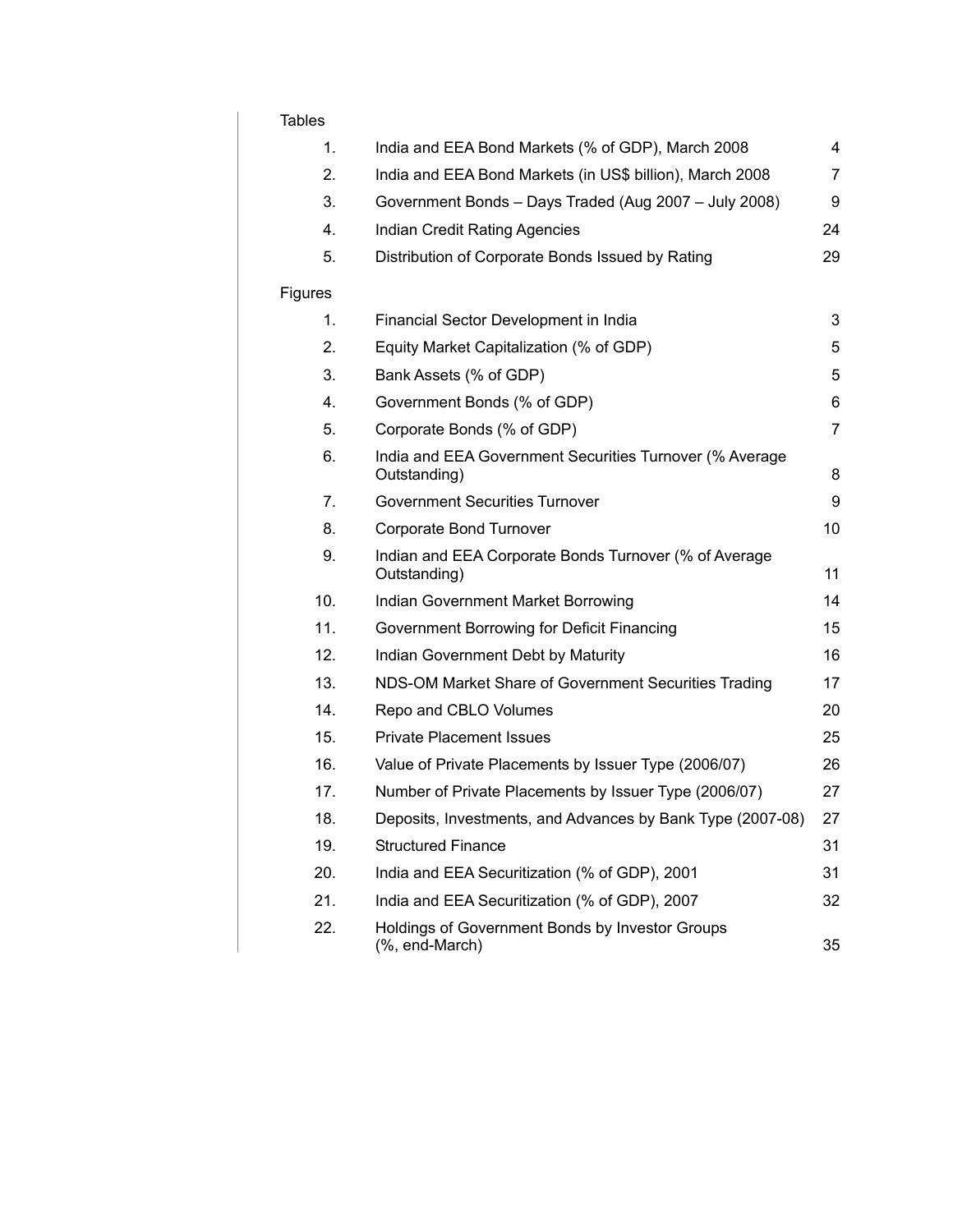#### **Abstract**

While India boasts a world-class equity market and increasingly important bank assets, its bond market has not kept up. The government bond market remains illiquid. The corporate bond market, in addition, remains restrictive to participants and largely arbitrage-driven. Securitization, which once had the jump on other Asian markets, has failed to take off.

To meet the needs of its firms and investors, the bond market must therefore evolve. This will mean creating new market sectors such as exchange-traded interest rate and foreign exchange derivatives contracts. It will mean relaxing exchange restrictions, easing investment mandates on contractual savings institutions, reforming the stamp duty tax, and revamping disclosure requirements for corporate public offers. This paper reviews the development and outlook of the Indian bond market. It looks at the market participants—including life insurance, pension funds, mutual funds and foreign investors—and it discusses the importance to development of learning from the innovations and experiences of others.

*Keywords:* India, emerging East Asia, bond market, securitization, collateralized borrowing and lending obligations (CBLO)

*JEL Classification:* F3, G2, K2, O5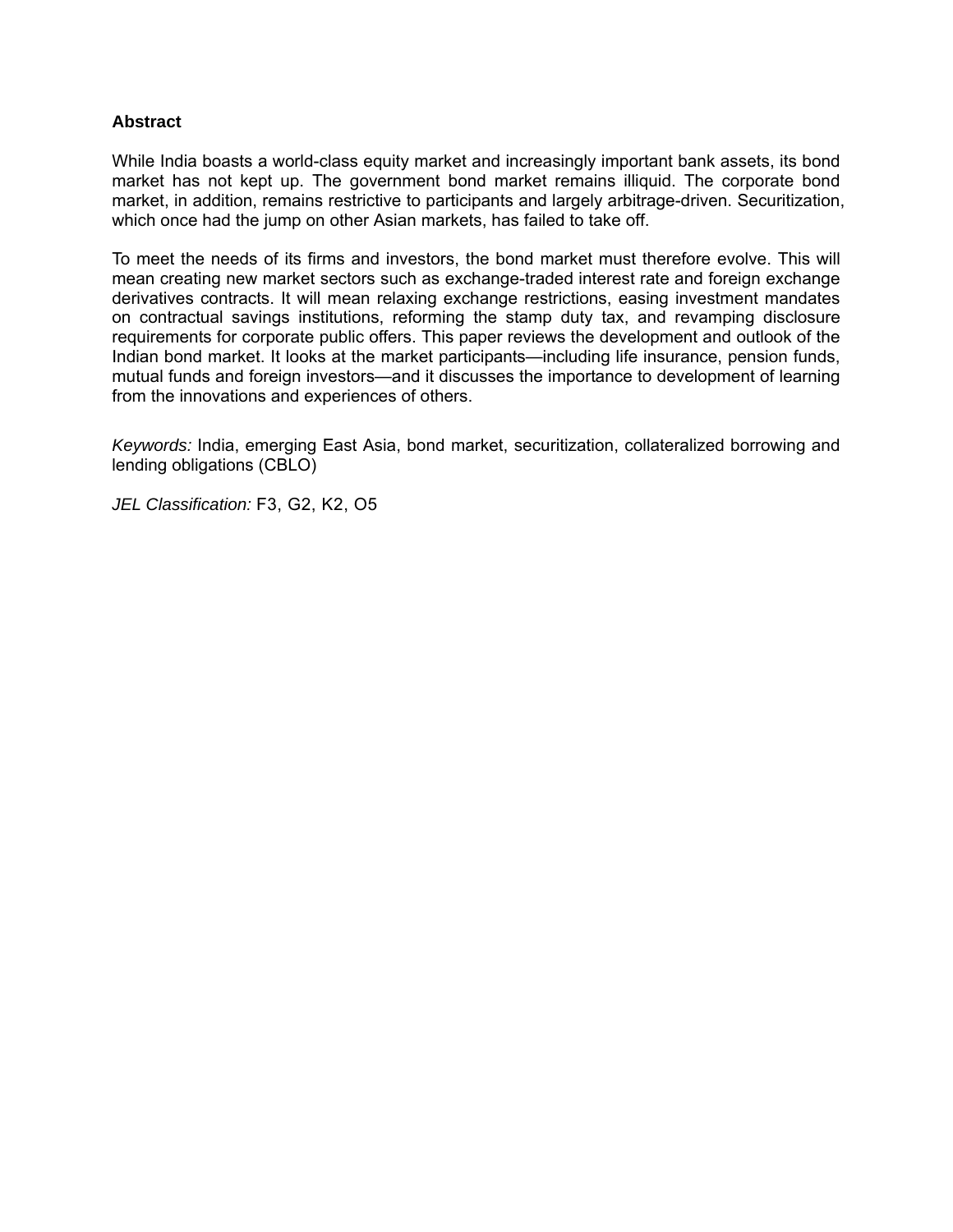### **I. Introduction**

The Indian financial system is changing fast, marked by strong economic growth, more robust markets, and considerably greater efficiency. But to add to its world-class equity markets, and growing banking sector, the country needs to improve its bond markets. While the government and corporate bond markets have grown in size, they remain illiquid. The corporate market, in addition, restricts participants and is largely arbitrage-driven.

To meet the needs of its firms and investors, the bond market must therefore evolve. This will mean creating new market sectors such as exchange traded interest rate and foreign exchange derivatives contracts. It will need a relaxation of exchange restrictions and an easing of investment mandates on contractual savings institutions to attract a greater variety of investors (including foreign) and to boost liquidity. Tax reforms, particularly stamp duties, and a revamping of disclosure requirements for corporate public offers, could help develop the corporate bond market. And streamlining the regulatory and supervisory structure of the local currency bond market could substantially increase efficiency, spurring innovation, economies of scale, liquidity and competition. Such reforms will help level the playing field for investors.

In deciding the course for reform, however, the innovations and experiences of markets in the region are also important. Developing markets often mimic more advanced European and North American markets. But complex structures designed for diverse developed markets are sometimes ill-suited to less-developed economies. Instead, looking to neighboring, emerging markets at similar stages of development can be more useful. For example, India's unique collateralized borrowing and lending obligations (CBLO) system and its successful electronic trading platform could usefully be studied by its neighbors, many of which suffer from limited repo markets or which have (like India) tried unsuccessfully to move bonds on to electronic platforms. India could benefit, by contrast, from the lessons of its neighbors in developing its corporate bond market.

This paper reviews these issues and discusses policies that can help further develop India's debt market. Section II highlights and compares market development and outlook to emerging East Asian economies. Sections III and IV summarize salient characteristics, reforms and obstacles. Section V discusses the development and prospects for India's securitization market. Section VI looks at the main market participants and the depth of the pool of available investors, arguably the most significant factor in market development. Section VII tackles policy issues. And Section VIII concludes with a look at the importance of the lessons and innovations of other countries.

# **II. Development and Outlook: Illiquid and Lagging, but Growing**

India's economy has expanded an average of about 8.5% annually for the past 4 years, driven by rising productivity and investment. After rising sharply in early 2007, inflation has ebbed, and the current account deficit has moderated. India's bright prospects have attracted record capital inflows, even amid heightened global uncertainty and slowing growth in the United States (US).

The Indian financial system is now in a process of rapid transformation marked by strong economic growth, increased market robustness, and a considerable increase in efficiency.<sup>1</sup>

 $\overline{a}$ 1 ADB has disbursed loans and technical assistance to develop India's capital market in areas that include regulation and supervision of derivative instruments, development of secondary debt market, and development and reform of mutual fund industry, among others.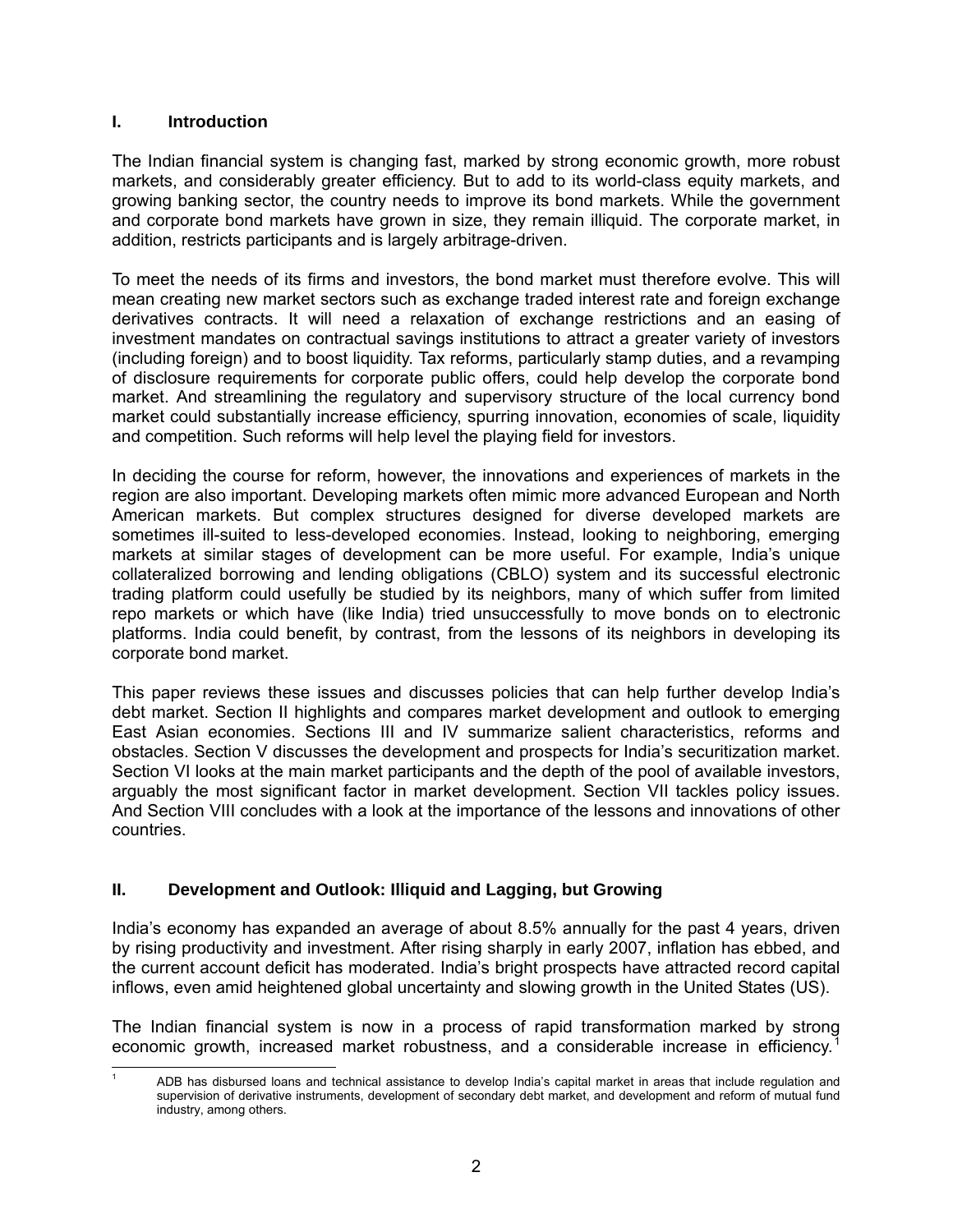Bank and financial intermediation, however, remain undeveloped with respect to lending and deposits, and most banks remain largely controlled by public sector institutions, limiting the development of a true credit culture, the skills to assess credit risks, and a willingness to accommodate any but the lowest risk borrowers.

Overseas investors bought a net USD19.5 billion of stocks and bonds during 2007, compared with the previous record of USD8.9 billion in 2006. The current year has seen net outflows in the first 9 months totaling USD6.9 billion. The bank rate is currently 6% (July 2008) and longer-term deposit rates have risen around 50 basis points (bp) to 9.55% in recent months. Real estate markets have been buoyant, although they have cooled recently, and the banking system remains sound and well capitalized. In March 2008, the capital adequacy ratio stood at 13.1%, well above the 8% minimum prescribed under the Basel I accord. Amid strong credit growth, the ratio of scheduled commercial banks' gross nonperforming loans (NPLs) to advances has fallen to 2.4% in March 2008 from 10.4% in March 2002.<sup>2</sup>

India has developed a world-class equities market from relatively unpromising beginnings. Since 1996, the ratio of equity market capitalization to gross domestic product (GDP) has more than trebled to 108% (down from 130% in September 2007), from 32.1% in 1996 (**Figure 1**)**.** During the same period the banking sector expanded to 74% of GDP from 46.5%**.** In contrast, the development of government and corporate bond markets has not been so fast: the bond market grew to a more modest 40.0% of GDP, from 21.3%. In March 2008, the government bond market represented 36.1% of GDP, compared with the corporate bond market, which amounted to just 3.9% of GDP (**Table 1**).



 **Figure 1: Financial Sector Development in India** 

 Sources: Data for bonds sourced from Bank for International Settlements; equities from World Federation of Exchanges; and bank credit from CEIC.

 $\frac{1}{2}$ 

Source: Banking statistics—*RBI Monthly Bulletin*: December 2007.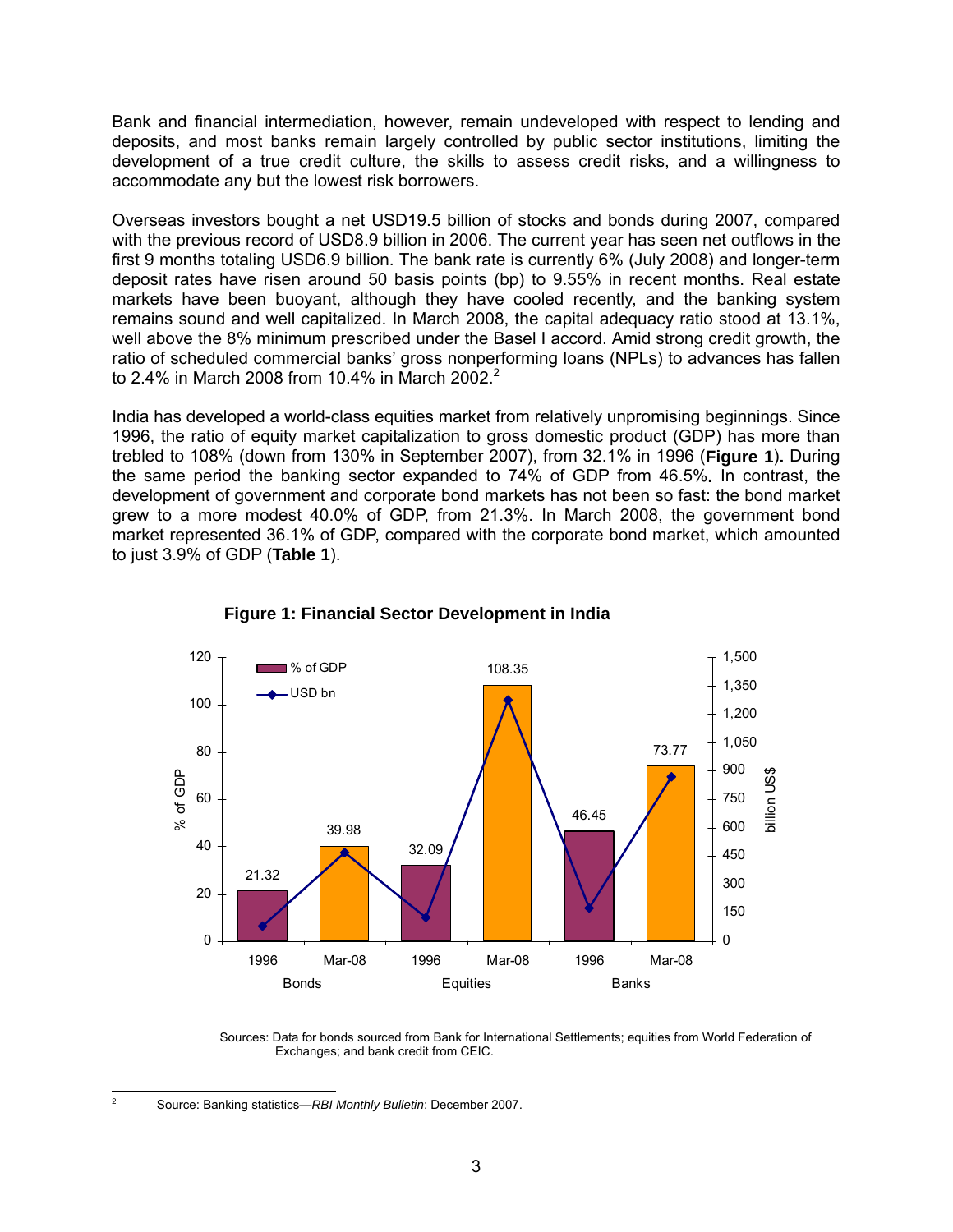|                         | Government | Corporate | Total |
|-------------------------|------------|-----------|-------|
| China, People's Rep. of | 46.1       | 4.7       | 50.8  |
| Hong Kong, China        | 8.7        | 35.3      | 44.0  |
| Indonesia               | 17.1       | 2.0       | 19.1  |
| Korea, Rep. of          | 48.8       | 61.8      | 110.6 |
| Malaysia                | 48.1       | 37.5      | 85.6  |
| Philippines             | 33.3       | 3.5       | 36.8  |
| Singapore               | 41.2       | 30.7      | 72.0  |
| Thailand                | 40.7       | 15.9      | 56.6  |
| Viet Nam                | 14.6       | 2.1       | 16.7  |
| India                   | 36.1       | 3.9       | 40.0  |

#### **Table 1: India and EEA Bond Markets** (% of GDP)**,** March 2008

Sources: AsianBondsOnline, Bank for International Settlements, and Reserve Bank of India.

Trading in derivatives started in 2000 and the Indian market is now the tenth largest in the world for futures contracts on single stocks and indexes and the largest for futures on single stocks. Commodity markets have also developed. Three new markets were created in 2000, based on National Stock Exchange (NSE) architecture. However, of the 94 commodities traded, gold and silver account for half of turnover: by 2006 India had become home to the world's third largest derivative market for gold.

With the strong growth in equity markets, at a time when India's GDP has itself been increasing more rapidly, it is similar in terms of % of GDP to Korea and relatively larger than other emerging East Asia equity markets, with the exception of Hong Kong, China; Singapore; and Malaysia (**Figure 2**). Equity trading languished in the early 2000s, when world equity markets were falling and Indian government debt was rising strongly, but has risen since.

As is common in the region, India is a bank-dominated market (**Figure 3**), and the relative importance of bank assets as a percentage of GDP has continued to grow—partly as banking penetration has deepened with financial liberalization, and partly as a result of the ongoing need for deficit financing. However, the ratio of bank assets to GDP is still low by comparison with other emerging East Asian economies, indicating that India still has some way to go before its banking sector is fully developed. The same pattern is also seen in the People's Republic of China (PRC), which like India has a largely state-owned/controlled financial sector. Other emerging East Asia markets have seen a decline in banking assets as a percentage of GDP since 1996, reflecting greater diversification into other forms of finance, especially for corporate borrowers.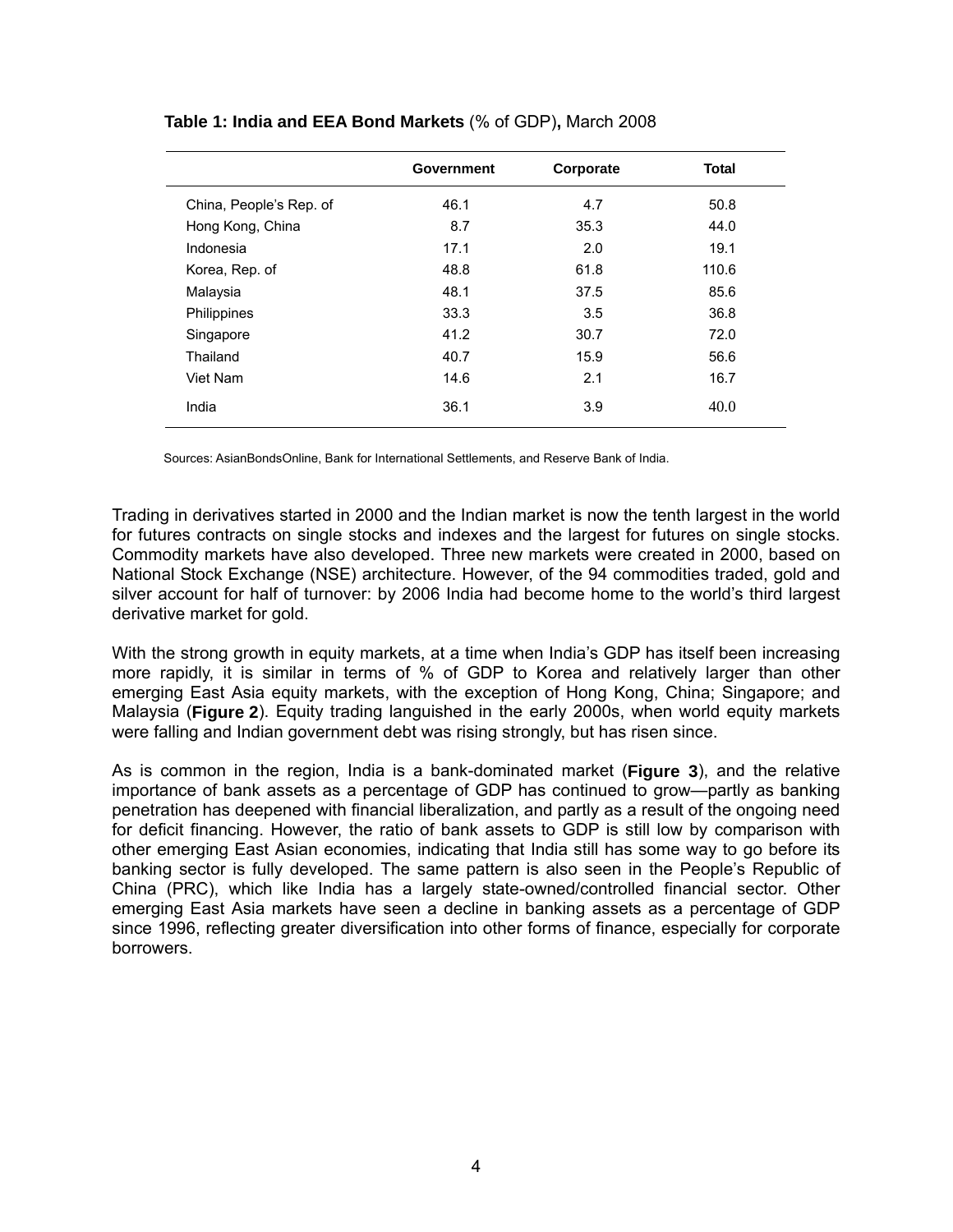

 **Figure 2: Equity Market Capitalization** (% of GDP)

Sources: AsianBondsOnline and World Federation of Exchanges.

 **Figure 3: Bank Assets** (% of GDP)



Sources: AsianBondsOnline; Reserve Bank of India; *International Financial Statistics,* International Monetary Fund; and CEIC.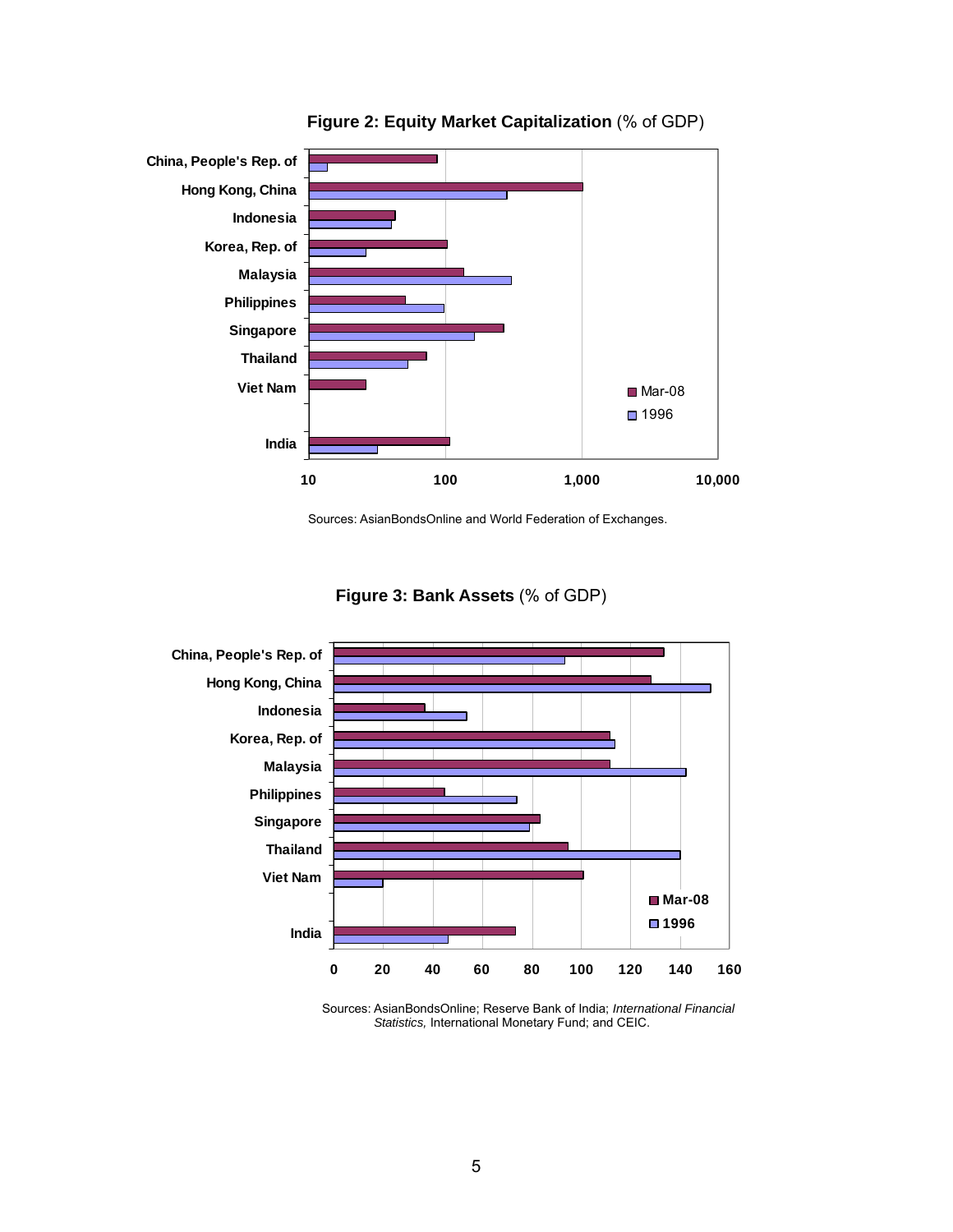The Indian bond market is, however, less well-developed. While having seen rapid development and growth in size, the government bond market remains largely illiquid. Its corporate bond market remains restricted in regards to participants, largely arbitrage-driven (as opposed to driven by strategic needs of issuers) and also highly illiquid. The lack of development is anomalous for two reasons: First, India has developed world-class markets for equities and for equity derivatives supported by high-quality infrastructure. And second, the infrastructure for the bond market, particularly the government bond market, is similarly of high quality.

Relatively weak development of bond markets is not unusual in the region, indeed in many ways the Indian market shows stronger progress—for example in the use of sophisticated and innovative tools such as collateralized lending and borrowing agreements—but it is the rapid development of its other markets which is in such stark contrast to its bond markets.

India's government bond market has grown steadily—largely due to the need to finance the fiscal deficit—and is comparable to many government bond markets in emerging East Asia. At 36% of GDP, the Indian government debt market compares well with the markets of its neighbors (**Figure 4**). In absolute terms, however, given India's greater overall size, the Indian government bond market is considerably larger than most other emerging East Asian markets (**Table 2**). The need to finance a large fiscal deficit has stimulated issuance and growth of the government bond market. Since 1992, deficit finance has relied increasingly on borrowing from the market rather than the previous policy of monetizing the deficit. The government market comprises approximately 104 issues with a total nominal value of about USD364 billion.





Sources: AsianBondsOnline, Bank for International Settlements, and Reserve Bank of India.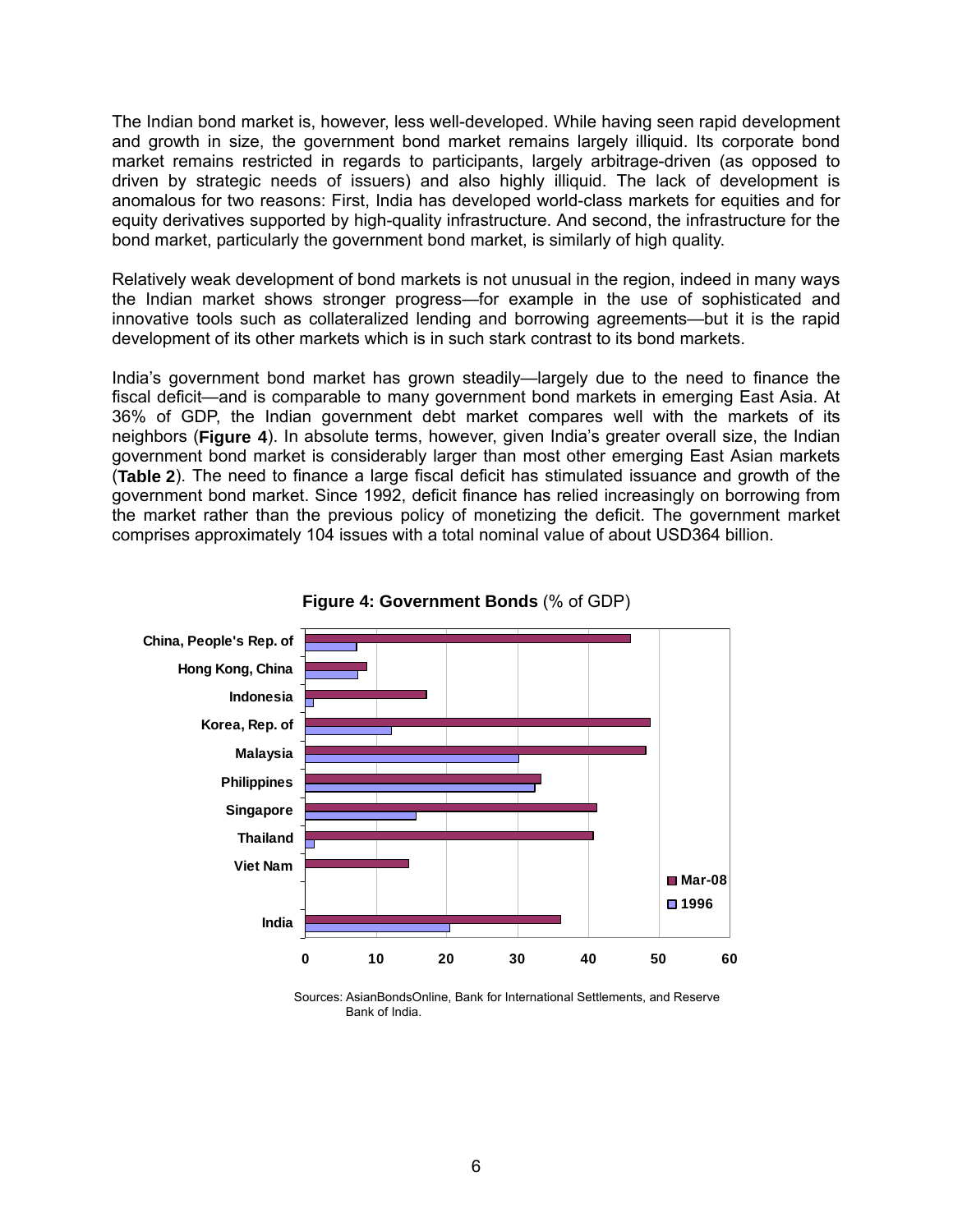|                         | Government | Corporate | Total    |
|-------------------------|------------|-----------|----------|
| China, People's Rep. of | 1,712.93   | 175.16    | 1,888.10 |
| Hong Kong, China        | 18.41      | 74.96     | 93.37    |
| Indonesia               | 77.23      | 9.13      | 86.36    |
| Korea, Rep. of          | 450.49     | 570.48    | 1,020.97 |
| Malaysia                | 101.30     | 79.00     | 180.30   |
| Philippines             | 54.50      | 5.68      | 60.17    |
| Singapore               | 74.93      | 55.87     | 130.80   |
| Thailand                | 112.31     | 44.00     | 156.31   |
| Viet Nam                | 10.76      | 1.56      | 12.32    |
| India                   | 423.97     | 45.79     | 469.76   |

 **Table 2: India and EEA Bond Markets** (in US\$ billion)**,** March 2008

Sources: AsianBondsOnline, Bank for International Settlements, and Reserve Bank of India.

The corporate bond market is less developed than most in emerging East Asia, with private placements dominating. At 3.9% of GDP, corporate bonds are comparable to levels in the Philippines and Indonesia, where corporate finance is less well-developed, as well as with the People's Republic of China (PRC) and Viet Nam, where state-ownership remains dominant (**Figure 5**). That said, corporate bond markets remain small in much of the region with the exception of the Republic of Korea (Korea) and Hong Kong, China. Even in absolute terms India's corporate bond market is minuscule in relation to its economic size. The role of various sources of corporate finance demonstrates that there is no single model for corporate finance some economies rely more heavily on equity finance, while others more on bank finance. However, few rely so little on corporate bonds as India does.



#### **Figure 5: Corporate Bonds** (% of GDP)

Sources: AsianBondsOnline, Bank for International Settlements, and Reserve Bank of India.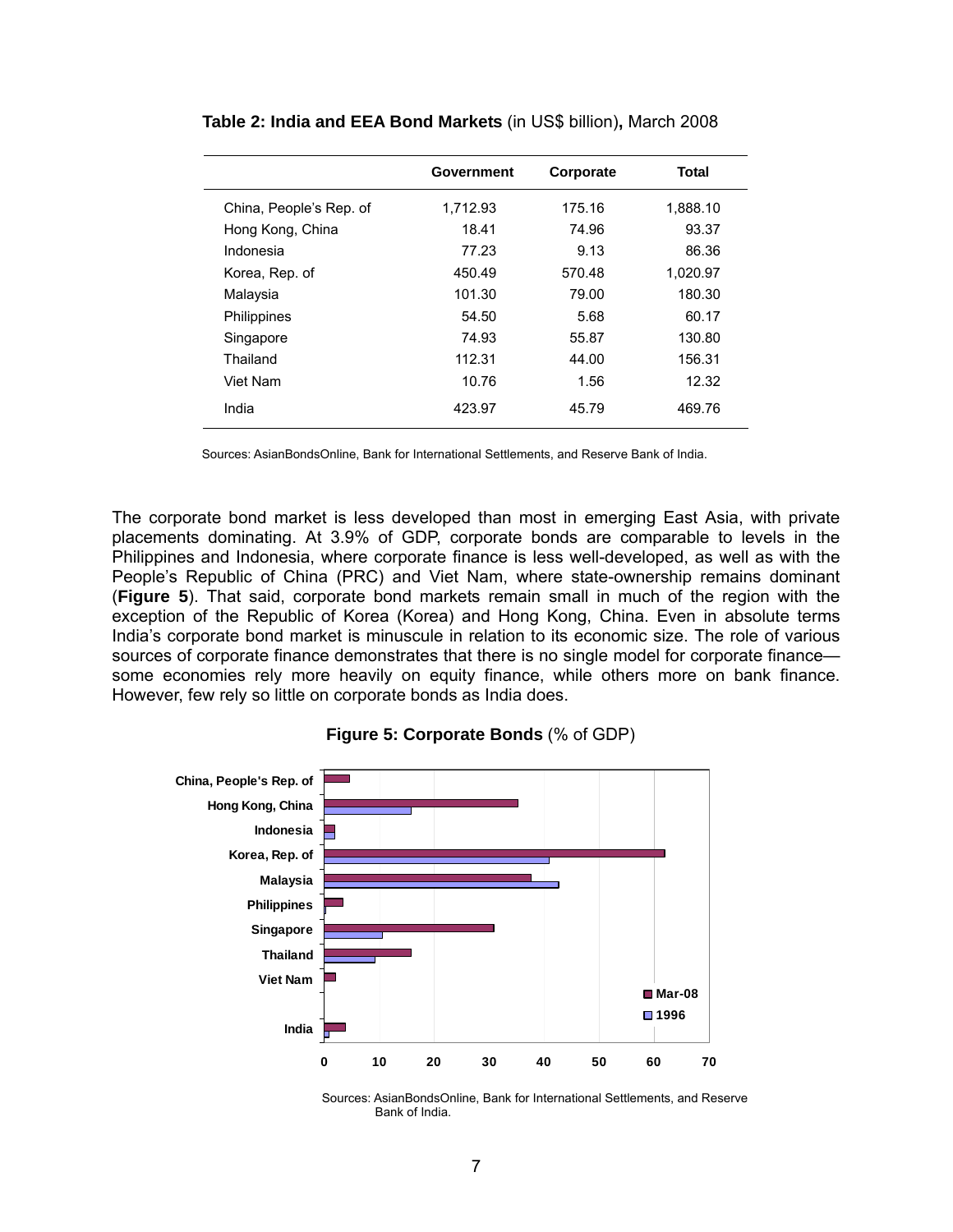The turnover ratio for government bonds is lower than in most markets in emerging East Asia the corporate ratio compares well, but the small number of outstanding bonds means the secondary market is small and illiquid. The turnover ratio for Indian government bonds, in 2007 was 104%, meaning that, on average, government bonds changed hands slightly more than once a year.<sup>3</sup> Although some caution is necessary when making international comparisons because of differing methodologies,<sup>4</sup> government bond market turnover ratios in other emerging East Asian markets were higher (**Figure 6**). Ratios in Korea, PRC, and Indonesia were around 150% in 2007; in Malaysia the ratio exceeded 250% and Thailand over 350% (albeit an unusually high figure for Thailand reflecting unusual political circumstances). Elsewhere, the ratio in Japan is over 500%, in Australia over 600%, while the US; Canada; and Taipei,China have ratios well over 2,000%. Hong Kong, China had a ratio of over 9,000% in 2007.



#### **Figure 6: India and EEA Government Securities Turnover** (% Average Outstanding)

Data for India for June 2008 covers January to March 2008 only.

 Sources: AsianBondsOnline, Reserve Bank of India and Clearing Corporation of India Ltd.

<sup>-&</sup>lt;br>3 Turnover ratio is calculated as 12 months trading as a percentage of market capitalization.

<sup>4</sup> Indian banks and some other investors are required to hold a certain percent of their assets in government bonds. These holdings can be traded but arguably the "free float" of Indian government bonds is likely to be quite low, hence the caution of too much reliance on turnover ratios.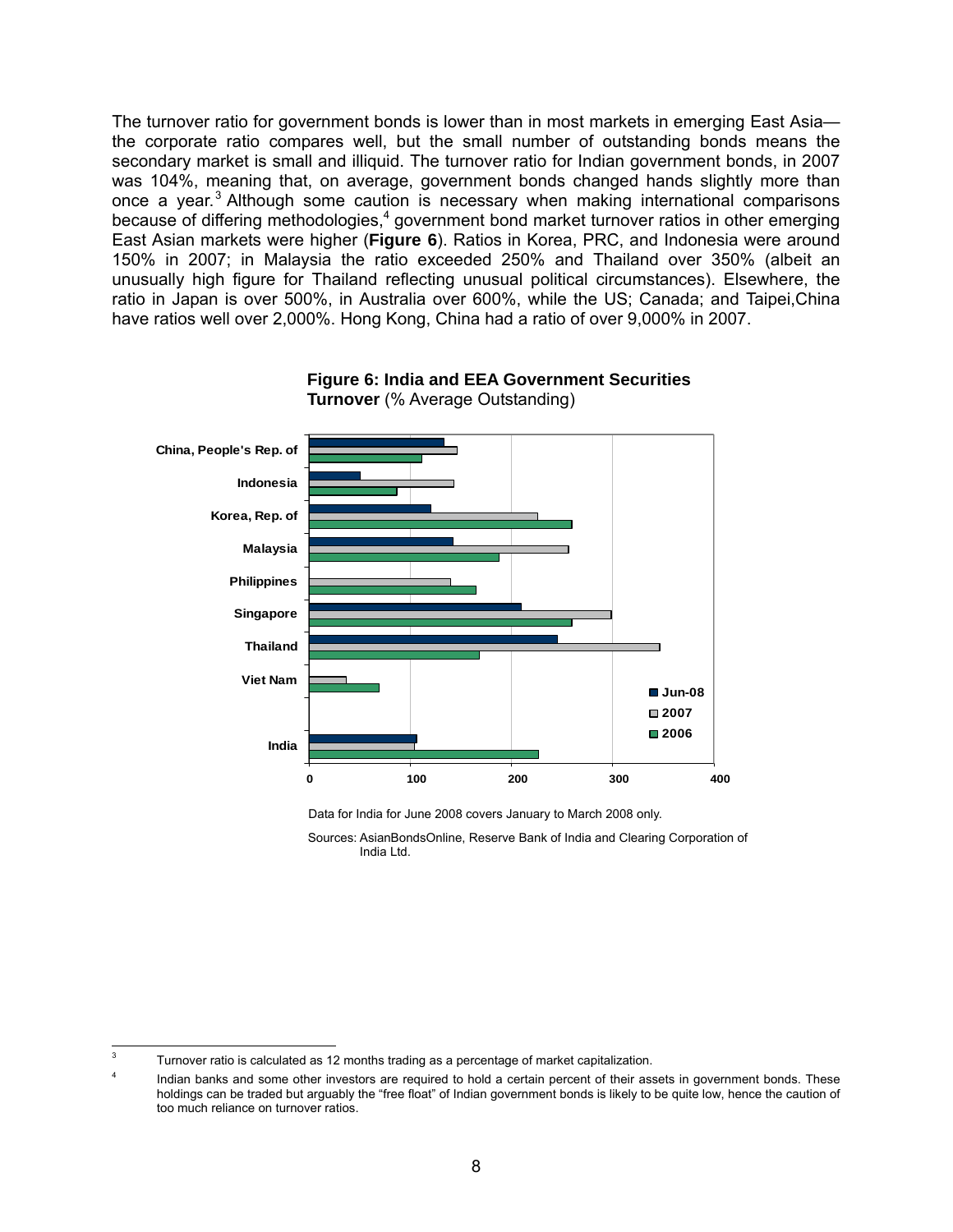Government bond turnover fell away from a peak in 2003 but has since recovered and is currently rising on a strong but volatile trend. Turnover of repurchase agreements (repo) continues to increase as more borrowers use them as a financing tool and is now considerably larger than government bond market turnover by investors (**Figure 7**). Illustrating the relative illiquidity of the government bond market is the low level of traded bonds—in the 12 months to July 2007 only 22 of the 95 bonds traded on more than 100 days and only 8 traded on more than 200 days. **(Table 3).** Liquidity is clearly concentrated in a few bonds and does not extend along the length of the yield curve, which has emerged over a spectrum of 30 years**.** It is highly concentrated in 10-year issues (bonds maturing in 2016–17 comprised 50% of all trading) and 5-year issues (bonds maturing in 2010–12 were 20% of all trading).



 **Figure 7: Government Securities Turnover** 

#### **Table 3: Government Bonds – Days Traded** (Aug 2007 – July 2008)

| <b>Days Traded</b> | <b>Number of Stocks</b> |
|--------------------|-------------------------|
| Over 200           | 8                       |
| 150-199            | 6                       |
| 100-149            | 8                       |
| 50-99              | 18                      |
| 25-49              | 8                       |
| Below 25           | 27                      |
| 0                  | 20                      |
| Total              | 95                      |
|                    |                         |

Source: Clearing Corporation of India Ltd.

Source: Reserve Bank of India.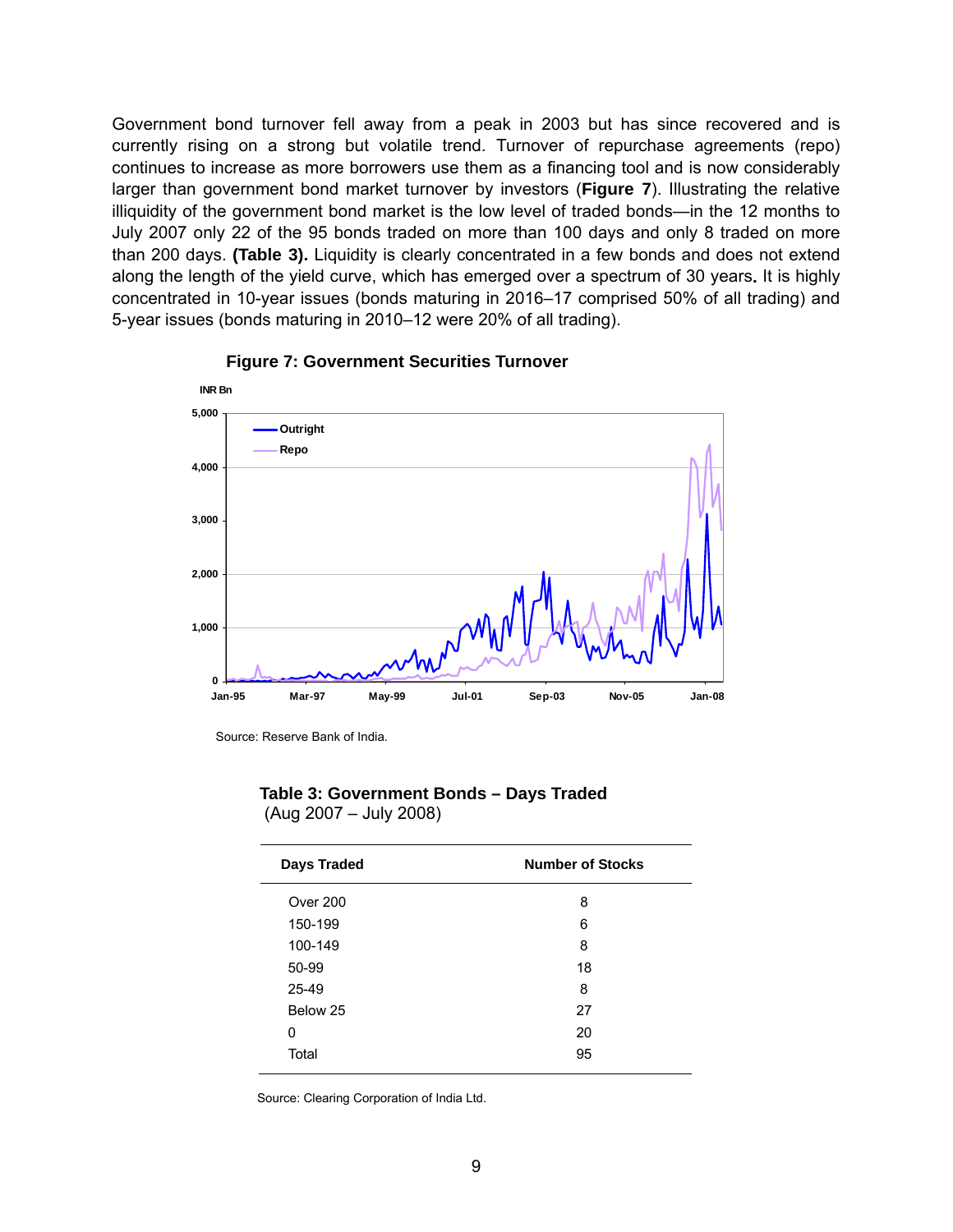Until 2007, information on Indian corporate bond market turnover was incomplete and largely anecdotal. In 2007, however, the Securities and Exchange Board of India (SEBI) launched initiatives to ensure more comprehensive reporting of the over-the-counter (OTC) bond market (**Figure 8).** Current volumes are running at low levels—around 140 transactions amounting to about USD80 million per day. But corporate bond markets worldwide are typically illiquid,<sup>5</sup> so it may be overly optimistic to expect India to develop a uniquely liquid corporate bond market. Nonetheless, a more liquid market should eventually contribute to lower costs of capital for issuers. India's corporate turnover ratio is quite high at 70% in 2007, comparing favorably with most other emerging East Asian corporate bond markets **(Figure 9)**. However the small total of outstanding corporate bonds in India means that the secondary market is small and relatively illiquid, irrespective of the turnover ratio. The same is also true for the PRC, which has a high turnover ratio and a very small value of corporate bonds outstanding (relative to GDP).



Source: Securities and Exchange Board of India.

 $\overline{a}$ 5

Corporate bond markets even in developed markets—for example the Eurobond market— are notoriously illiquid with most bonds only trading actively for a brief period after issue and around the time of significant events, such as re-rating or redemption. They also tend to be institutional markets, so such trading as occurs tends to be in large blocks, putting further pressure on liquidity.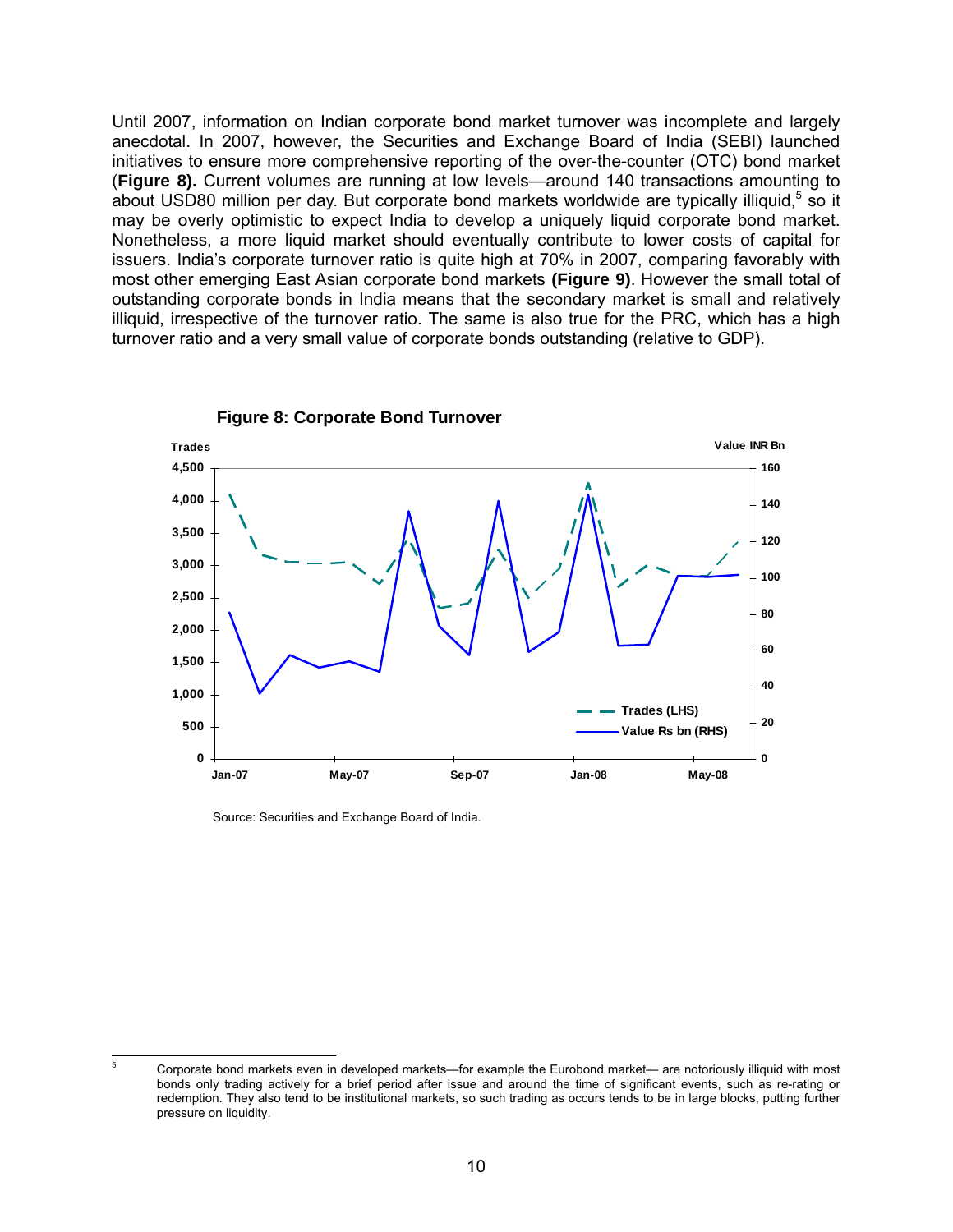

# **Figure 9: Indian and EEA Corporate Bonds Turnover** (% of Average Outstanding)

Data for India for June 2008 covers January to March 2008 only.

Sources: AsianBondsOnline and Securities and Exchange Board of India.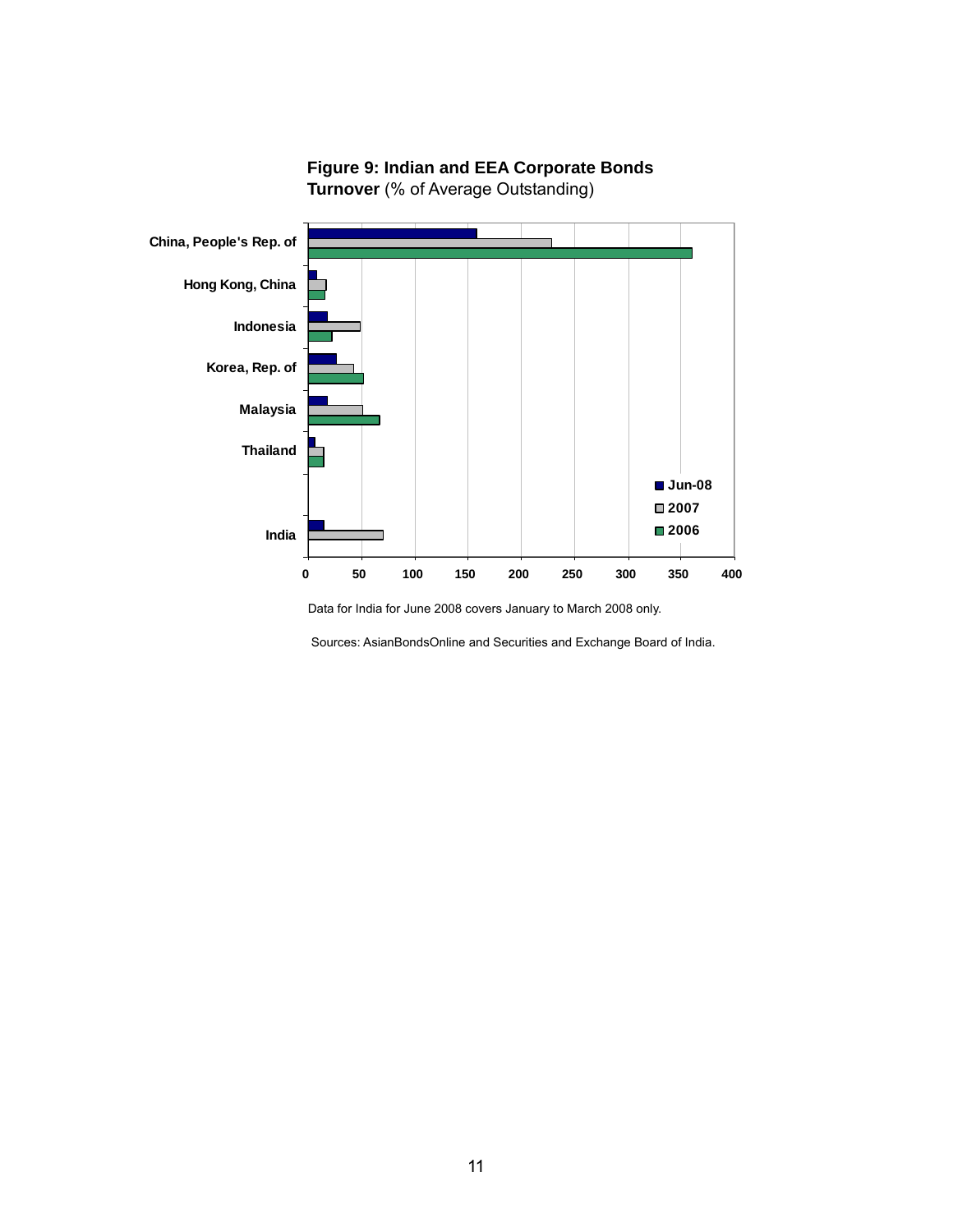#### **Box 1: Reforming Finance for Development**

Economic growth in India has picked up in recent years, and like other integrating Asian economies, it too requires large amounts of efficiently intermediated capital to sustain its development. However, an important constraint to financial reform has been dealing with the vestiges of financial "repression" deliberate policies that crowd out the private sector from credit markets and limit the ability of financial markets to develop as intermediaries for saving.

Years of deficit financing have led to large-scale intervention and state ownership of financial intermediation. High statutory reserve requirements, extensive directed lending to priority sectors (including mandatory holdings of government securities by banks), regulated interest rates, credit ceilings, and other controls are examples.

#### **Financial Market Liberalization**

Reforming and liberalizing financial markets began in the wake of the country's 1991 balance-ofpayments crisis. The thrust of these reforms was to promote a diversified, efficient and competitive financial system, with the ultimate objective of improving the allocation of resources through operational flexibility, improved financial viability, and institutional strengthening. The pace of reform was, however, slower than those in product markets, partly because the introduction of stricter prudential controls on banks revealed significant problems in asset portfolios. Prior to the reforms, state-owned banks controlled 90% of bank assets—compared with approximately 10% at end-2005 and channeled an extremely high proportion of funds to the government. Interest rates were determined administratively; credit was allocated on the basis of government policy and approval from the Reserve Bank of India (RBI) was required for individual loans above a certain threshold. Capital markets were underdeveloped, with stock markets fragmented across the country. The major stock market acted mainly in the interest of its members, not the investing public. Derivative markets did not exist and comprehensive capital controls meant that companies were unable to bypass domestic controls by borrowing abroad.

Concerns over the 1997/98 Asian financial crisis and its contagion effects further spurred Indian authorities to strengthen the domestic financial system. Reforms were, and continue to be, based on several principles: (i) mitigate risks in the financial system; (ii) efficiently allocate resources to the real sector; (iii) make the financial system competitive globally; and (iv) open the external sector. The goal was to promote a diversified, efficient, and competitive financial system which would ultimately improve the efficiency of resource allocation through operational flexibility, enhanced financial viability, and institutional strengthening.

#### **Banking Sector Reform**

 $\overline{a}$ i

Reform of the banking system has been gradual and sequenced, focusing on improved prudential control, recapitalization of public-owned banks, and the introduction of greater competition. Reforms have included the establishment in 1994 of a Board of Financial Supervision within Reserve Bank of India; substantially tightened rules on bad loans, and convergence of regulatory norms with international best practices. Various legal and technology-related measures have likewise been implemented, such as the strengthening of credit information and creditors' rights, and the development of a dedicated communication backbone for banks.

Work to introduce the new Basel II regulatory system is underway and a pilot project was launched in 2003 to operate a risk-based supervision system. The introduction has, however, been postponed to 2009 for banks with only domestic operations, and to 2008 for other banks as it takes time to raise capital. Enhanced competition has also been introduced by allowing new entries into the market. A dozen private Indian banks have been created and about 30 new foreign banks had entered the market and started operations by end-2006. Prudential reforms have been implemented. But while interest rates have been deregulated, controls remain in four areas—savings deposit accounts, small

A number of exchanges exist, the National Stock Exchange of India Limited (NSE) and the Bombay Stock Exchange are the two most significant stock exchanges in India, and between them are responsible for the vast majority of share transactions.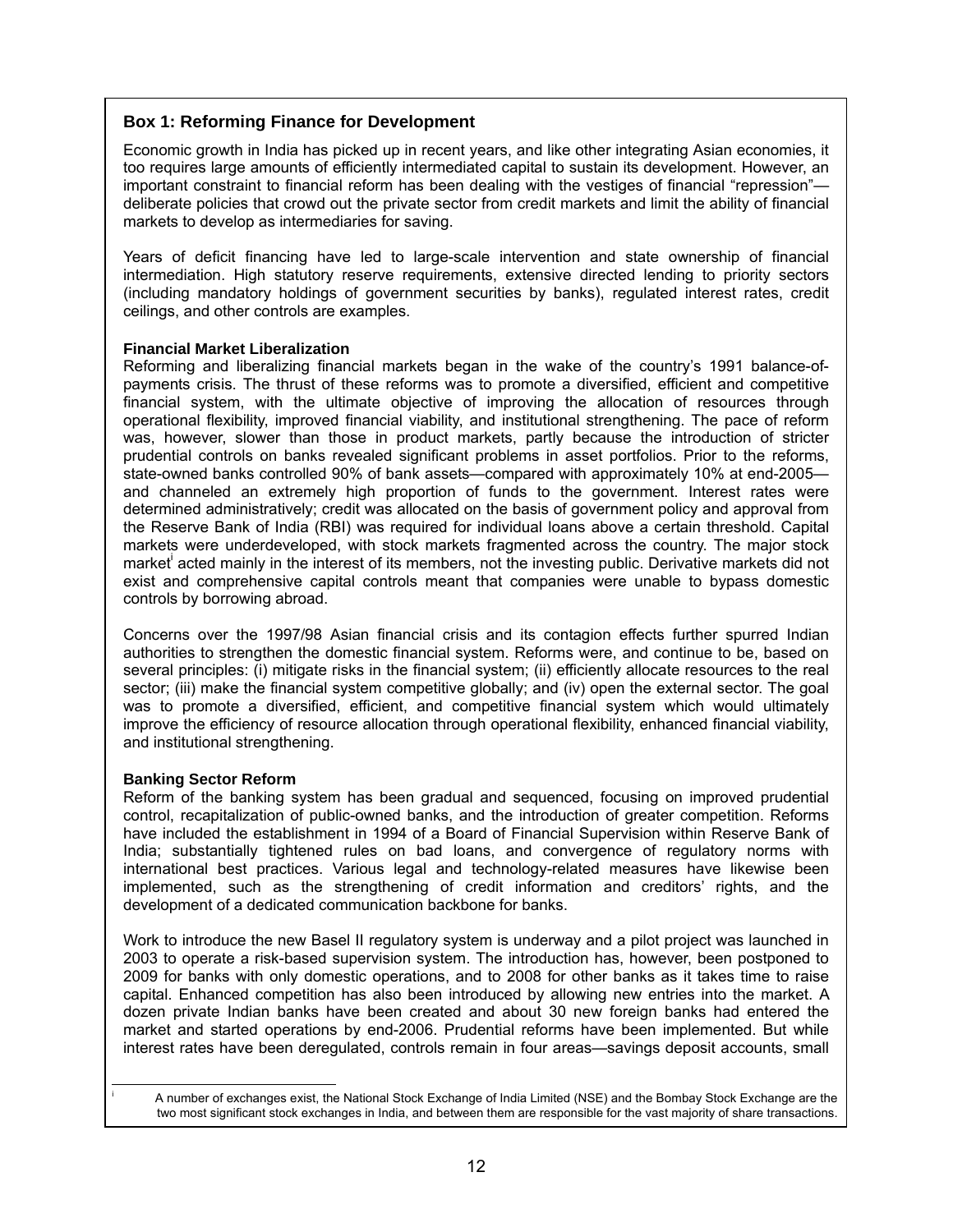loans in priority areas, export credits, and nonresident transferable rupee deposits. The reduction in the lending requirement to government from 63.5% to 30.0% of bank assets has given banks greater lending latitude. Other measures include ending the RBI's participation in the primary market for government securities and lending to the government; removal of the legal ceiling on the statutory liquidity ratio; and abolishment of limits on both the floor and ceiling of the cash reserve ratio, allowing RBI to alter these ratios depending on prevailing monetary and economic conditions.

Banking sector reforms have been sequenced to correspond with changing regulations of the foreign exchange market. The government has allowed the exchange rate to gradually float (as opposed to a "crawling" peg), and full current account convertibility has been introduced, with *de facto* capital account convertibility for nonresidents, and calibrated liberalization for residents. Other recent measures include foreign participation in the Indian foreign exchange market, unlimited hedging of genuine foreign exchange risk, and the introduction of new instruments such as interest rate and currency swaps, options, and forward contracts.

#### **Capital Market Reforms**

Significant effort has similarly gone into strengthening India's capital markets, particularly through the creation of various institutions such as the Securities and Exchange Board of India (SEBI) in 1992, an insurance market regulator in 1999, and a pension market regulator in 2004. The National Stock Exchange (NSE)—one of the first in the world to have a corporate structure—was likewise created in the mid-1990s. This has developed into the world's third largest exchange in terms of number of transactions, with foreign shareholders approved to own up to a maximum of 26% (the amount allowed by FDI regulations).

In contrast to equity markets, the government and corporate bond markets have been held back by the more restrictive regulatory framework. A number of reforms were introduced to the government bond market in 1992 when the price of newly-introduced bonds was set by auction. But it was not until 2005—11 years after the equity market—that bond market became an electronic order limit market. Several measures were implemented to minimize risks in equities trading and to create a national market in stocks. These included the introduction of a clearing and settlement system, creation of a centralized counterparty for transactions, establishment of a modern depository system for stocks, and a shift from a relatively primitive carry-forward system to the introduction of futures contracts. Trading in derivatives on the NSE started in 2000—the Indian market is now the tenth largest globally for futures contracts on single stocks and indexes and the largest for futures on single stocks.

As part of the package of financial reforms, commodity exchanges were also fundamentally overhauled. Starting in the mid-1990s, the commodity market regulator began to reform the domestic markets and while initial attempts were unsuccessful, three new markets were eventually created in 2000 based on the architecture of the NSE.

Since the mid-1990s, the Indian financial system has been steadily if incrementally deregulated and more exposed to international financial markets. Its rapid transformation has been accompanied by strong economic growth, increased market robustness, and a considerable increase in efficiency. Reforms are continuing with the development of appropriate market regulation and an associated payment and settlement system, as well as greater integration into global financial markets.

The financial market as a whole, however, remains subject to a number of constraints that need to be eased if efficiency is to improve further. The level of bank and financial intermediation remains low, for instance, both with respect to lending and deposits, and most banks remain largely controlled by public sector institutions. While household savings are high, individuals generally prefer to invest in real assets and gold rather than in financial assets.

A major challenge is thus to deepen financial intermediation. This can be achieved by further improving the environment for financial investment through better regulation, greater transparency, and generally stronger institutions and legal frameworks.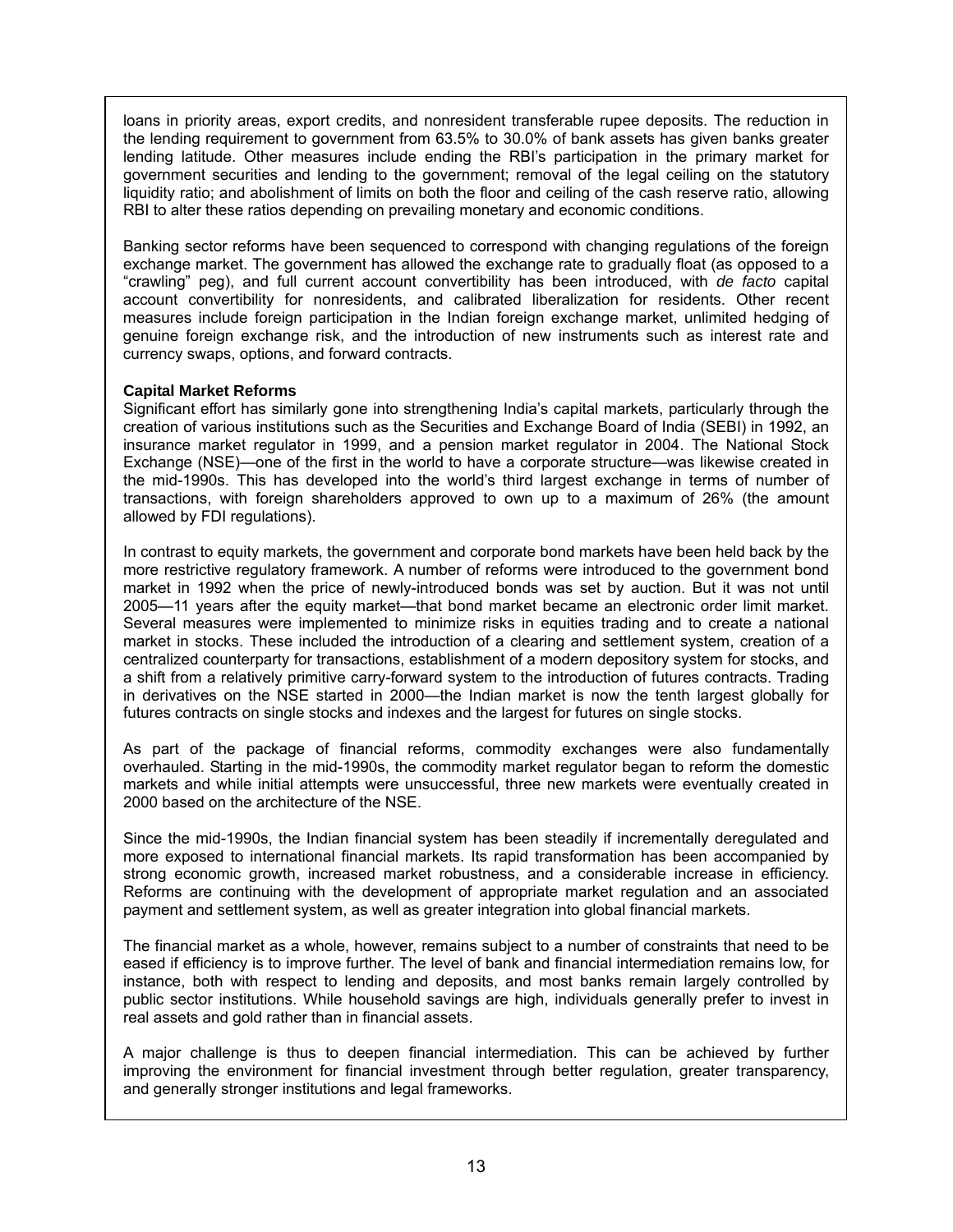#### **III. Government Bonds: Reforms Proceed, Development Lags**

#### **A. Key Developments**

The government bond market has developed steadily—with an increased supply of bonds, market reforms, and infrastructure enhancements—while new fiscal discipline aimed at controlling the deficit may reduce new bond issuance. Indian government borrowing since the late 1990s has been large and has grown rapidly. Government deficits have also been large. The revenue deficit increased to 5% of GDP in fiscal year 2001–02. Since then, although the deficit appears to be more under control at about 2.5% of GDP, growth has remained strong and suggests the actual deficit has continued to increase, calling for further government borrowing (**Figure 10**).



 **Figure 10: Indian Government Market Borrowing** 

Source: Reserve Bank of India.

The enactment of the Fiscal Responsibility and Budget Management Act (FRBM) in 2003 was the culmination of a lengthy attempt to devise a control strategy for public finances. The act requires the government to follow a strategy to reduce the fiscal deficit to less than 3% of GDP by 2009. Additionally, the government is required to produce a Medium Term Fiscal Policy Statement as part of the annual budget, in which it explains the sustainability of policies, how they are consistent with the FRBM, and to make projections for the current and following 2 years.

The discipline this has imposed has led to the possibility of breaking the upward momentum of the absolute deficit—though it has shown considerable volatility over the past few years. More importantly, the sharp acceleration in GDP growth since 2001 has led to a major decline in the deficit as a proportion of GDP. From its peak in 2001–02 the percentage has declined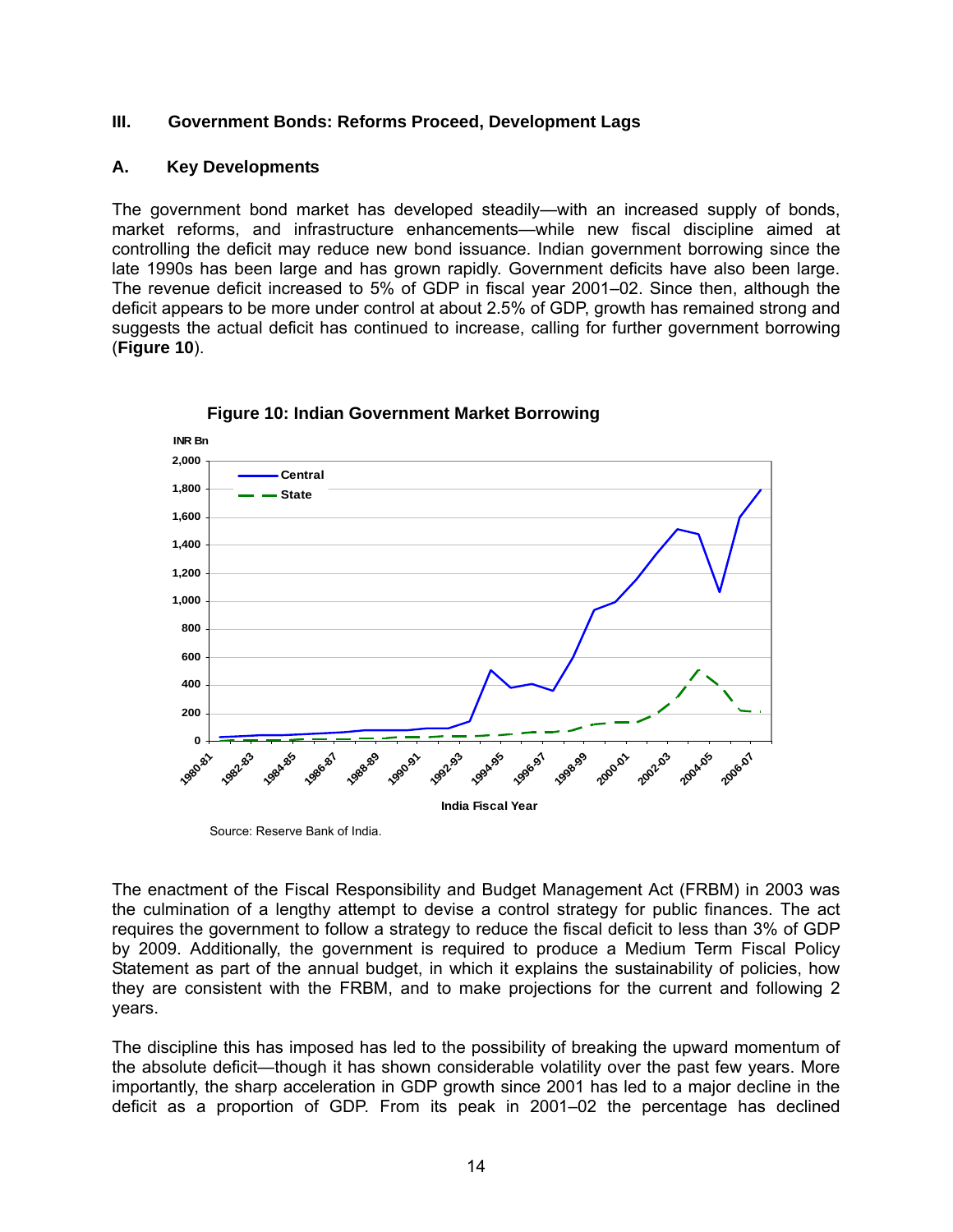substantially, and is now below the FRBM target for 2009. Despite the progress, however, government borrowing remains high in absolute terms and is highly volatile **(Figure 11)**. And government demands on the market remain large, with outstanding debt at more than 90% of GDP.



 **Figure 11: Government Borrowing for Deficit Financing** 

Source: Reserve Bank of India.

The RBI operates the government bond market, and therefore acts as monetary authority and debt manager, as well as regulator of the government bond market and its key participants primary dealers and banks.<sup>6</sup> Other participants are regulated by SEBI, the Insurance Regulatory and Development Agency (IRDA), or the Provident Fund regulator. New securities are issued by auction, with primary dealers required to participate. Trading is a mix of OTC bilateral negotiation and an order matching system. Banks and primary dealers are the main participants, but other investors have access to trading. Some limited retail trade occurs on the stock exchanges. Bond holdings have been dematerialized, existing as entries on the books of depositories. India uses Real-Time Gross Settlement (RTGS) and settlement is done on a net basis using delivery versus payment (DVP).

Significant characteristics of the government bond market include (i) a large number of issues that can be quite small; (ii) a large proportion of electronic trading; (iii) the absence of bondrelated derivatives—while equity market derivatives are very active; and (iv) statutory requirements on investors.

The government bond market has a long history and, consequently, a very large number of issues—of which many can be quite small. Each column in **Figure 12** represents the total value of the government bonds outstanding that mature in the corresponding year. The splits in each

 $\overline{a}$ 6 The trend in developed countries has been to separate the functions because of potential conflicts of interest and the difficulty of convincing the market that the debt management function is not using monetary policy to manipulate the government bond market. This discussion is occurring in India but a rapid change is not expected.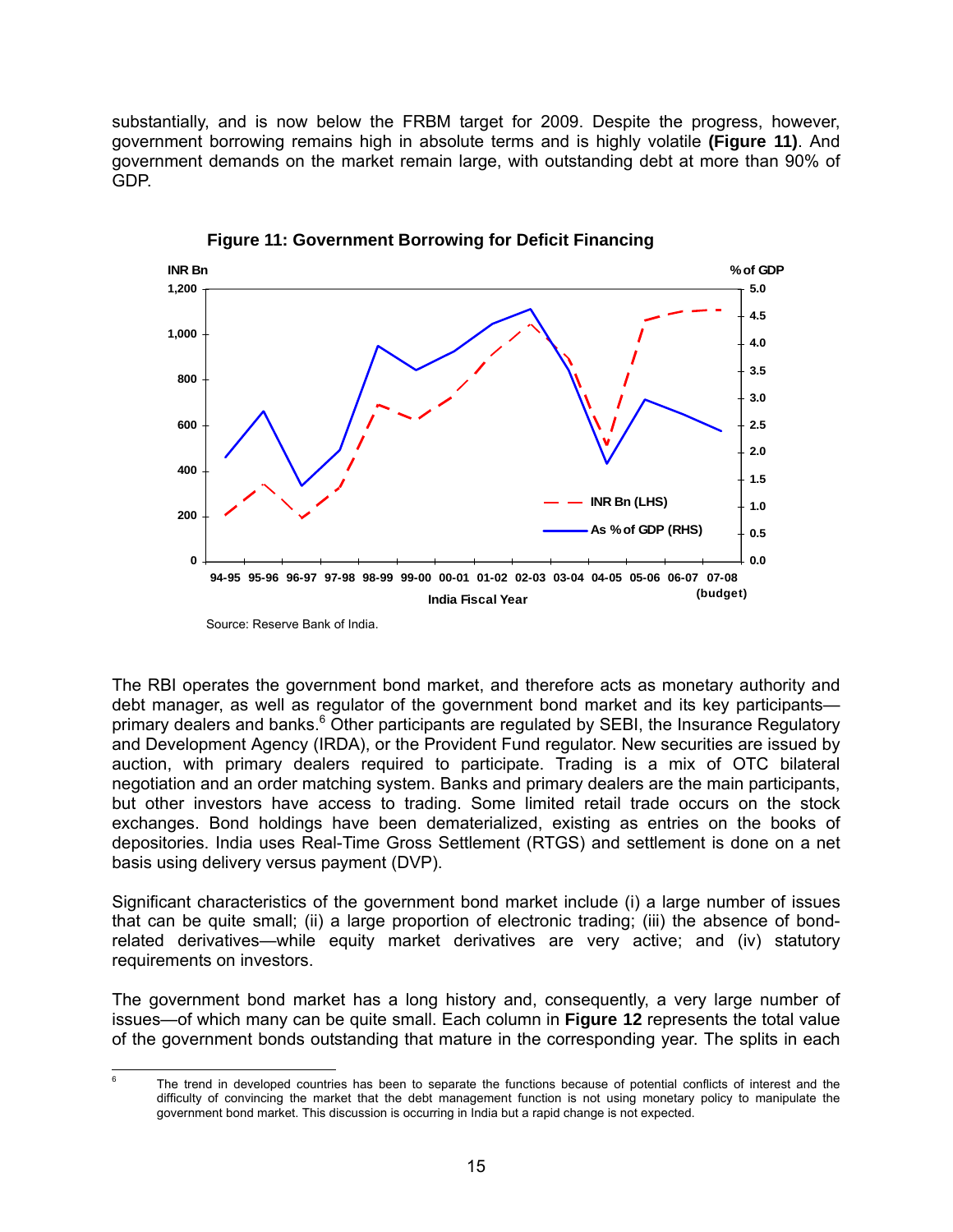column represent the value of each individual issue maturing in that year. Thus in 2009–10, eight of the issues are due to mature. It is clear that at most maturities there are several issues, none of which is very large (or therefore very liquid). Other Asian markets have recognized that small issue size does not enhance liquidity. The Philippines, Singapore, and Malaysia are continually increasing benchmark sizes to encourage trading. The Philippines, with a much lessdeveloped local currency debt market, aims to increase benchmark size to between USD1.0– 1.5 billion while, for example, Singapore wants to increase benchmark size to USD3–5 billion per issue. India's issues are an average of less than USD75 million, with the largest below USD350 million—small by the standards of international benchmarks. The RBI has followed a policy of passive consolidation that reduces the number of bonds—the fiscal years 2007/08 and 2008/09 saw the retirement of 14 separate bonds for the addition of four new bonds reducing the number of bonds outstanding by 10 to 95. However, of the four new bonds, only one was over USD2 billion, representing an international benchmark bond, while the other three ranged from USD250 million to USD530 million.



**Figure 12: Indian Government Debt by Maturity** 

Mix of individual bonds maturing each fiscal year. Source: Reserve Bank of India.

A significant proportion of trading is conducted electronically. The negotiated dealing system (NDS) allows a range of trading styles including anonymous negotiation and order matching. The order matching system is now the dominant form of trading approaching an unusual 90% of market share **(Figure 13)**. Several markets have tried to initiate some form of electronic trading system for government bonds, but none have had as much success as India in attracting significant business.

As with bond markets in emerging East Asia, India has no bond-related derivative market. An attempt to introduce interest rate futures was unsuccessful, largely because banks were only permitted to use the market for specific hedging transactions. By contrast, equity market derivatives have been highly successful in India and now rank among the most traded in the world.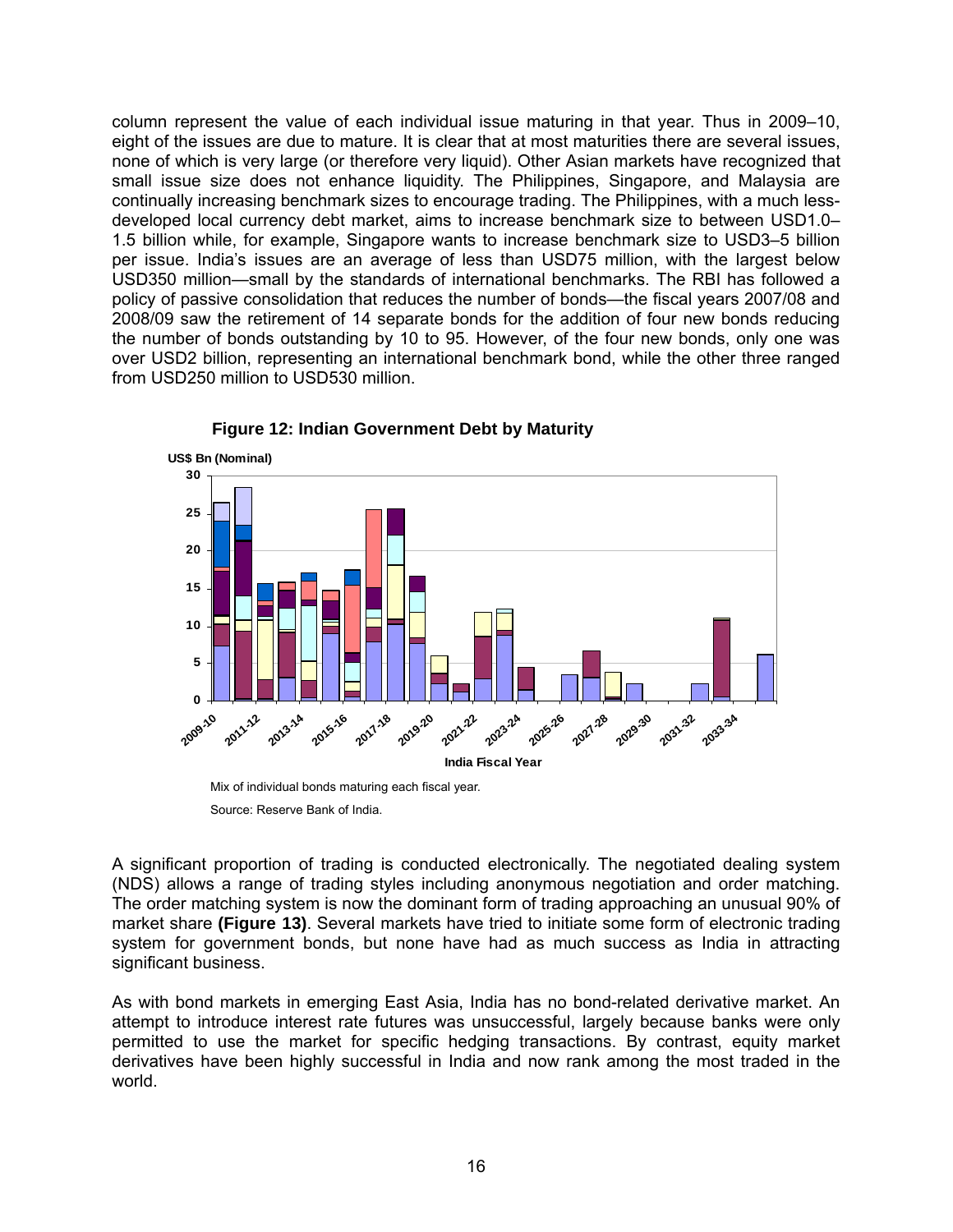

 **Figure 13: NDS-OM Market Share of Government Securities Trading** 

Source: Clearing Corporation of India Ltd.

India retains a number of statutory requirements on investors. Banks, insurance companies, and pension funds are required to hold 25% of assets in government securities. In contrast, foreign investors have only limited access to government securities.

# **B. Reforms**

The Reserve Bank of India has introduced a number reforms since 1992 in an effort to move toward a more transparent and market-driven structure. The process of auctioning new issues was introduced in 1992, replacing the previous system whereby government issues were allocated to investors—largely banks and state-owned investment institutions. Until prohibited under the FRBM in 2006, the RBI frequently intervened in the auction, taking substantial holdings onto its own books ("devolvements") to ensure the auction achieved the right price.

#### **1. Primary Dealers**

Primary dealers were introduced in 1996 to support the auction system. Primary dealers may be independent or may be linked to banks. In 2006, the primary dealer structure was modified to allow banks to operate directly as primary dealers (separate primary dealer subsidiaries of banks were permitted to reintegrate into the parent bank). There are currently six primary bank dealers and 11 "stand-alone" primary dealers. Primary dealers have privileged access to preferential finance at the RBI through the liquidity access facility and through repos. Primary dealers are also given favored access to the RBI's open market operations. They are permitted to borrow and lend in the money market, can raise resources through commercial paper, and have the same access to finance from commercial banks as any other corporate borrower. Issuance is a two-stage process with primary dealers bidding to underwrite the issue and then

NDS refers to negotiated dealing system; OM refers to order matching.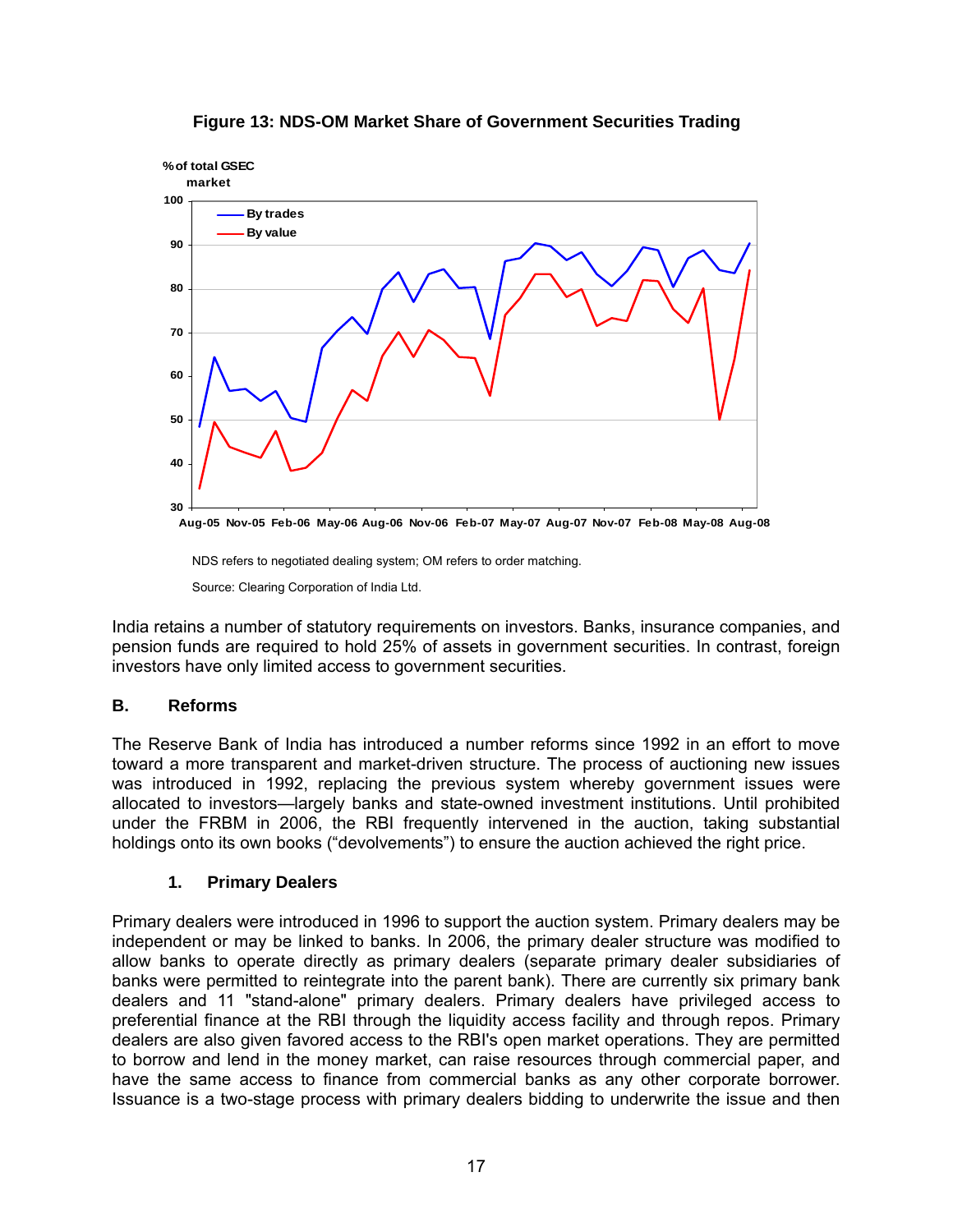bidding for the issue itself. Primary dealers are assessed on their performance in auctions and in the secondary market. The auction process permits noncompetitive retail bids to be submitted through primary dealers.

Models for primary dealerships vary across countries. The purpose is to construct a system, which provides primary dealers sufficient privileges to encourage them to undertake the obligations. The obligations are usually to bid in all auctions and to support some form of continuous secondary market. Privileges usually involve preferential access to central bank finance and some degree of exclusivity in the auction. But not all countries follow the exclusivity model. Thailand for instance allows major (government-sponsored) savings institutions to bid directly for government securities. Other countries allow institutions to make separate bids though these must be routed through primary dealers. The Indian model, however, where primary dealers aggregate interest from their client and submit single bids is the most commonly used.

# **2. Issuance**

A "when-issued (grey) market" was introduced in May 2006. Initially, it was only permitted when the issue was a re-opening of an existing bond (one that was currently trading). The rules were subsequently relaxed to allow when-issued trading in selected new issuances (bonds that were not re-openings of old bonds). This is a relatively sophisticated tool which, while common in developed markets, is not common in Asia, with few exceptions such as Singapore and Hong Kong, China.

Increasingly, issuers of government bonds have come to realize that transparency of issuance allows investors to plan their cash flows and investments more accurately. This prevents the market being distorted by temporary excess supply and ensures better prices. Most issuers now publish some form of timetable of forthcoming issues. In 2001, a published timetable was introduced for Treasury bill auctions but not for longer-dated bonds. In part, this was a consequence of weak control of the budget deficit, leading to frequent revisions in funding requirements during the course of the year. Since September 2006, the RBI has published a yearly issuance timetable for dated bonds.

Indian state governments raise finance through omnibus issues organized by the RBI. State issues are not government guaranteed. The omnibus issues are sold at fixed coupons and prices (the same for every state). Potential buyers subscribe at the fixed-coupon rate for the bonds of a particular state (the amount on issue for each state is not announced). The subscription is closed after 2 days even if some issues are under subscribed.

Current government bonds are fixed-coupon with maturities from 1 to 30 years. The RBI has experimented over the years with a number of different types of bonds. These include (i) zerocoupon bonds; (ii) capital-indexed bonds (inflation-linked principal); and (iii) floating-rate bonds. None has generated much interest and all have now been discontinued. The RBI is now working to develop a market for Separate Trading of Registered Interest and Principal of Securities (STRIPS).<sup>7</sup>

 $\overline{a}$ 7

Separate Trading of Registered Interest and Principal of Securities (STRIPS) allow investors to hold and trade the individual principal and coupon components of eligible Treasury notes and bonds.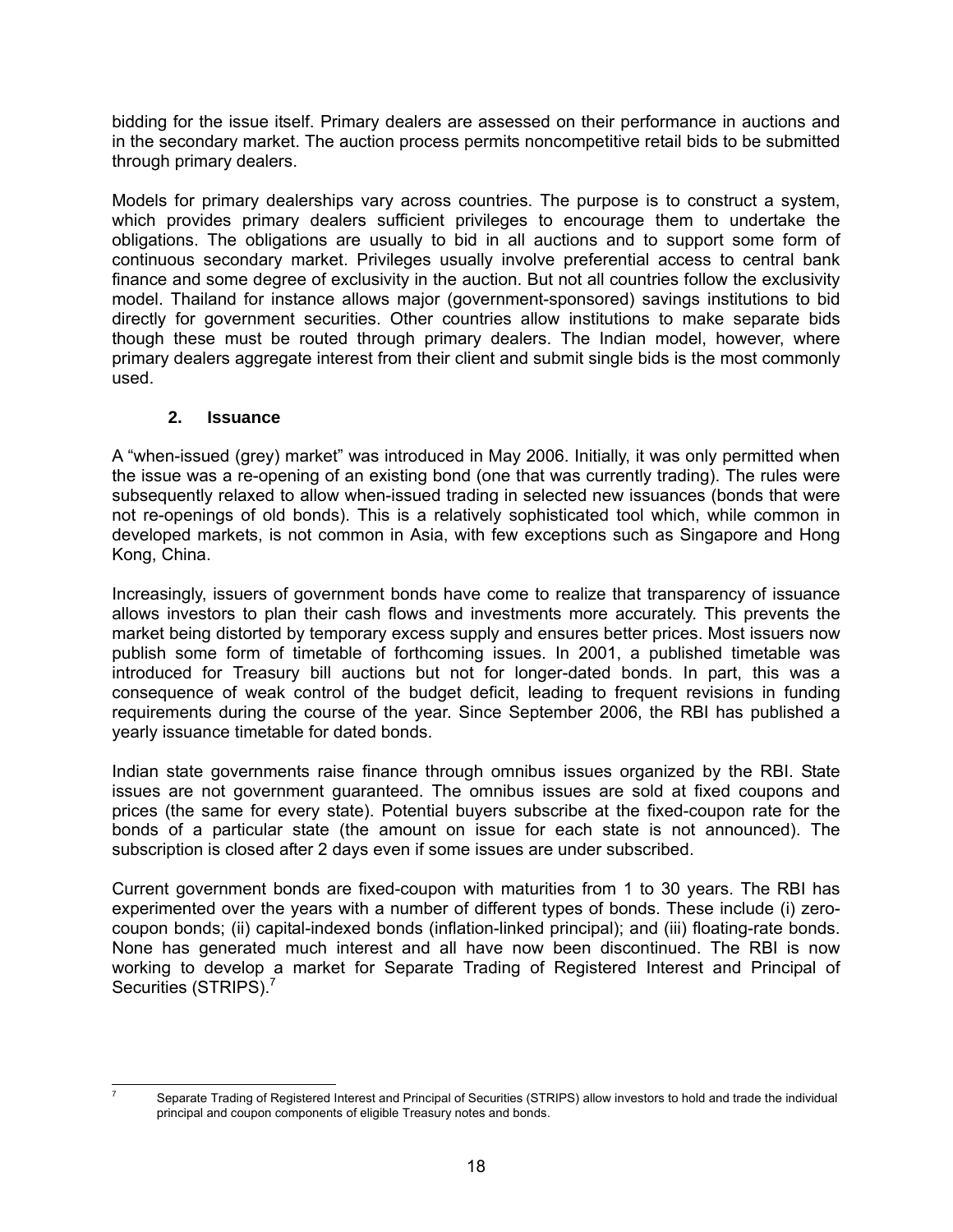# **3. Short-selling**

Primary dealers are obliged to support the secondary market by providing continuous two-way quotes. In practice, until the prohibition on short-selling of government bonds was relaxed, it was difficult for primary dealers to meet this obligation and market opinion was that they did not. Short-selling was absolutely prohibited until March 2006. It was then relaxed, allowing primary dealers and scheduled commercial banks to run intraday short positions. In January 2007, this was further relaxed to allow short positions to run for 5 days. Market opinion is, however, that the remaining restrictions still pose a significant barrier—for example; the limiting of short positions to a maximum of 0.25% of an issue can be restrictive in the case of the many small issues that still exist. However, the direction of policy is clear and the barrier caused by shortselling restrictions is likely to continue to decline in importance.

# **4. Repo Market**

The government bond repo market is open to primary dealers and banks, which are free to repo their non-Statutory Liquidity Reserve (SLR) holdings.<sup>8</sup> Repo-eligible securities are government bonds, Treasury bills and state government bonds. Repos are almost exclusively between the market and the RBI and there are few third-party repos. They are available for a range of terms but are mostly short-dated. In the current financial year to July (4 months) 72% of repos were overnight and 22% were for 2–3 days. The RBI uses repos and reverse-repos to conduct money market operations. Daily rates are announced and set a band between the repo and reverserepo rates, where the call money market operates. The volume of repos has grown sharply in recent years though less fast than the volume of Collateralized Borrowing and Lending Obligations (CBLOs) (**Figure 14**). The heaviest borrowers (of cash) in the market are foreign banks (46% in July 2008), public sector banks (33%) and primary dealers (18%).

# **5. Collateralized Borrowing and Lending Obligations (CBLOs)**

The Clearing Corporation of India Ltd. (CCIL), the clearing agency, operates a market for CBLOs—a form of tripartite repo (approved by the RBI) that allows market participants to create borrowing facilities by placing collateral securities (government bonds and treasury bills) at the CCIL. Borrowers can then bid for funds (up to their collateral's value less a discount margin) through the CBLO system—a transparent, electronic order book. CBLOs are an innovative technique unique to India, developed to supplement and possibly supplant the bilateral repo market. Established in 2001, CCIL is India's first exclusive clearing and settlement institution to provide guaranteed settlement facility for transactions in government securities, money market instruments, and foreign exchange. CCIL, owned by industry participants, also manages bond lending transactions and operates the CBLO facility.

 $\overline{a}$ 8 Banks are required to keep a Statutory Liquidity Reserve (SLR) equal to at least 25% of deposit liabilities.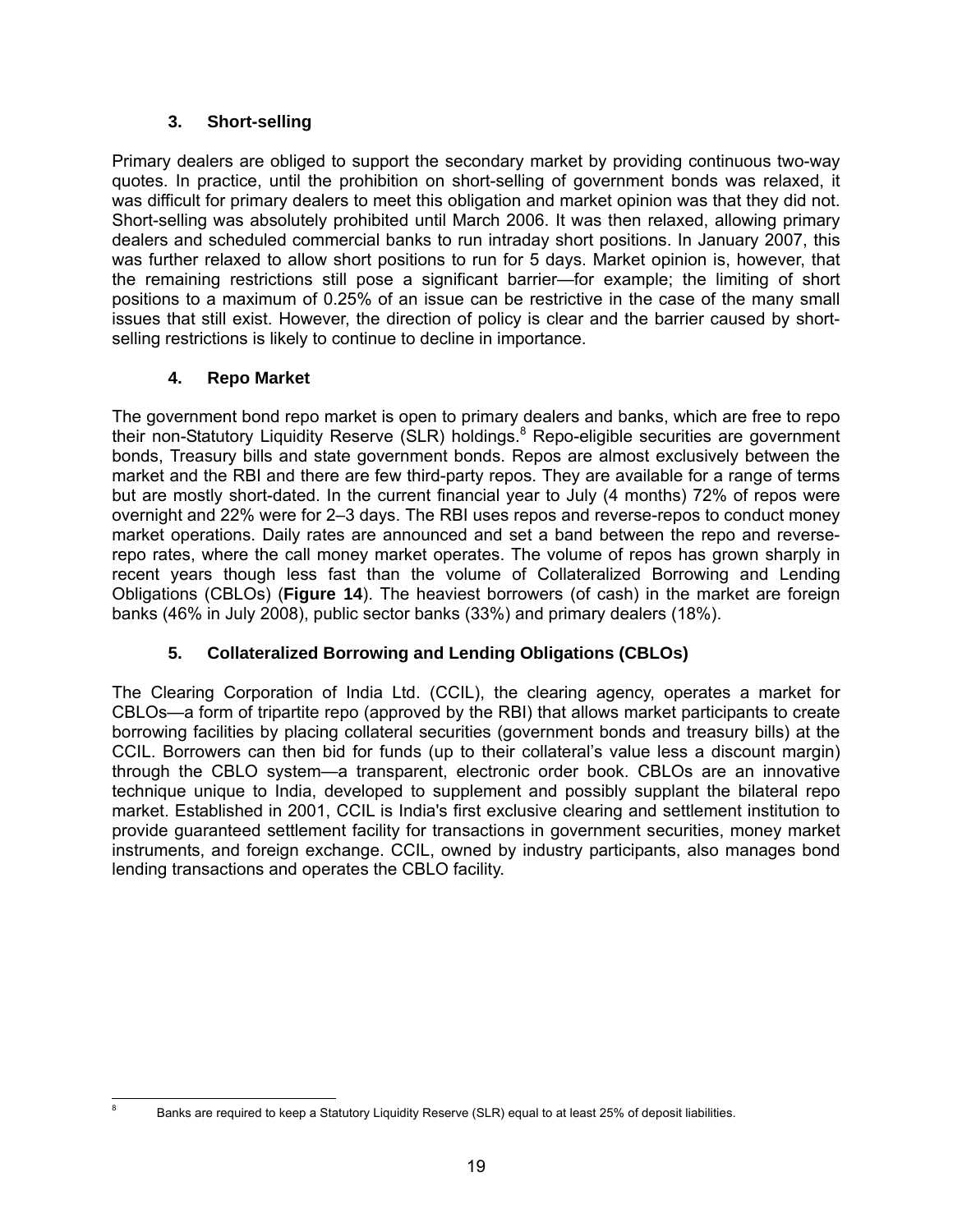

#### **Figure 14: Repo and CBLO Volumes**

CBLO refers to Collateralized Borrowing and Lending Obligations.

Source: Clearing Corporation of India Ltd.

CBLOs are offered for a variety of terms—most are overnight (75%) but dates out to 1 year are possible. The CBLO offers significant advantages over repos: (i) the instrument is tradable, allowing a borrower to reverse the position and repay the loan before its term expires; and (ii) CBLOs are considered secure because of the involvement of CCIL as guarantor of each transaction. This means (i) failures are rare, and (ii) CBLOs can be used by participants with lower credit ratings.

There are currently (July 2008) 169 participants in the CBLO market. In July 2008 mutual funds were the largest lenders representing 74% of the market followed by insurance companies representing 11%. The importance of mutual funds has been a persistent feature of the market and is partly a consequence of SEBI rules limiting mutual funds' use of fixed deposits. The main borrowers were public sector banks (46%), private sector banks (15%), and foreign banks (13%)—again a pattern which has persisted during the market's life. The advantages of CBLOs have led to a rapid expansion of the market since its introduction in January 2004. CBLO volumes now outstrip repo volumes by a significant margin.

CBLOs offer a number of advantages to the Indian market:

• Access is open to a wider range of participants than the conventional interbank market— CBLO participants include domestic and foreign banks, mutual funds, provident funds, insurance companies, and primary dealers. The main requirements on participants are that they have a constituent subsidiary general ledger  $(SGL)^9$  account for stock and an account with a recognized settlement bank.

 $\overline{a}$ 9 Subsidiary General Ledger (SGL) is an account where market participant's dematerialized holdings of government stock are maintained.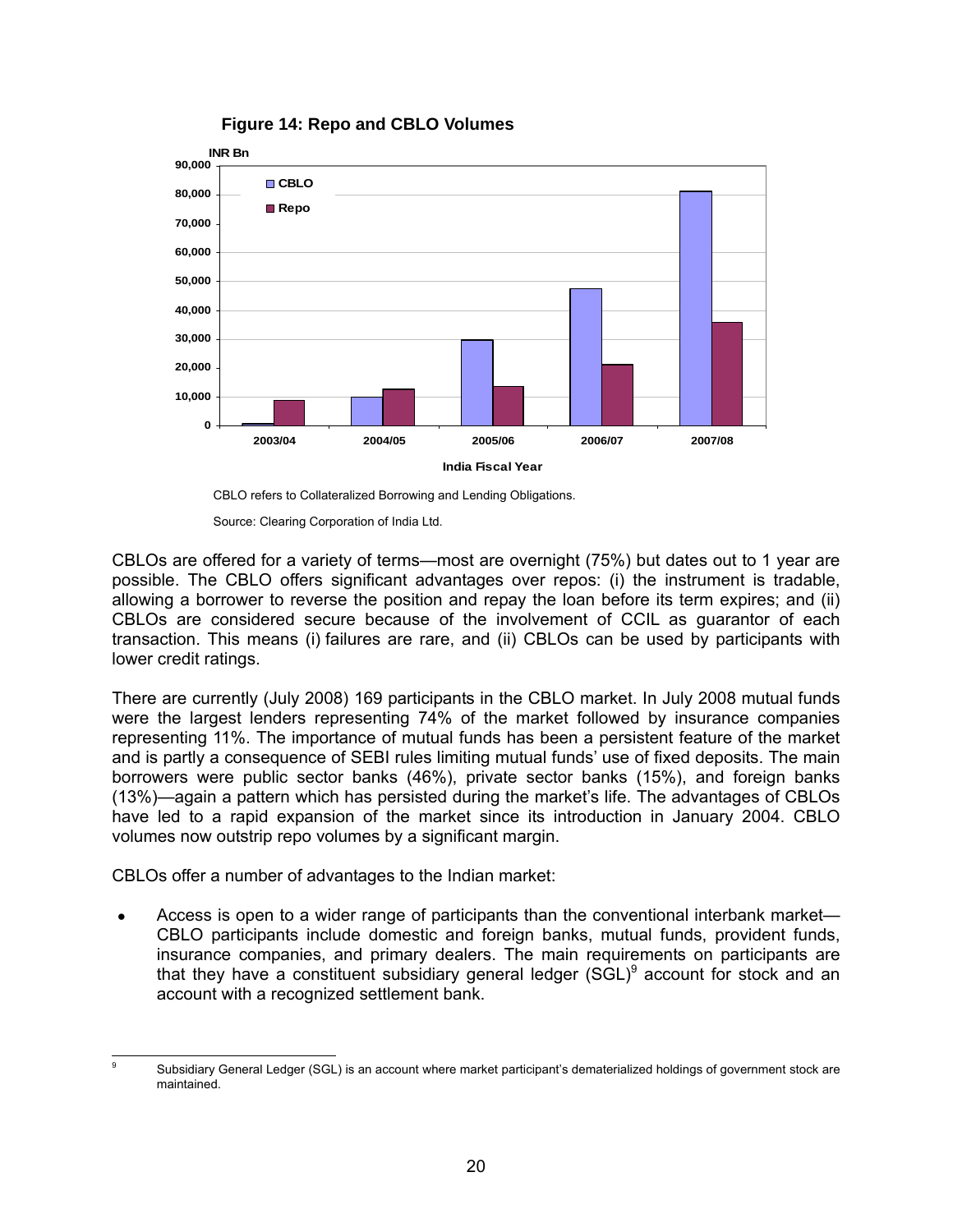- CBLO transactions are novated by CCIL, meaning that (i) CCIL conducts risk management and is able to guarantee transactions—in fact, the number of failures has been very small and all were covered by CCIL, with its losses small given the quality of the collateral and the use of adequate discounts; and (ii) transactions are anonymous so lenders and borrowers do not know each others' identity—useful especially in uncertain times, when banks may be reluctant to lend to some counterparties.
- Banks are especially attracted: (i) securities held in any of the three types of holding accounts—held to maturity, available for sale, and trading—can be used as collateral for CBLOs; and (ii) the RBI grants limited exemptions from following cash reserve ratio (CRR) and SLR requirements to encourage the development of the market. Banks are therefore able to borrow more cheaply on the CBLO market.
- CBLOs are more flexible than normal repos (note that repos with counterparts other than the RBI are rare anyway), because they can be traded and hence positions can be closed earlier than originally intended if circumstances change.
- The collateralized nature of the instrument means that rates are typically lower than in the conventional call market. Furthermore, the fact that additional participants, notably mutual funds, can access the market reduces the CBLO rate below the repo rate. Recent figures show the call market at 6.75%, the repo rate at 6.4% and the CBLO rate at 6.25%. The security of collateral also means that the market is open to participants who would not be able to make unsecured borrowings at acceptable rates.
- The instrument is traded in a transparent, auction-based market, which is likely to lead to greater pricing efficiency and fewer pricing anomalies.
- The infrastructure requirements are small as the CBLO system is integrated with the existing settlement processes allowing Straight-thru Processing.
- Like all products that allow increased leverage, CBLOs and repos have the potential to increase systemic risk—so strong regulatory supervision of exposures is essential. In the current climate there will inevitably be concerns—especially from regulators—that easing borrowing, while it might enhance and develop the market, will increase systemic risk. And CBLOs are not immune from these concerns:
- The CBLO market removes some regulatory control since participants can lend among themselves without going through central bank repos. However, the RBI has been a staunch supporter of the CBLO market and it has a justified reputation for caution in relaxing regulations.
- CBLOs encourage a wider range of participants and potentially allow them to gear up their holdings of government bonds. However the risk management rules applied by CCIL limit the risk of default and normal regulatory structures prevent participants acting imprudently.

While there may be legitimate concerns, there is no substance to suggest that CBLOs could increase systemic risk—though any relaxation is likely to place strains on already weak regulatory structures.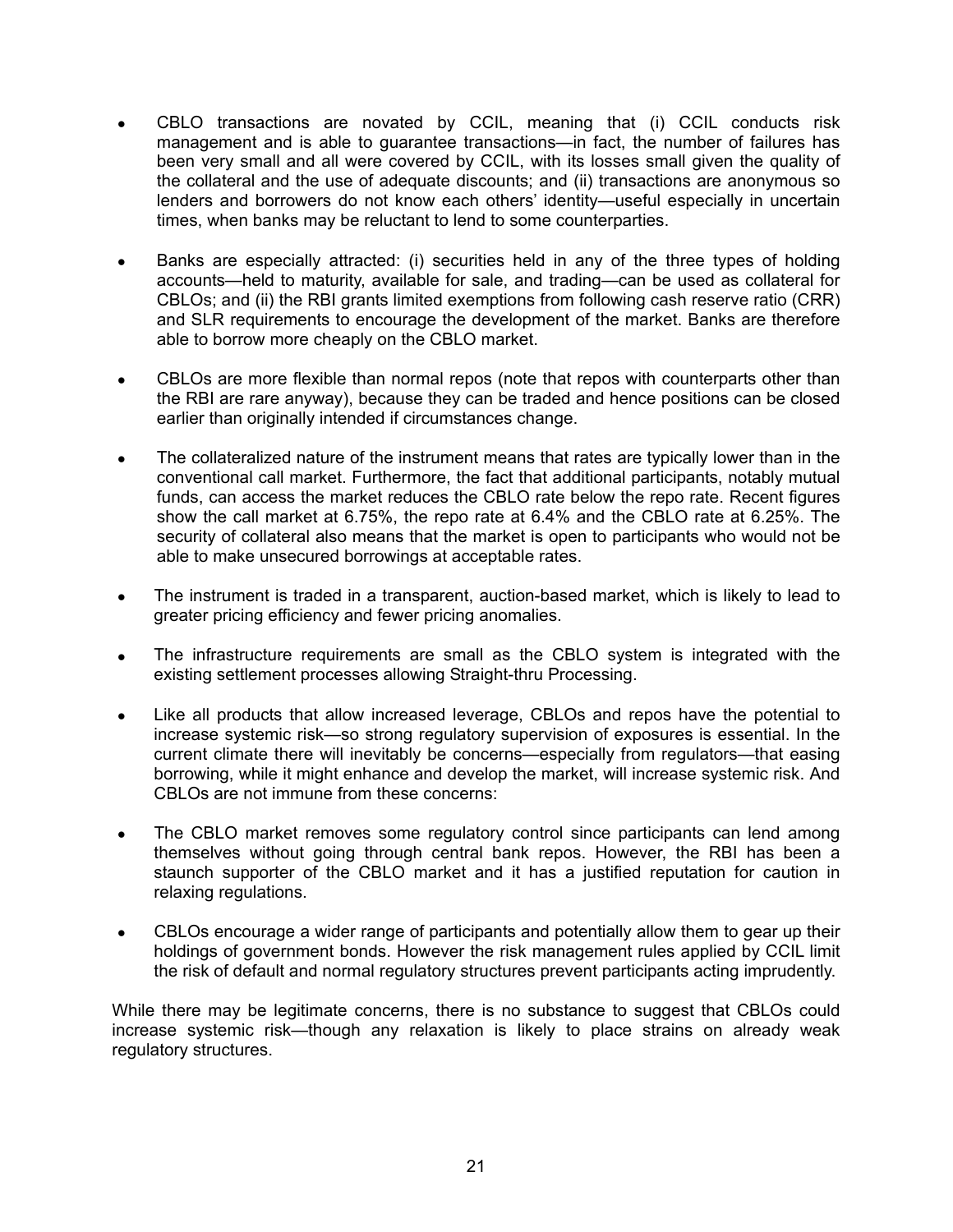### **6. Interest-Rate Derivative Market**

Interest-rate derivative markets are OTC—there is no exchange-traded interest rate derivative market*.* India has a relatively active OTC market for interest rate swaps. The market is based on three benchmarks, but the Mumbai Inter-Bank Offered Rate (MIBOR) dominates. MIBOR swap volumes in July 2008 reached INR7.7 trillion covering some 12,000 transaction (turnover in government securities reached INR838 billion the same month). Foreign banks are the largest participants—69% in July 2008.

In common with most other Asian bond markets, India has no bond-related derivative market. Previously, an attempt was made to introduce interest rate futures, but without success—largely because banks were only permitted to use the market for specific hedging transactions. By contrast, equity market derivatives have been highly successful in India, which now ranks among the world leaders in equity derivatives.

Primary dealers in other markets use interest rate derivatives to hedge risks and optimize use of capital. Without derivatives, primary dealers cannot manage risk exposures and so must carry them on their books. This increases costs and reduces willingness to provide liquidity. Indian primary dealers are active participants in the OTC MIBOR swap market, but an exchange-based market would offer greater flexibility and lower cost. Discussions about reintroducing exchangetraded derivatives have tended to focus on technical aspects, rather than on the main problem that limits the participation of banks to hedging.

# **7. Trading and Settlement Infrastructure**

The Reserve Bank of India has significantly enhanced India's trading and settlement infrastructure. Until 2002, the secondary government bond market was a purely OTC telephone market. The main participants were banks and primary dealers with agency brokers acting as intermediaries. In February 2002, the RBI launched the Negotiated Dealing System (NDS). The NDS was designed to work complementary to the OTC trading structure, with the aim of its gradual replacement. In practice the NDS was mainly used for post-trade reporting of OTC trades. This brought about considerable efficiencies in settlement but had little impact on trading.

In August 2005, the RBI introduced its Negotiated Dealing System–Order Matching Segment (NDS-OM). This is a screen-based anonymous trading and reporting platform enabling electronic bidding in primary auctions and disseminates trading information with a minimum time lag. NDS-OM has had considerable success and has taken a dominant share of government securities market trading.

RBI's success in gaining market acceptance for electronic trading is unusual and thus has lessons for other government bond markets. There is a strong preference among most regulators for electronic markets—largely because of the greater transparency and consequent greater ease of regulation. Increasingly investors have come to realize that electronic markets are beneficial through better transparency and lower transaction costs. Today, equity markets are almost exclusively electronic, though some permit a degree of OTC trading especially for large transactions or for illiquid stocks.

Bond markets have been largely immune from this trend and trade largely OTC despite numerous attempts to encourage, push, or even force them on to electronic platforms. With few exceptions, these attempts have failed. Most markets, including India, have some form of electronic trading system for bonds. Typically these handle no more than a fraction of the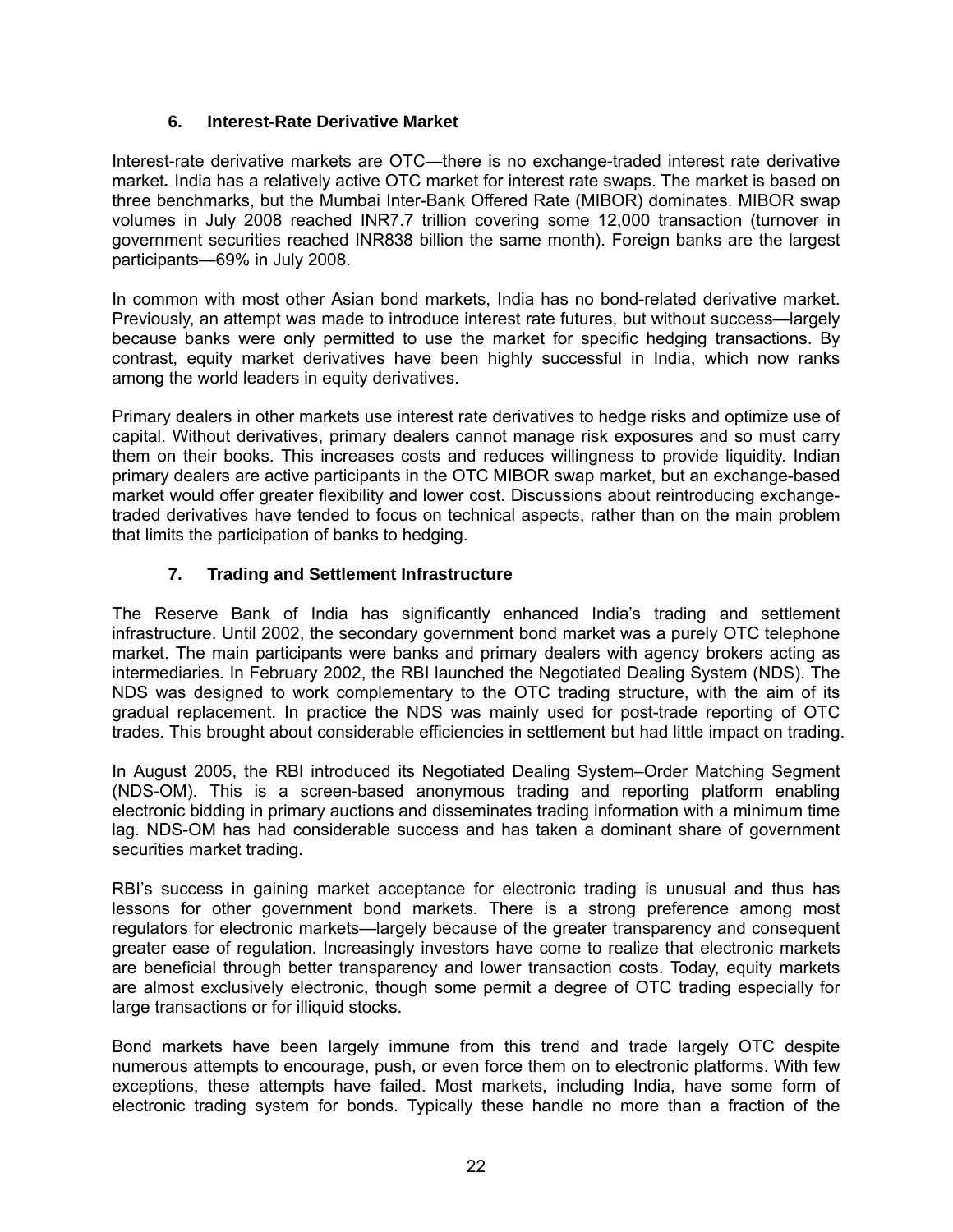trading on the OTC market and are mainly used (if used at all) as post-trade reporting platforms. These electronic platforms are almost always spin-offs from equity trading platforms—based on public order exposure (for example, the Thai BEX system). The clear lesson is that the order exposure model that works for equity markets does not work for bond markets. It is worth noting the successful proprietary electronic systems—recent estimates suggest that 57% of the US fixed-income market is now traded electronically—are (i) not public so dealers can ensure quotes are only shown to their preferred clients and (ii) are usually based on request for quotes and negotiation trading mechanisms.

The RBI avoided the risk of market rejection by introducing the NDS as a non-mandatory supplement to the traditional OTC trading practices. NDS allowed post-trade reporting and considerably easier settlement. Only when this had gained acceptance did the RBI offer trading functionality under the NDS-OM system—which offers a number of OTC-like options such as "request for quotes" as well as order exposure. The result has been considerable success in moving the bulk of the market to the electronic platform, which resulted in greater transparency, greater settlement security, and lower costs.

Government bonds are held in scripless form. Participants have SGL accounts if they are direct participants or constituent SGL accounts operated by SGL account holders if they are indirect participants.

Real Time Gross Settlement for cash was introduced in 2004. Settlement of government securities is now 1 day following the transaction (T+1) using the DvP-III model, whereby both bond and cash positions are settled on a net asset basis.

# **IV. Corporate Bonds: Transparency Improves, But Development Still Lags**

#### **A. Key Developments**

Several changes have helped improve transparency in the corporate bond market, including better documentation requirements and improved credit rating. But it remains undeveloped with small private placements the norm. Four key developments have affected corporate bond markets over the past decade:

- dematerialization of holdings, as required by SEBI since 2002;
- increased trading transparency from compulsory reporting of trades. There are currently three trade reporting avenues for corporate bonds—SEBI began publishing trading details in January 2007;
- documentation requirements for private placements have been enhanced. Five years ago the term sheet sent out to potential buyers was little more than half a page and many key pieces of information were omitted or implied. Today, it is far more complete—market participants consider the documentation adequate;
- linking local rating agencies (of which there are five offering bond ratings) to international rating agencies (**Table 4**)**.**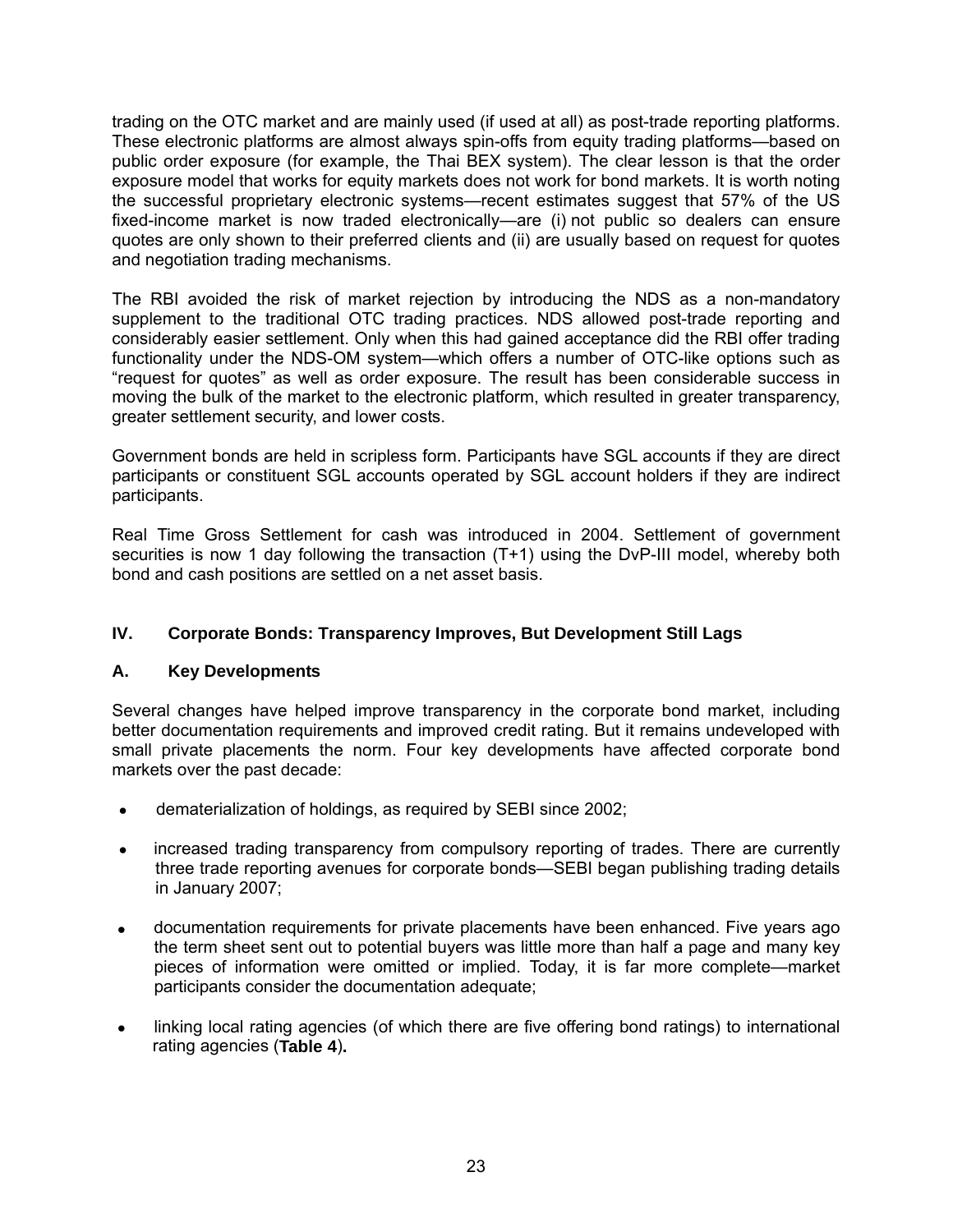| <b>Credit Rating Agency</b> | <b>Ownership/Status</b>                               |
|-----------------------------|-------------------------------------------------------|
| CRISIL                      | Standard & Poor's are major shareholder               |
| CARF.                       | 61% owned by 3 major Indian banks (IDBI, SBI, Canara) |
| ICRA                        | Moody's is a major shareholder                        |
| Duff and Phelps (India)     | Subsidiary                                            |
| Fitch (India)               | Subsidiary                                            |

#### **Table 4: Indian Credit Rating Agencies**

Source: Agency websites.

Authorities are examining recommendations for improving the corporate market, including the possibility of a uniform stamp duty and reform of issuance procedures. The *Report of the High Level Expert Committee on Corporate Bonds and Securitization*—commissioned by the Union government and chaired by R. H. Patil in 2005—made a number of recommendations for improving the corporate bond and securitization markets. The government is examining its recommendations on stamp duties, issuance procedures/disclosure requirements for public issues, and modifying the investment rules relating to institutions. SEBI now has a rolling program to monitor implementation of the key recommendations that are within its jurisdiction. In December 2007 SEBI relaxed the requirement for bond issues to be rated by two agencies and the requirement that public issues must be of investment grade. It also increased market transparency by requiring transaction reports (as described below) and publishing volume data. In addition, a number of minor enhancements recommended in the report, including one for trading conventions, have been implemented.

# **B. Factors Limiting the Further Development of Corporate Bond Markets**

# **1. Most Issues are not Corporate Bonds but Private Placements**

In actual fact, although corporate bonds can be issued publicly, most issues in the corporate bond market are not really bonds but private placements, and most issues are not made by corporations **(Figure 15)**. Public issues are bonds offered to a wide range of investors and which conform to the regulatory standards required of public issues of bonds. They require a prospectus approved by SEBI, and have to be open at a fixed price for a month to allow investors—particularly retail investors—to subscribe Private placements can be made to a maximum of 50 "Qualified Institutional Buyers" (professional investors). And require much less documentation. The small number of investors makes it relatively easy to renegotiate terms. Typically, for example, a change in interest rates will lead to a renegotiation of the coupon on a placement during the currency of the issue. This makes private placements very flexible.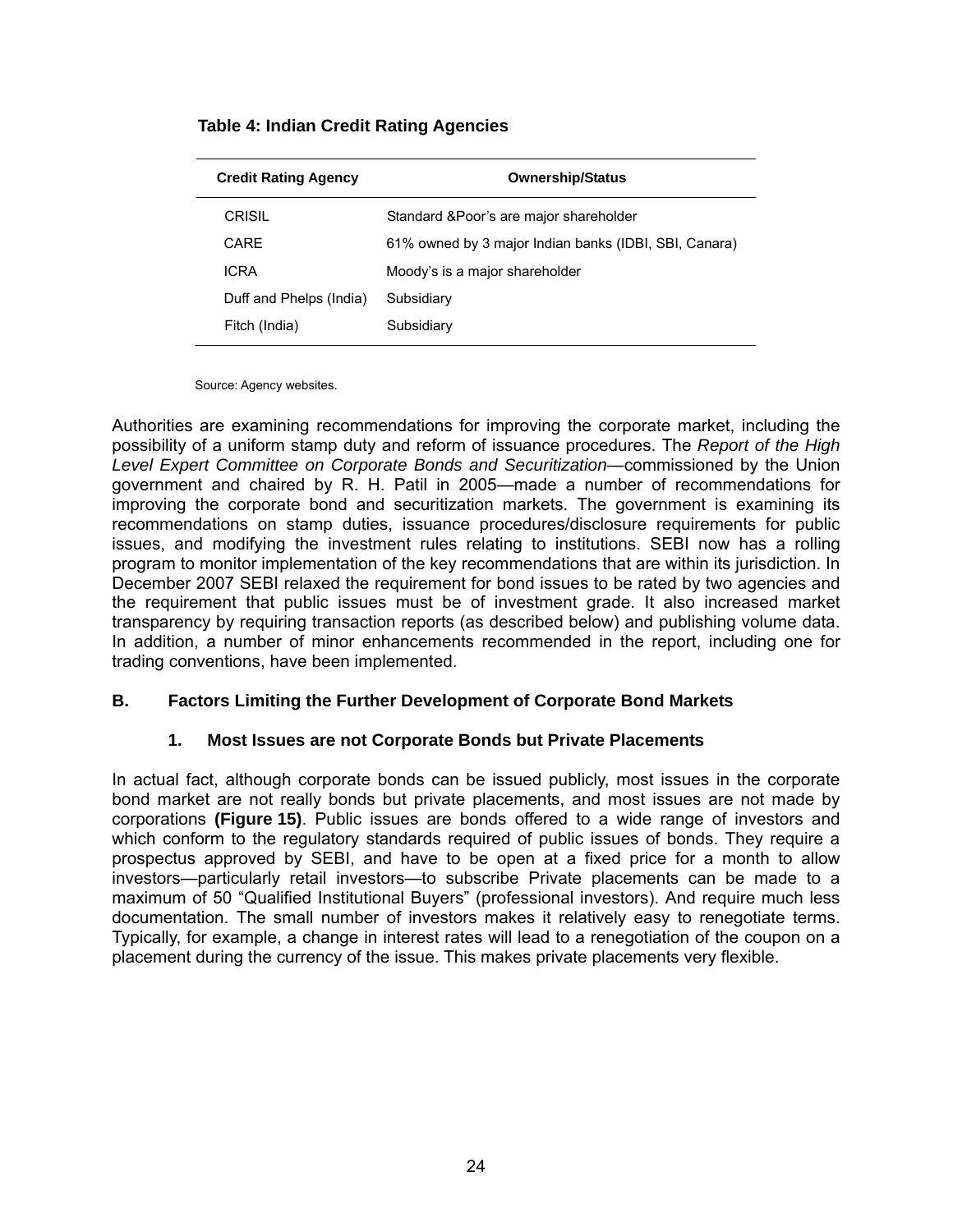

 **Figure 15: Private Placement Issues** 

Source: Reserve Bank of India.

Public issues are rare because of excessive disclosure requirements—new SEBI proposals are designed to simplify the process. Disclosure requirements for public issues are viewed by potential market participants as excessive:

- Prospectuses for bond issues are reported to be several hundred pages long.
- Against international practice, disclosure requirements are identical, irrespective of whether the company is already listed or not.
- There is no provision for shelf registration—whereby a program of tranches can be covered by a single prospectus.

The issue process is reportedly slow, taking several months, which, with high marketing and other costs, makes public issues very expensive. The slow process also makes issues risky, as the price is fixed throughout the offer period. In contrast, documentation for private placements is minimal, although requirements have been increased in recent years. Placements can be issued quickly with book building and pricing usually completed within a day.

In line with recommendations of the Patil report, SEBI has agreed new listing agreements with stock exchanges—in August 2008 they were issued for public comment. Key features include (i) Companies publicly-listed on an Indian exchange would be required to make only minimal additional disclosures for a public issue or a private placement; and (ii) unlisted companies would be required to make more substantial disclosures, though less than those required for an equity issue.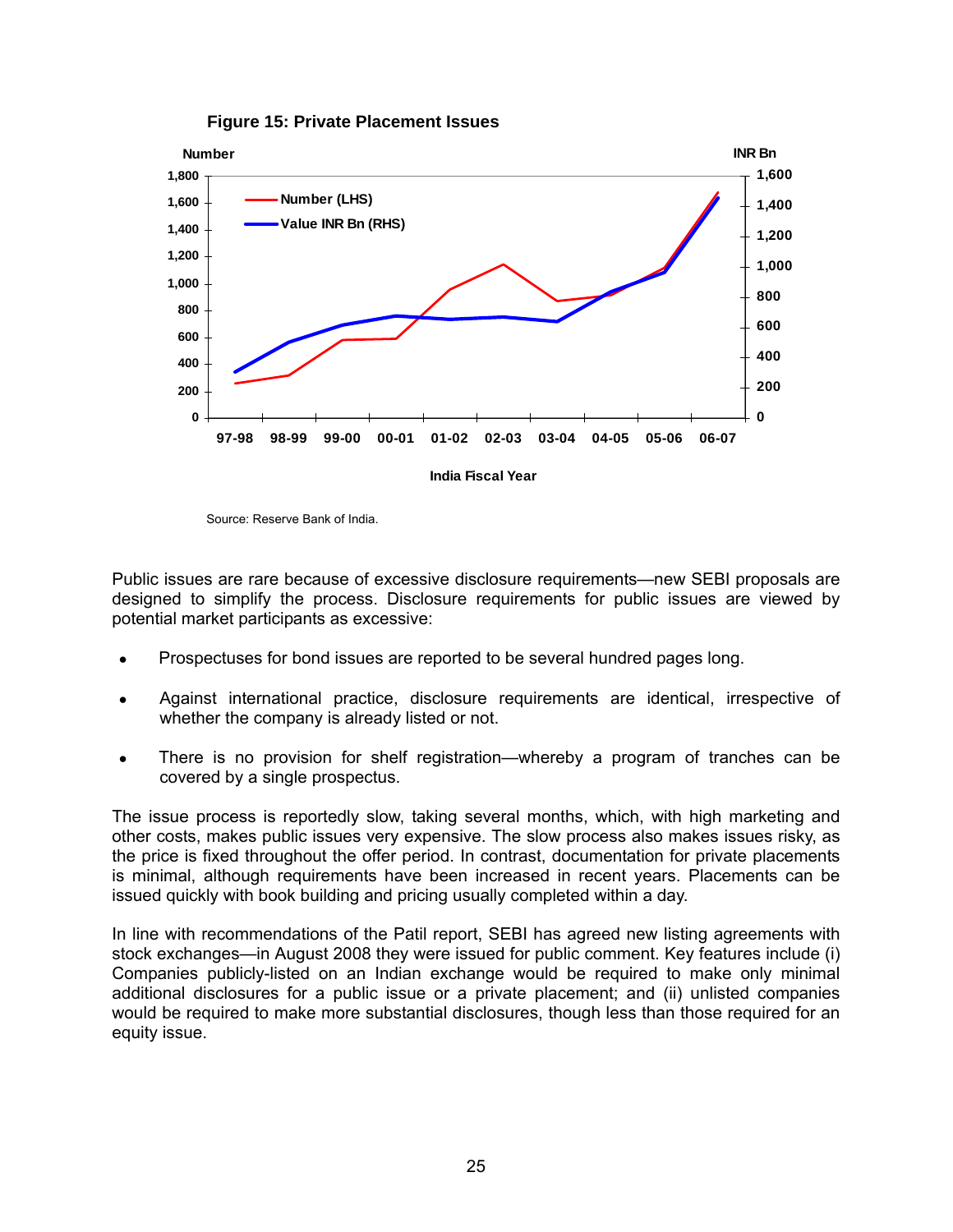#### **2. Private Placement Issues are Small**

Private placement issues are generally quite small, averaging about USD20 million. Because private placements are quite small, corporate issuers tend to make several separate placements, sometimes on the same day. Because there are a limited number of investors available, the separate issues will all, practically speaking, go to the same lender, usually under similar terms. The result is that many of the "bonds" are actually syndicated loans—as the largest investors for private placements are banks.

Corporate bonds are usually issued by the private sector, banks, and public companies. Issuance in 2006–07 was USD35 billion over 1,678 issues. Public entities accounted for 42% of the value and 8% of the number of issues. They were also relatively large, averaging USD107 million. Private financial companies—largely banks raising money for lending purposes represented 35% of the value and 39% of the volume. Private, nonfinancial corporate issuers represented only 23% of value, but 53% of the volume, indicating an average value of only USD10 million **(Figures 16, 17**). Private sector and nonfinancial issuers—normally major participants in other corporate bond markets—are only a small proportion corporate bonds in the Indian market, in terms of value.





Source: Reserve Bank of India.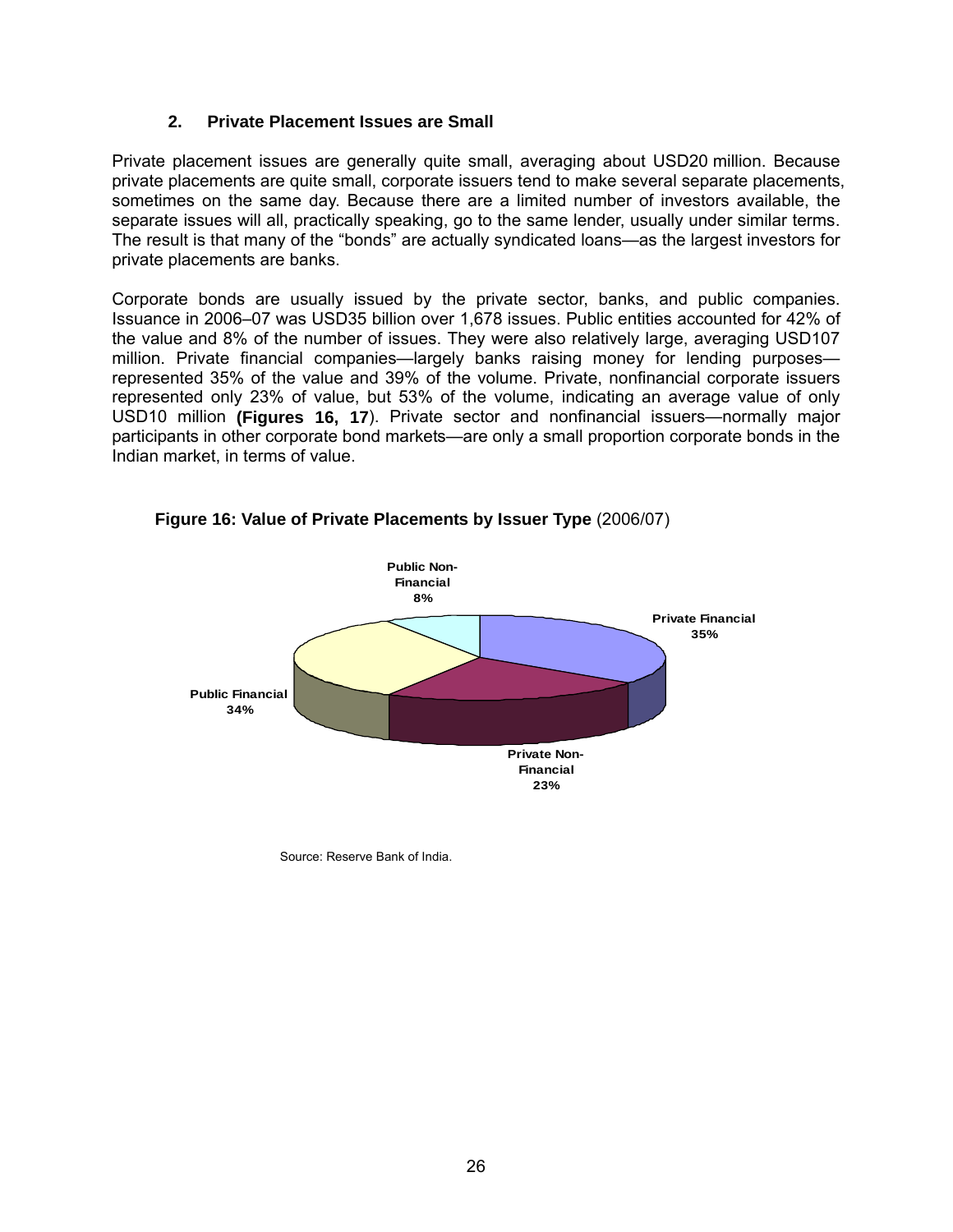

#### **Figure 17: Number of Private Placements by Issuer Type** (2006/07)

Source: Reserve Bank of India.

# **3. Demand for Corporate Bond Finance is Limited**

Corporate demand is limited for genuine bond finance (as opposed to loans disguised as bonds). Traditionally companies have borrowed from banks to meet financing needs. Bank credit continues to dominate corporate funding, accounting for 90% of financial assets, with stateowned banks representing 70%—a declining but still dominant share (**Figure 18).** 



 **Figure 18: Deposits, Investments, and Advances by Bank Type** (2007-08)

Source: Reserve Bank of India.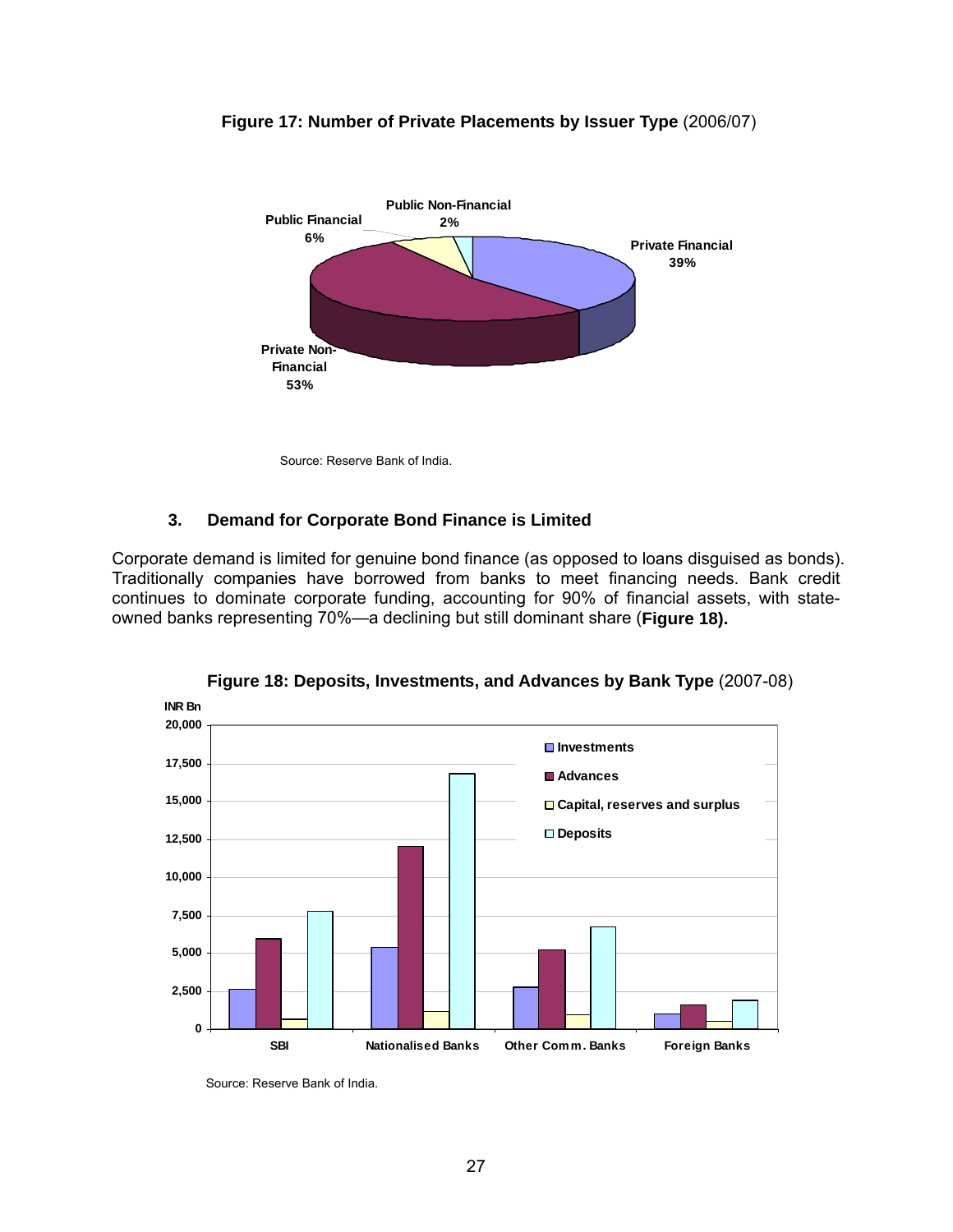The main source of finance for smaller companies is from former "development banks," which have emerged from state-owned development banks but are now private and profit-oriented. They finance themselves not through deposits—from which they are generally barred—but through debt issues. Development banks are active in the private placement market, borrowing wholesale to lend to smaller corporations. Private placements have dominated debt issuance and banks—even a single bank—will often absorb an entire issue. The decision as to whether to issue a bond or take a loan is determined by tactical, not strategic, factors:

- At various times the RBI has prohibited banks from lending at rates below their published lending rate—but the prohibition did not apply to investments in private placements. Therefore, a bank that wanted to offer a very tight rate to a highly rated corporate borrower would present the loan as a bond.
- Interest rate expectations may influence the choice—when rates are falling, as they have been for several years, borrowers will prefer a variable rate loan and lenders a fixed-rate bond.
- Large bank loans are required to pass an internal approval process, usually by the board or a board committee. Private placement investments are not subject to the same scrutiny (or delay), again, giving banks an incentive to grant loans but present them as bonds.
- Loans are not subject to stamp duties, whereas bonds are, making loans desirable for tax sensitive borrowers.
- Loans may be preferable for banks because they are not marked-to-market—this will change under Basel II rules, which are due to begin implementation in 2008. Bonds not held-to-maturity are marked-to-market. But, in the absence of reliable secondary market prices; there is scope for manipulation and window dressing.<sup>10</sup>

Similarly, corporations tend to regard loans and bonds as interchangeable. This occurs to some extent in most markets. But in India there is a strong focus on managing or arbitraging microfeatures. The level and complexity of stamp duty encourages the arbitrage-based approach to corporate finance so decisions are often tax-driven rather than strategy-driven. There is a stated, but as yet unscheduled, intention to reform the stamp duty, probably by introducing a standard national rate with a maximum rate, as recommended in the Patil report.

# **4. Companies with High Credit Ratings Dominate Corporate Issuance**

The distribution of corporate bonds issued by rating (**Table 5**) indicates that the number of subinvestment grade issues is minimal and the proportion below AA is small—7.5% by value in 2007–08. Only the largest corporations are likely to achieve an AAA rating. Others are thus excluded from the bond market and obliged to rely on bank finance. Recent figures suggest the proportion of lower-rated bonds may be increasing in particular the proportion of sub-investment grade bonds following the SEBI's relaxing its rules relating to lower-rated bonds.

 $10<sup>10</sup>$ 

The Reserve Bank of India allows banks to hold bonds in "trading book", "available-for-trading" and "held-to-maturity". The latter are not marked to market under current rules.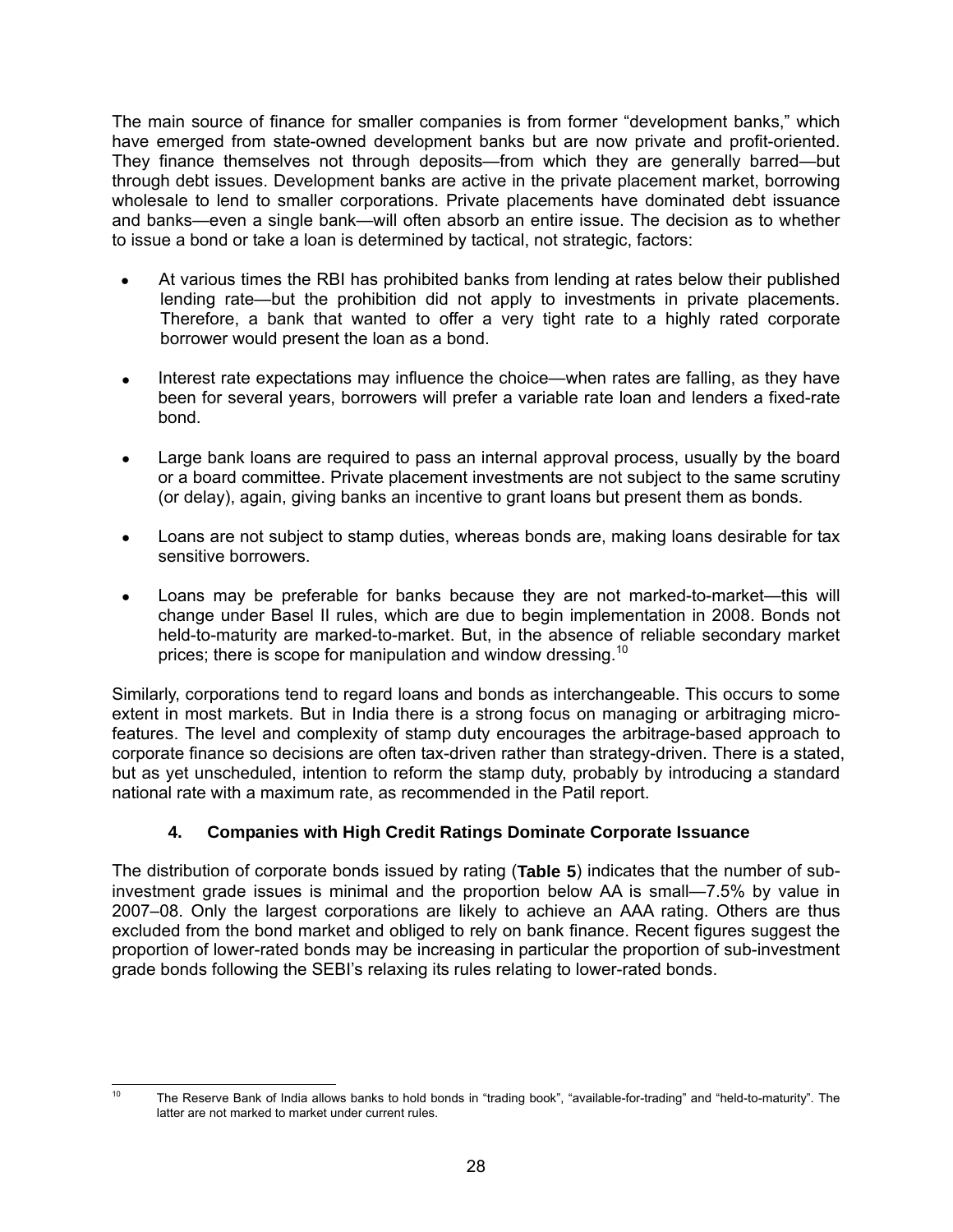| % of Total | <b>AAA</b>    |       | AA            |       | A             |              | <b>BBB</b>    |       | Non-Investment<br>Grade |       |
|------------|---------------|-------|---------------|-------|---------------|--------------|---------------|-------|-------------------------|-------|
|            | <b>Number</b> | Value | <b>Number</b> | Value | <b>Number</b> | <b>Value</b> | <b>Number</b> | Value | <b>Number</b>           | Value |
| 1999-00    | 35            | 83    | 25.9          | 9.4   | 25            | 6.1          | 7.7           | 0.8   | 6.4                     | 0.6   |
| 2000-01    | 38.3          | 76.6  | 33.6          | 10.1  | 21.4          | 11.6         | 3.1           | 1.3   | 3.7                     | 0.3   |
| 2001-02    | 31.7          | 61.6  | 33.5          | 27.8  | 24            | 9.3          | 7.8           | 1.1   | 3                       | 0.2   |
| 2002-03    | 45.6          | 76    | 27.1          | 13.8  | 18.2          | 7.5          | 6.3           | 1.6   | 2.8                     | 1     |
| 2003-04    | 50.4          | 77.5  | 24.8          | 14.9  | 17.3          | 6.1          | 6.5           | 1.1   | 1                       | 0.4   |
| 2004-05    | 56.7          | 72.2  | 22.4          | 22    | 11.8          | 3.7          | 7.1           | 1.9   | 1.8                     | 0.3   |
| 2005-06    | 54.6          | 75.1  | 30.8          | 16.7  | 9.4           | 7.8          | 4.4           | 0.3   | 0.8                     | 0     |
| 2006-07    | 57.4          | 79.5  | 26.5          | 16.0  | 9.7           | 1.8          | 6.1           | 2.7   | 0.4                     | 0.0   |
| 2007-08    | 39.5          | 73.1  | 30.3          | 19.4  | 19.7          | 5.7          | 7.4           | 1.5   | 3.2                     | 0.3   |
| 2008-09    | 22.0          | 76.7  | 25.3          | 14.9  | 20.7          | 4.3          | 23.1          | 3.3   | 9.0                     | 0.8   |
| (4 months) |               |       |               |       |               |              |               |       |                         |       |

### **Table 5: Distribution of Corporate Bonds Issued by Rating**

Source: Securities and Exchange Board of India.

# **5. Wholesale Trading is Over-the-Counter**

Wholesale trading in the corporate bond market is entirely over-the-counter, with some major banks acting as unofficial market makers. The declining role of brokers in the government bond market has led to their general withdrawal from the market. The National Stock Exchange (NSE) and Bombay Stock Exchange (BSE) offer order-driven, bond-trading platforms that are used for post-trade reporting but rarely for trading. The exchange-trading platforms are mainly used by a small number of retail participants.

# **6. Delivery Versus Payment (DvP) Clearing is not Available for OTC**

Delivery versus payment (DvP) clearing is available for the few trades transacted on the stock exchanges' dealing platforms but not for OTC trades, which are the bulk of the market. However, corporate bond OTC transactions are settled bilaterally between the counterparties. There is no central counterparty to start the process and so reduce settlement risk. In 2002, SEBI introduced regulations requiring corporate bonds to be held in scripless form. However, cash is still settled inter-office—sellers instruct the CCIL to move bonds before they have the funds from the buyer, so the system is not truly DvP, and sellers are at risk during settlement. This potentially imposes a barrier to trading. But because the market is limited to a small number of major players in practice, the risk is considered manageable.

#### **7. Settlement Infrastructure Lags in Development**

If the market were to expand to encompass a wide range of investors, then it would require a better settlement infrastructure. SEBI is currently consulting the stock exchanges to introduce mandatory, centralized clearing and settlement for corporate bonds. It is not clear how this will affect the non-exchange market. But the implication is that it will apply to all bond trading.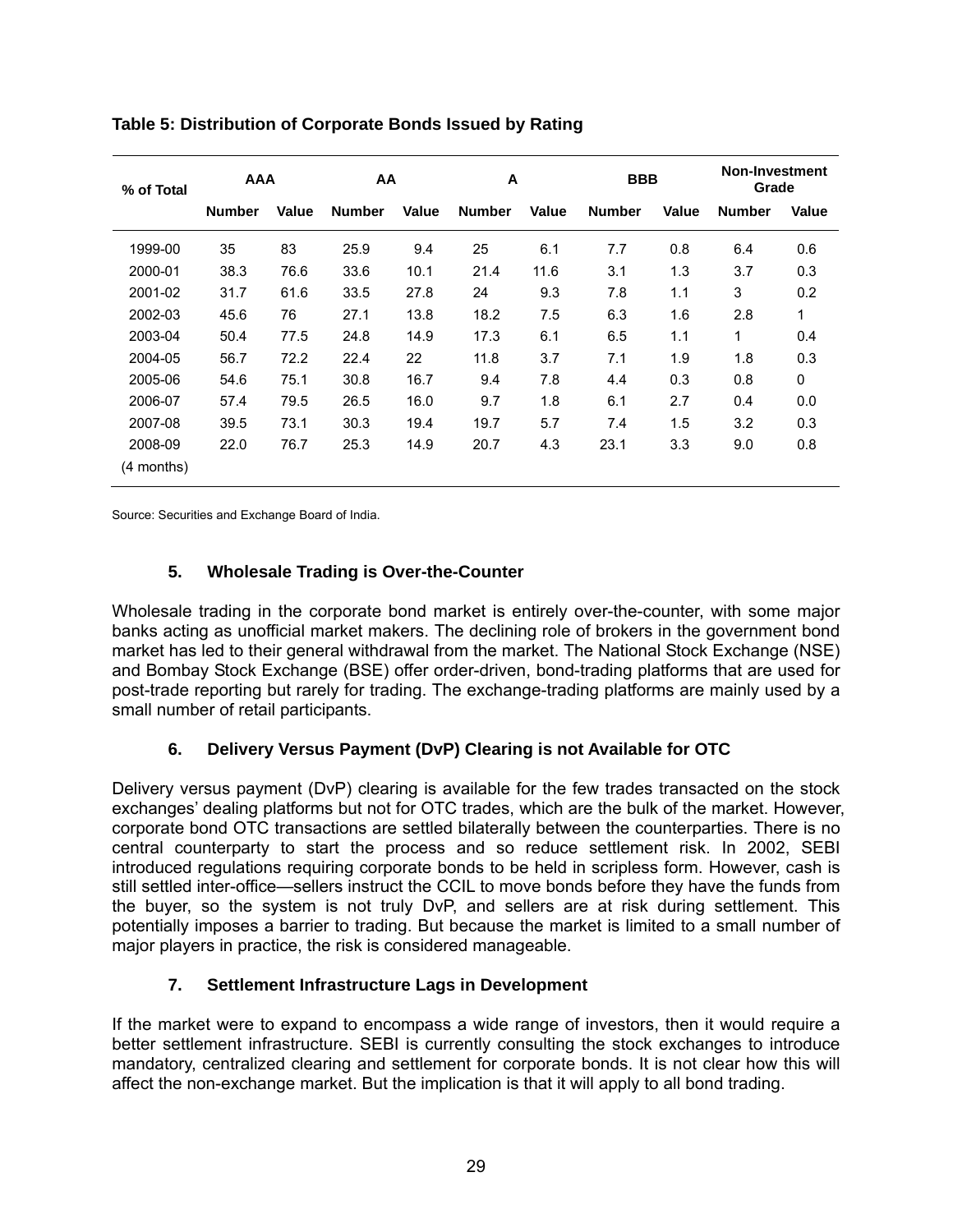### **8. Repurchase Agreements are not Permitted for Corporate Bonds**

The RBI is the regulatory authority for this part of the market as corporate bond repos would be regarded as money-market instruments. The RBI has been considering allowing corporate bond repos for some time—and now may be moving toward permitting them. CBLOs have been increasingly taking the role of repos but limited to government bonds. Since late 2007, SEBI has been talking with RBI about corporate bond repos. Inevitably this is linked to the parallel discussions on settlement with the exchanges.

# **9. Conventional Securities Lending are not Developed for Corporate Bonds**

Conventional securities lending is theoretically available as an alternative to repos, but general market illiquidity makes it impractical. India does have efficient, automated securities borrowing and lending infrastructure for equities, which was introduced when "badla"—the indigenous carry-forward system—was outlawed in the early 2000s, but conventional securities lending has not been developed for corporate bonds.<sup>11</sup>

Other factors that have a limiting impact on trade include (i) tax deducted at source—which complicates trades between tax-exempt and non-exempt entities; (ii) no single database of bonds; and (iii) no universal conventions for day count or interest calculation, for example.

# **V. Securitization: Early Starter Awaits Take Off**

India began securitization early among Asian markets, with transactions going back to the early 1990s. Growth accelerated from 2000, reaching INR580 billion (USD12.5 billion) in fiscal 2007/08 (**Figure 19**). However, the securitization market has not yet taken off. Volumes tend to be low and asset types limited. Volumes appear to be mainly influenced by tax or regulatory arbitrage considerations rather than by underlying financial factors. The market is also subject to regulatory, legal, and tax uncertainties.

Auto loans were the mainstay of the securitization market in the 1990s. Since 2000, residential mortgage backed securities (RMBS) have also contributed to market growth, though RMBS activity has slowed significantly during the last 2 years, as a focus on asset-backed securities (ABS) has claimed the biggest share of the market— in FY2007 accounting for 63%, followed by CDO/CLO at 32%. In 2007/08 there was a further shift toward CDO/CLO issues representing 54% of the total. Together with ABS (45% of the total) these two asset classes made up 99% of securitization volumes.

Credit card securitization has been limited, partly because of stamp duty costs, but also because the credit card market in India—while showing rapid growth—remains small. There have also been limited future flow securitizations, such as toll receipts, and some infrastructure financing. Demand for infrastructure financing in India is now recognized and it is expected that securitization of receivables from those projects should expand rapidly.

 $11$ 11 "Badla" was a feature of most markets in the subcontinent. Essentially it involved the carrying over of positions rather than settling them—in effect, un-margined OTC futures. The growth and opacity of badla led the Securities and Exchange Board of India to finally ban the practice and force the unwinding of positions.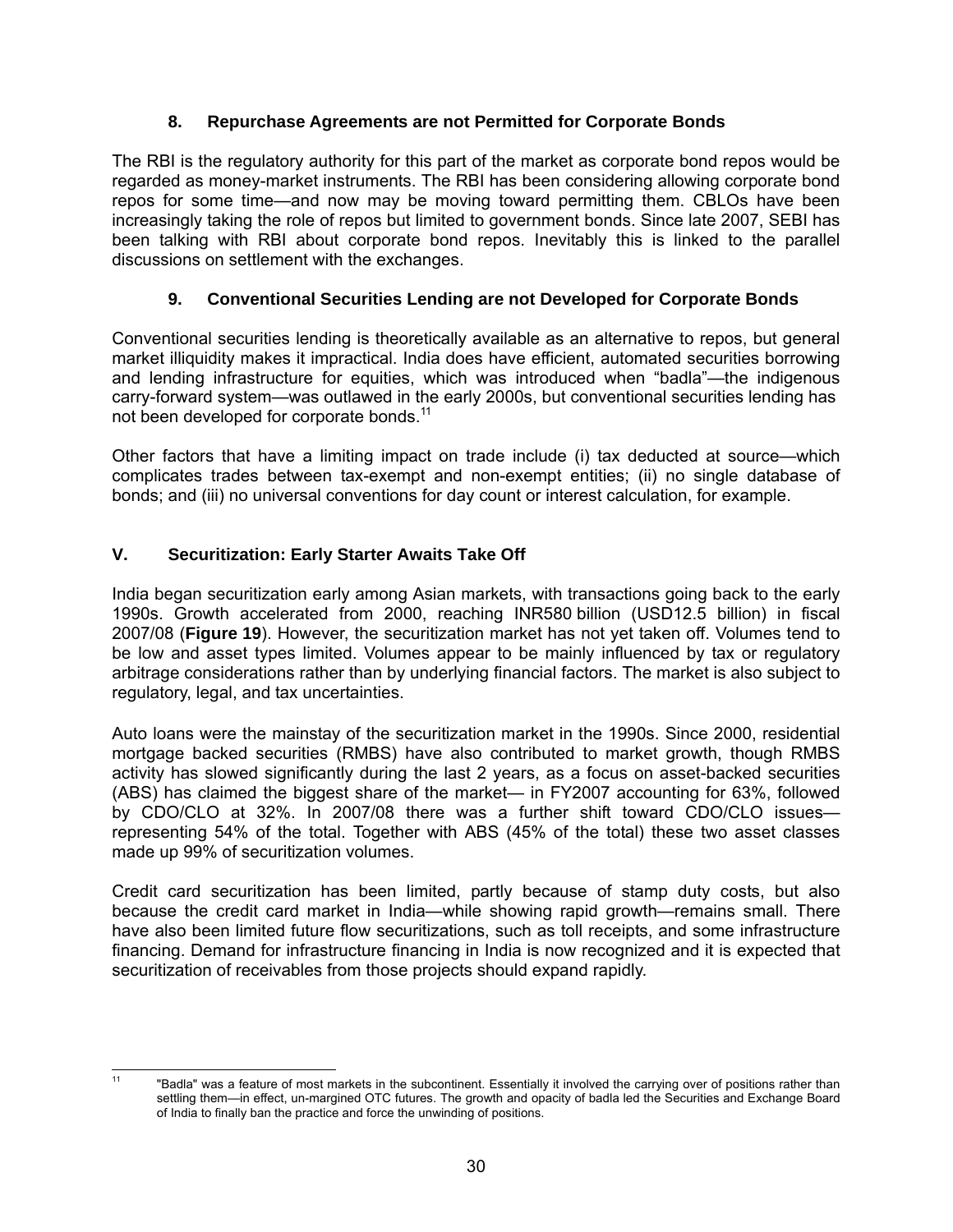

#### **Figure 19: Structured Finance**



As the nature of the securitized assets suggests, originators have mainly been banks and nonbank financial institutions. The originators include former development banks that have been privatized and which have become major players in the consumer lending market, and housing finance companies. ICRA estimates the top five originators account for about 80% of issuance. There has also been some securitization of corporate loans, again with substantial credit enhancement. These have included single loan securitizations.

The preference for asset-backed securities (ABS) in India mirrors the pattern in Korea and the Philippines. Mortgage-backed securities (MBS), which are more significant in Malaysia and Singapore, have been less significant in India (**Figures 20, 21**).



 **Figure 20: India and EEA Securitization** (% of GDP), 2001

Sources: AsianBondsOnline, ICRA Ltd., and Reserve Bank of India.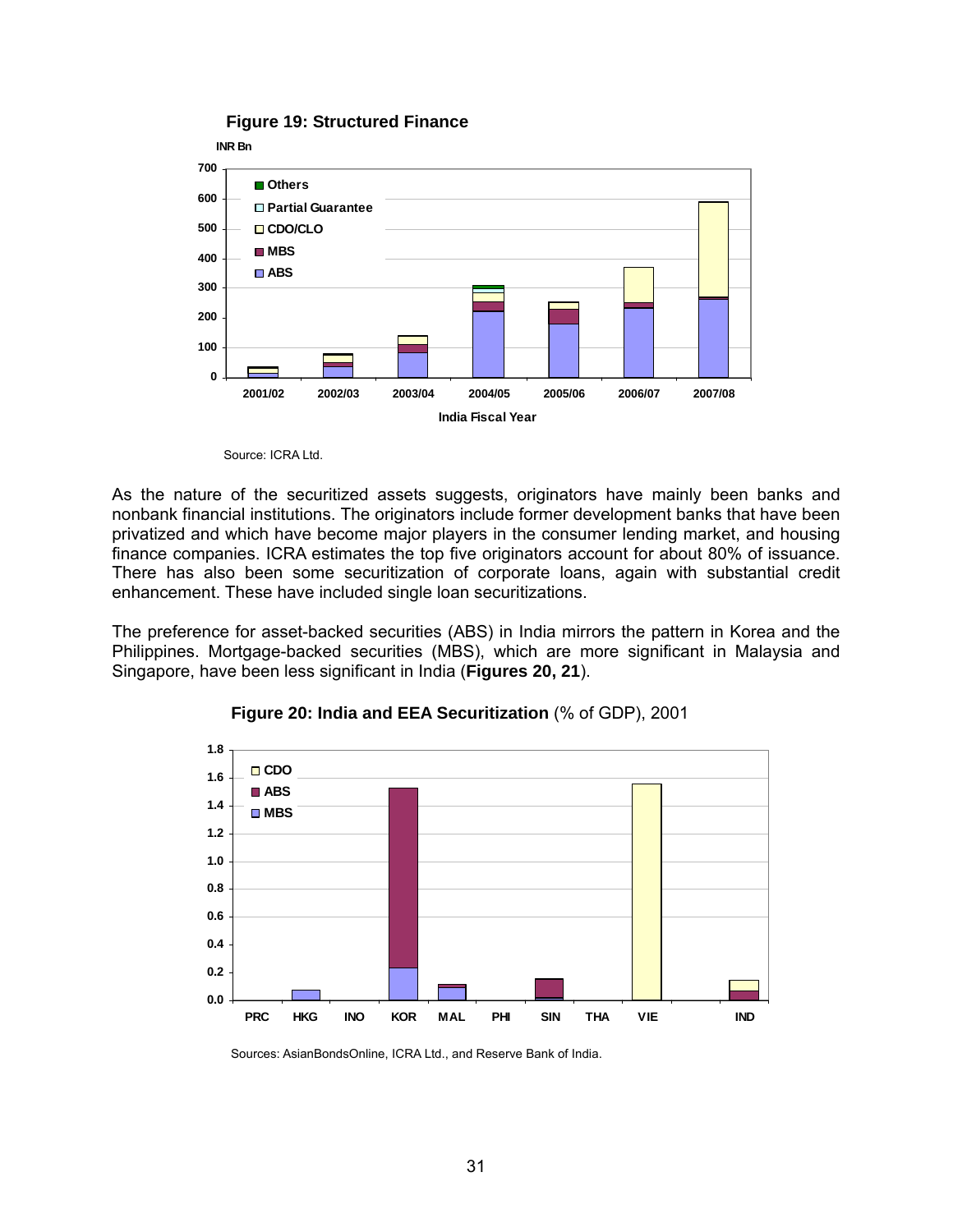Securitization was generally small in emerging East Asian markets in 2001**,** amounting to less than 0.2% of GDP, including India. By 2006 a number of the region's economies—Korea, Malaysia, Philippines, and Singapore—had expanded securitization levels considerably (to between 1.5% and 4.0% of GDP). In t Korea, Philippines, and Malaysia, they did this through policies designed to recapitalize the banking sector. In India, reasonable growth brought securitization volumes to roughly 1% of GDP.



 **Figure 21: India and EEA Securitization** (% of GDP), 2007

# **A. Banks and Insurance Companies: Predominant Investors in Securitized Notes**

Insurers are subject to restrictive investment mandates, and thus securitized assets are structured to achieve very high ratings and, often, to minimize prepayment risk. To gain these ratings, successful issues require very substantial levels of credit enhancement. Methods of enhancement have included (i) direct recourse to the originator (often structured as put options); (ii) originator or third-party guarantees; (iii) over-collateralization; and (iv) cash collateral and reserves.

Until recently, securitizations with subordinated tranches were not offered in India and remain a rarity. This is because there is (i) little investor demand for such lower-rated notes; and (ii) there was no capital penalty for originating banks retaining the first-loss tranche. RBI guidelines have removed the latter reason and the market is now seeing some use of subordinated tranches.

India currently does not have credit insurance or an active market for credit derivatives, meaning these risk management tools are unavailable for structuring deals and the use of credit default swaps to create synthetic securitizations is impractical.

Regulatory responsibility within the securitization market is unclear. But the strong involvement of banks means that the RBI's regulatory actions will have a significant impact. For example, RBI recently published regulations on the capital provision required for securitizations by banks. These are similar to, but stricter than, Basel II requirements.

Sources: AsianBondsOnline, ICRA Ltd., and Reserve Bank of India.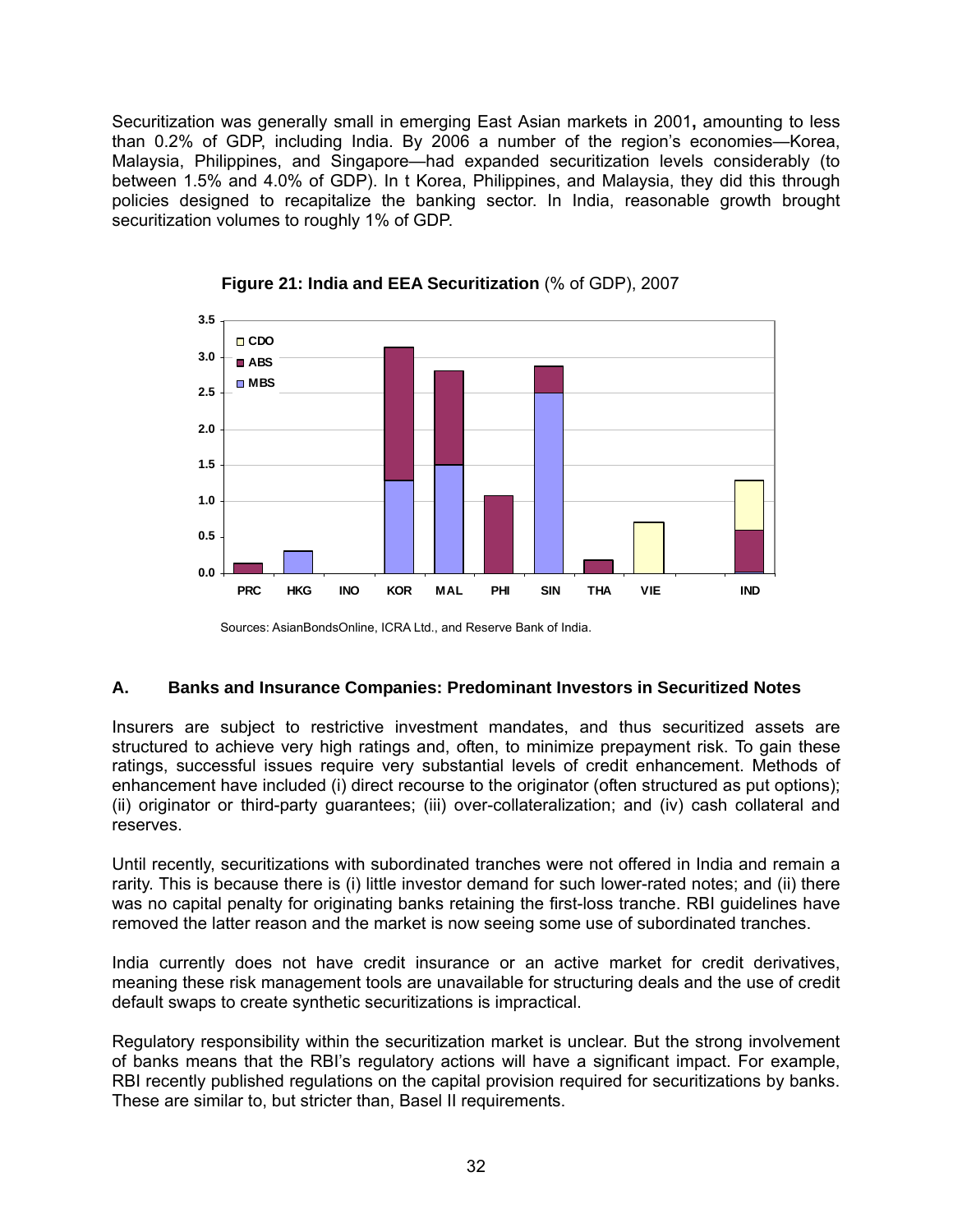There are several distinguishing features of India's securitization market:

- As a common law jurisdiction, India does not require specific legislation to permit the formation of special purpose vehicles (SPVs).
- This gives considerable flexibility, but at the same time means that many features are left unclear until decided by case law.
- For tax reasons, SPVs are set up as single-purpose trusts, rather than corporate entities as is common in other jurisdictions.
- Arbitrage considerations are regarded as crucially important and the tax and regulatory environment helps decide whether to securitize, far greater than in other markets. As an example, the recent RBI rules on capital provision led to a number of direct assignment deals (that is, transfers of cash flows but without an SPV) since the new rules specifically applied only to transactions involving an SPV.

#### **B. Reforms**

The Securitization and Reconstruction of Financial Assets & Enforcement of Security Interest Act, which was intended to clarify the status of securitization, has been enacted, but is regarded as having had little effect. The implementation of Basel II may have an impact, and India plans to begin implementation in 2008. RBI regulations—which as noted are stricter than Basel II have encouraged more direct assignments (cash flow transfers without SPVs). The Patil report also made recommendations on securitization relating to the stamp duty and taxation.

Developing a securitization market requires financial institutions that have an incentive to securitize and a set of standard assets to securitize. Financial institutions will securitize if they are (i) they need to reduce the size of the balance sheets; or if they are (ii) under competitive pressure. Securitization permits them to realize profits on their current assets by selling them. A securitization market also requires a supply of assets that typically can be securitized at the start of the market. These are the standard assets such as mortgages, auto loans, and credit card receivables, as well as infrastructure projects where future cash flows can be securitized.

India's banks have not felt pressure on their balance sheets so far—though credit demand suggests they may. Other entities such as auto finance companies have been active but they are small relative to the bank market. In considering which assets to securitize: (i) India is still developing its credit card market; (ii) auto loans are being securitized but the residential mortgage market remains too small for securitization on any scale; and (iii) India's infrastructure demands are huge—but the main expenditure is in the future. As a result, there has so far been limited incentive for securitization. But this may change as credit demand and infrastructure expenditure increase. The use of securitization to finance infrastructure development and remit the cash flows could diversify the investor base for infrastructure debt.

The stamp duty is a major barrier to the development of securitization. Transfers of assets require written instruments that are subject to stamp duty. Rates of duty on asset transfers vary among the states, but are generally high—most states charge between 3% and 16% on the value of the property being transferred. Tax uncertainty also remains as there are no clear rulings on taxing SPVs. Market practice and current opinion is that taxation of interest paid on SPV bonds will be levied on investors rather than being paid by the SPV. However, this has not been tested. There is also a general lack of clear regulatory structure. A legal amendment is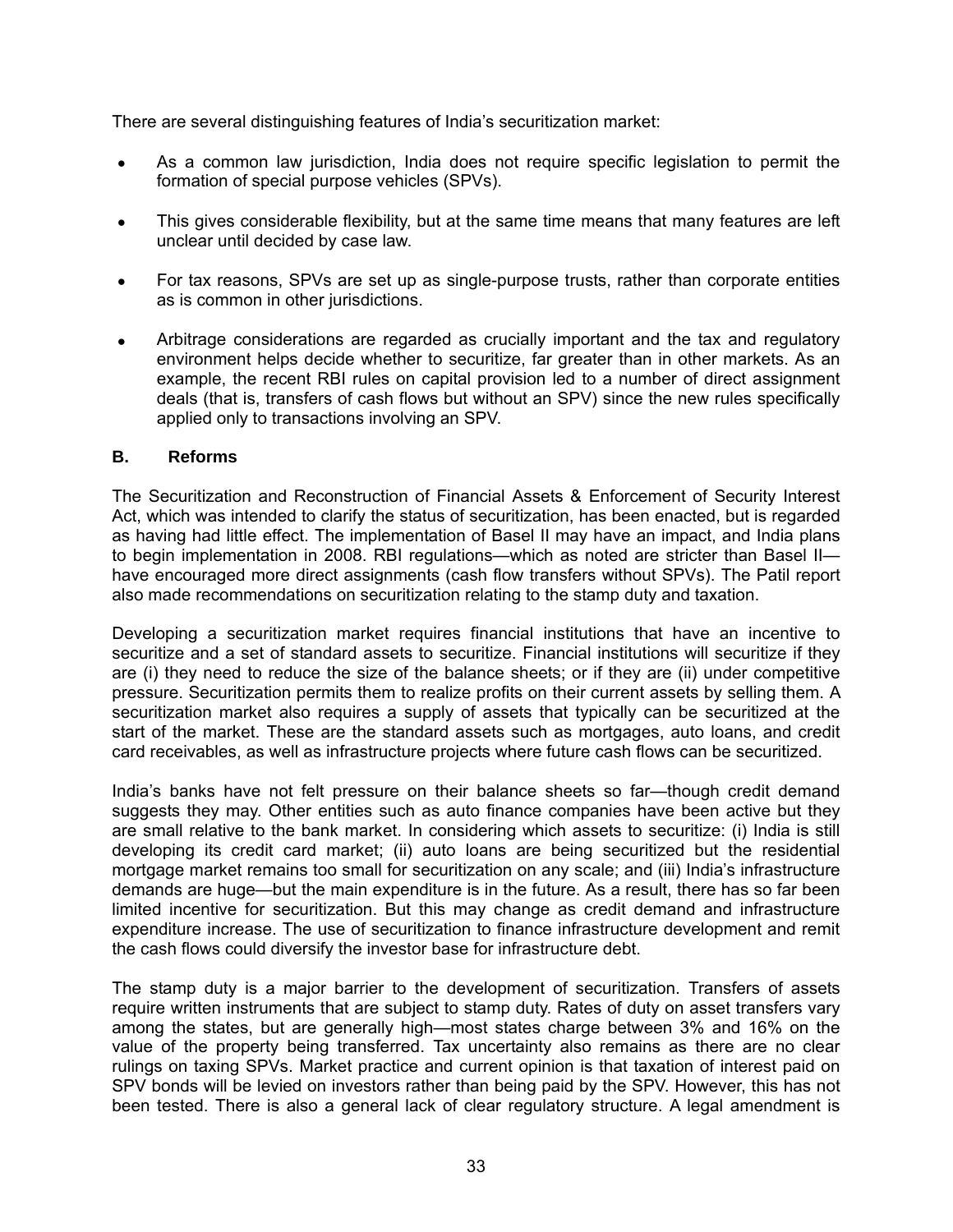underway that clarifies the position of SEBI as the principal regulator for securitizations, although, as in corporate bonds, the RBI will retain a significant role because of the involvement of banks.

### **VI. Regulation Hampers Participation**

Regulatory responsibility in India's bond markets is fragmented—and there is the perception among market participants that they are also at cross-purposes. Corporate bonds are regulated by SEBI, which is responsible for authorizing the public issue prospectus and for setting standards regarding private placements. It also regulates some of the participants—the brokers (who have all but disappeared from the market) and mutual funds. Other participants are subject to different regulators. Banks and primary dealers are regulated by the RBI, insurance companies (including the Life Insurance Corporation of India) by the Insurance Regulation and Development Agency and provident/pension funds by their own regulator.

The bankruptcy system is time-consuming and inefficient, although the law is based on United Kingdom law and, as such, is judged to be reasonably clear. There are, however, (i) significant political pressures against declaring enterprises insolvent; and (ii) serious delays in the court process—several years is the quoted time for resolution of insolvencies. In practice bankruptcy is hardly an issue in the corporate bond market because (i) very few issues are rated below AA; and (ii) the terms of the private placement (and the small number of investors) mean it is easier to renegotiate terms if necessary, rather than to go through the legal processes for insolvency.

Banks, life insurance, and pension funds are required to hold a minimum of 25% of their time deposit liabilities in government securities—the Statutory Liquidity Requirement (SLR). Only holdings in excess of the SLR requirement can be traded and repurchased. Bank holdings have declined as a proportion of total government bond issuance over time as interest rates have fallen and loan demand has risen (**Figure 22).** However, in absolute terms, 2006 was the first year in which banks' holdings of government bonds fell.

# **A. Life Insurance Sector**

The life insurance sector remains dominated by the Life Insurance Corporation of India (LIC). LIC now faces competition from private sector insurers but in terms of investment it represents 98% of the market. Although LIC is only required to hold 25% of its assets in government bonds, it still maintains about 75% of its assets in government bonds. Private sector insurers are similarly conservative.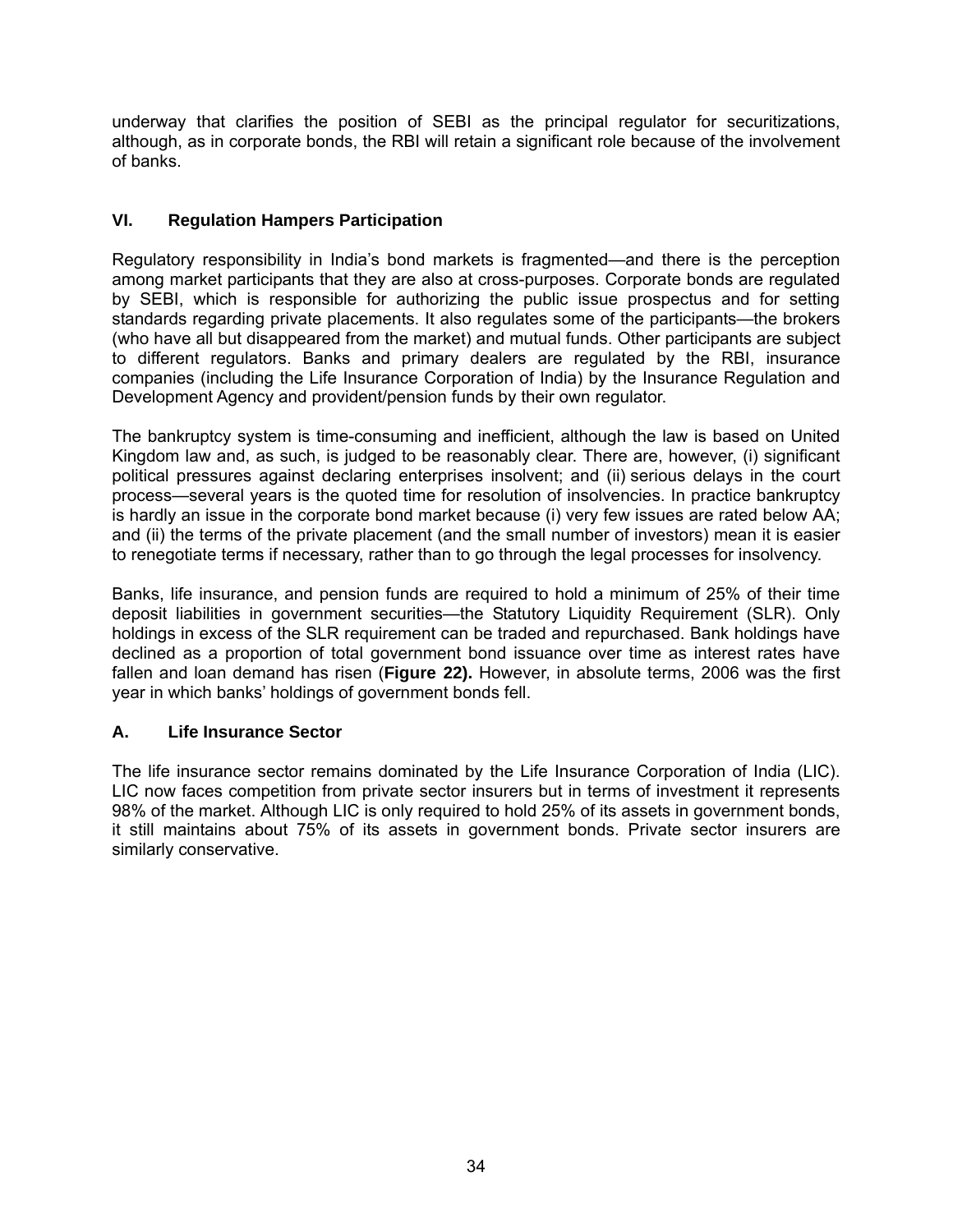

 **Figure 22: Holdings of Government Bonds by Investor Groups** (%, end-March)

Source: Reserve Bank of India.

#### **B. Pension Funds**

Also, pension funds tend to hold a larger percent of government bonds than required. The pension fund sector is mainly controlled by various state-run provident schemes. A new pension system based on individual accounts is being introduced, though the time of completion has not been published. Life insurers and pension funds are also constrained by legal mandates as to the proportion of corporate bonds and to quality and rating. Like banks, these investors tend to buy and hold, partly because that is their nature and partly because of the lack of liquidity. The current structure of investors includes many with heavy state involvement. In addition competition is limited—for example in the low-premium life business. These investors may lack the incentive (and the skills) to engage in more active investment strategies. Bond mutual funds in practice invest mainly in short-term instruments to match the short expected holding period of their investors.

The requirement to hold government bonds constrains liquidity by restricting the main liquidity traders to arbitrage transactions rather than directional trading. This means that the market tends to dry up in anticipation of a fall in interest rates because the natural suppliers of bonds cannot sell below their required holding level. It also ensures that the amount of government bonds held by mutual funds and other entities that are not required to hold a certain proportion of government bonds is small relative to the more static holdings of the banks, insurance companies, and pension funds.

There is likely to be a movement away from government bonds over the longer term, as the New Pension System (NPS) is implemented and as the private sector insurance companies gradually chip away the dominance of LIC. However, unless there is a change in the mandates of the state-controlled investors, the range and size of corporate bond investors will remain limited.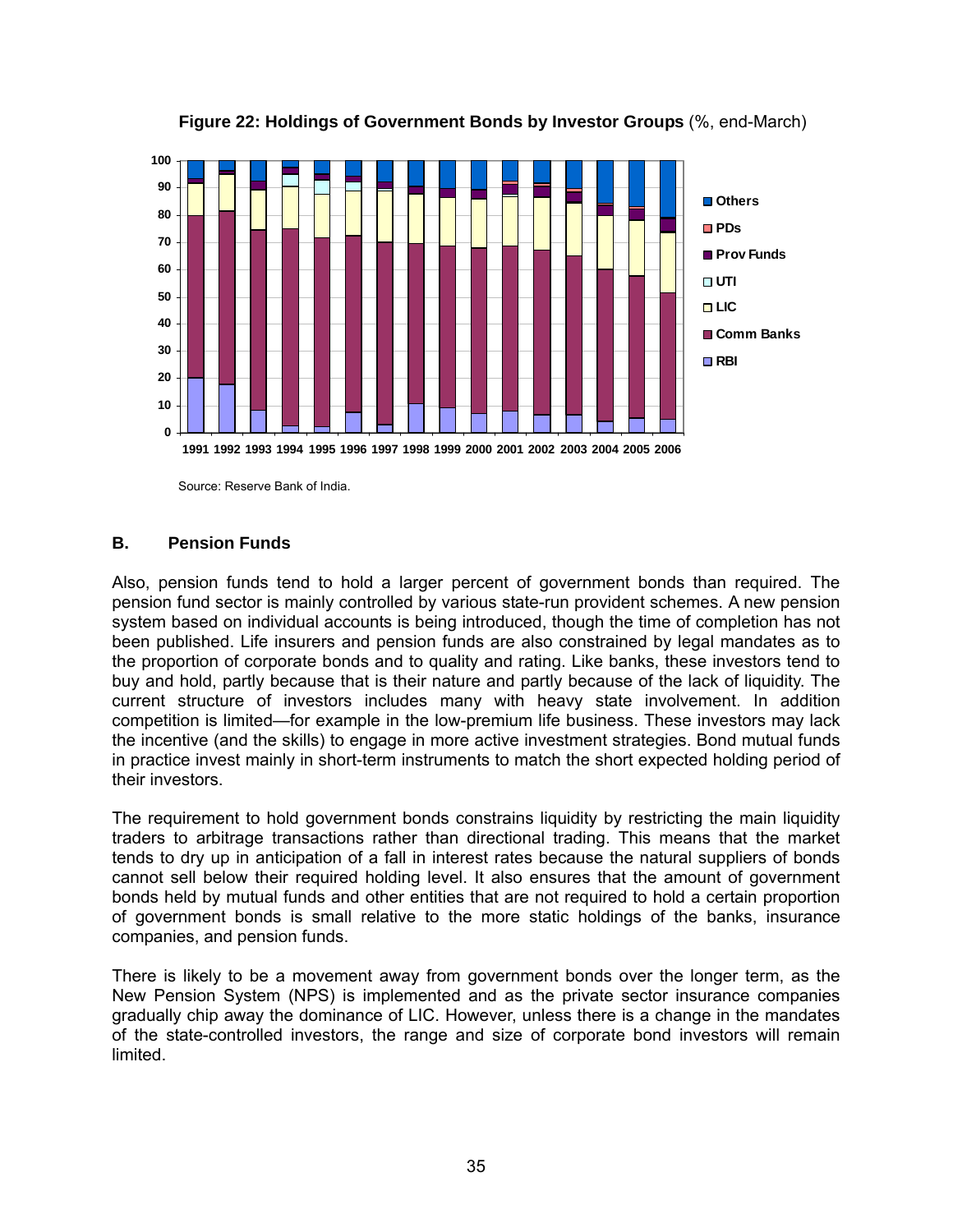# **C. Mutual Funds**

The mutual fund market has developed rapidly in India and is now almost exclusively private. Specialist "gilt funds" (which have access to the RBI liquidity facility) have been set up to invest exclusively in government securities.<sup>12</sup> However, the nature of the Indian bond mutual fund industry's customer base—largely corporates using mutuals for short-term treasury management—means that the bond funds are treated as money-market funds and must invest mostly in short-term bonds and bills.<sup>13</sup>

### **D. Foreign Investors**

Foreign fund managers wishing to invest in Indian debt securities must first apply to SEBI and gain an Foreign Institutional Investor (FII) certificate. Certificates are valid for 3 years and are renewable. FIIs in turn register individual sub-accounts for each investor for which they act. SEBI has introduced a number of reforms to smooth access for foreign investors:

- Fil status is not open to individuals, hedge funds, corporates, or to fund managers;
- FIIs can now undertake short-selling and stock borrowing/lending on par with domestic investors;
- Registration has been simplified; and
- FII status has been opened to non-resident Indians (NRIs).

There are currently 1,483 FIIs operating 4,474 sub-accounts as of September 2008. The number of FIIs has increased significantly over the years following the reforms—from 685 at end 2005—though the bulk of these are active in equities and derivatives rather than bond markets.

FIIs are also limited by SEBI in the amount they can invest and their investments are subject to monthly reporting. Currently there is an aggregate cap of USD5 billion of government debt and USD3 billion of corporate debt. The aggregate caps have been raised over time—twice during 2008 (from USD2.6 billion for government bonds and USD2 billion for corporate bonds. Individual FII/sub-accounts are allocated limits within the aggregate total permitted. Individual limits are allocated on a first come first serve basis up to a maximum currently at USD200 million. FIIs are required to fulfill their allocations within 15 days of the application being approved.

In addition to changes in the quantitative limits, FIIs have been subject to changes in the method of assessment. In January 2008, the methodology was changed to include investments in bond mutual funds, which meant that the total invested exceeded the aggregate limit. FIIs were restricted from further investment until their aggregate holdings were reduced to conform to the aggregate limit.

Although foreign investor access remains controlled, FIIs are increasingly important holders of domestic bonds and have become major players in equities*.* FIIs are allowed to invest in equities without any aggregate limit though subject to a reporting requirement and to maximum

 $12<sup>12</sup>$ Gilt funds, as they are conveniently called, are mutual fund schemes floated by asset management companies to invest exclusively in government securities.

 $13$  Corporate use of bond mutual funds developed when there was a tax exemption for income from bond mutual funds. The tax exemption has now been removed but the practice continues.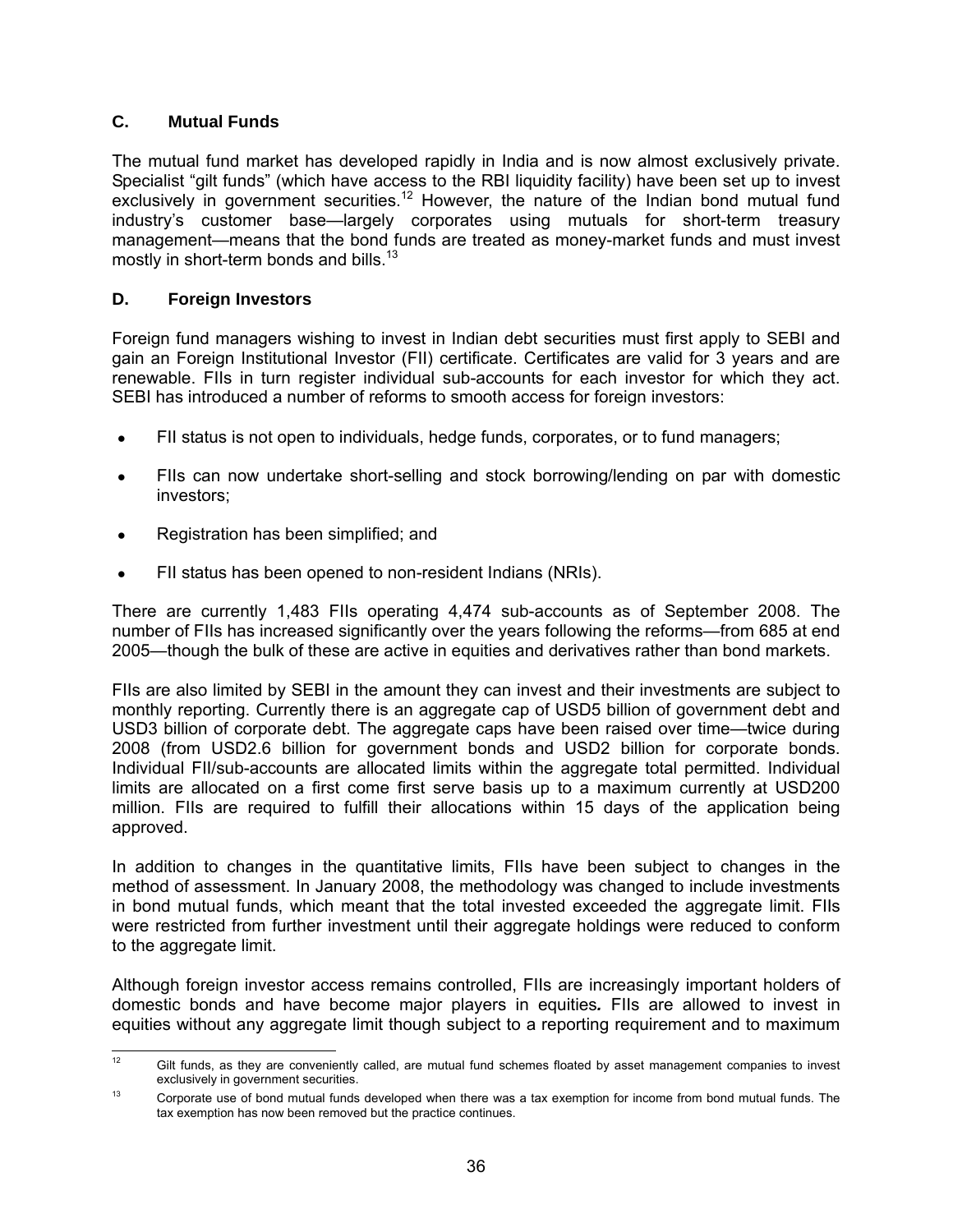percentage ownership limits (24% for most companies, 20% for public-sector banks). At the end of March 2008, foreign investors owned 15% of the shares of the companies in the BSE 500 (the main blue chip index). For comparison a recent survey has estimated that FII holdings of Indian equities were approximately 10 times the holdings of domestic mutual funds and indeed exceeded the combined holdings of domestic financial institutions, including mutual funds and insurance companies, retail and high-net worth investors.

Generally FIIs are permitted to invest in derivatives (including theoretically in bond-related derivatives—though these do not currently exist). SEBI has periodically imposed limits on FII derivative activities when it appeared that derivative use risked compromising other policy objectives such as limits on foreign ownership.

Historically FIIs have not been attracted to Indian debt markets. But the rapid economic growth and improvement of India's sovereign rating have led to FIIs to become increasingly invested in Indian debt markets—both government and corporate. Again, corporate bond holdings exceeded the permitted aggregate total in January 2008 (albeit because of an unexpected change in the calculation methodology). At end June 2008, FII domestic debt holdings totaled USD3.87 billion, up from USD2.29 billon at the start of the year (the total permitted investment is USD8 billion).

### **E. Investor Diversity**

Arguably the availability of a wide pool of investors is the most significant factor in driving market development. Regulators often focus primarily on infrastructure and regulatory development—as these are relatively easy to improve and non-controversial. However, infrastructure and regulation are necessary but not sufficient to make a market. Rather, the existence of supply and demand from investors and issuers is the key requirement. The need for investor diversity is recognized by most regulators, but there is a tendency to see growth of the market as a substitute for diversity, which it is not. Merely increasing the size the market and the number of investors with similar investment strategies merely increases herd behavior—one that characterizes many less-developed markets. Nor is the lack of diversity in bond markets likely to be addressed by encouraging retail participation. While retail investors can provide a useful counterpoint in equity and derivative markets, their influence in bond markets is unlikely to be significant.

Many markets have received a major development stimulus from foreign investors. Typically foreign investors are seen as a source of funds but they are also catalysts for more general development. Foreign investors are an important element in building investor diversity and encouraging participation tends to lead to significant improvements in the local market. There are many reasons for this:

- Most obviously foreign investors command extremely large liquid pools of assets and so can add significantly to local market liquidity. They operate on global strategies that are less sensitive to short-term local issues—making them valuable contrarian investors.
- They are likely to be accustomed to following active trading strategies in home markets and will try to do the same in emerging markets. Also, their global business means their trading strategies will be partly driven by external factors—such as exchange rates and comparative economic performance—which brings a new dimension into local markets.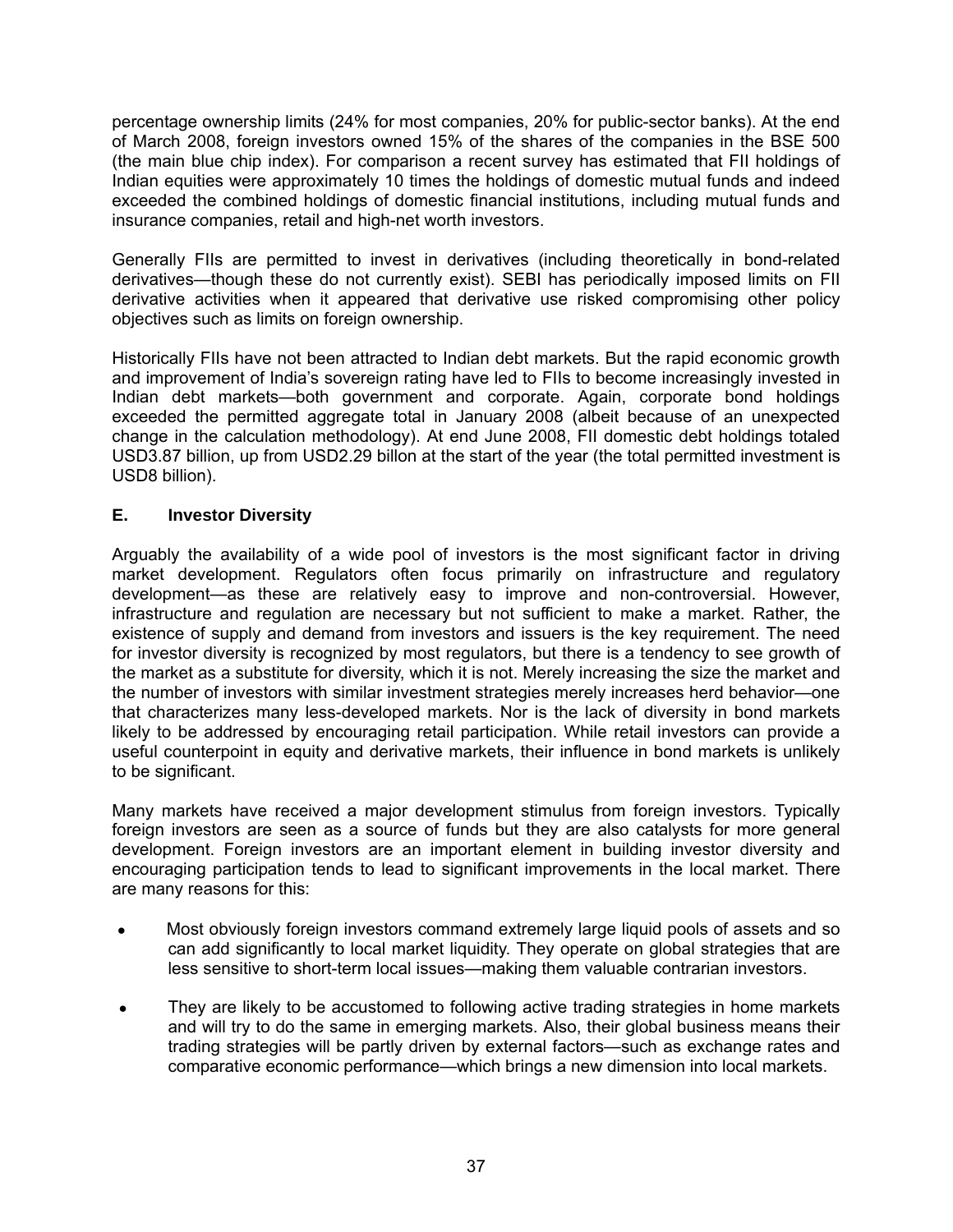- There is also diversity in investment horizons. This particularly holds when local institutional investors are poorly developed—as is true in many developing Asian markets—and markets are therefore driven by speculative retail investors. However the willingness of foreign investors to take a long-term view is highly sensitive to the treatment they receive. Arbitrary and discriminatory treatment of foreign investors will encourage them toward a "hot money" strategy.
- Foreign investors often have skills and experience that are lacking in local markets. Exposure of local practitioners to foreign investors tends to lead to skill improvements and to better regulatory decisions.
- Foreign investors will tend to push strongly for innovations such as the introduction of derivatives—often they will have access to OTC derivatives on local assets traded in offshore centers. Unless local firms are permitted access to derivatives—ideally through developing a local market—they will trade at a disadvantage and so will reinforce the pressure from foreign firms.

# **VII. Rationalizing Regulatory Structures**

Rationalizing and consolidating the regulatory and supervisory structure of India's local currency bond market could contribute to spurring innovation, economies of scale, liquidity, and competition. After years of strong economic growth, and financial market development, India's financial sector is at a turning point. The regulatory and financial supervisory framework plays an important role in developing a vibrant, local currency bond market and financial markets generally. Streamlining regulatory structures to lessen regulatory inconsistencies, gaps, overlaps, and arbitrage can help ensure a level playing field by making players report to the same regulator regardless of size or ownership. It can also help regulatory systems adapt to increasing globalization and rapid innovation of new financial instruments. Substantial efficiencies can thus be gained allowing economies of scale, improved liquidity, and increased competition and innovation.<sup>14</sup> Recent events in global markets have also served to emphasize the systemic risks that can arise from inconsistencies between, for example, the regulation of assets with similar risks but with different types of entities.

# **A. Measures to Address Bond Market Liquidity**

Deep and liquid bond markets provide a safety valve when access to bank credit tightens—by providing an alternative source of financing. To address the lack of bond market liquidity, authorities could (1) relax exchange controls on bonds to facilitate investment by foreign investors and broaden the domestic investor base; (2) ease investment mandates on contractual savings institutions that encourage funds to hold bonds to maturity; (3) develop exchange and OTC derivatives and swap markets; and (4) consolidate the outstanding stock of government bonds.

#### **1. Relax exchange controls on bonds to facilitate investment by foreign investors and broaden the domestic investor base.**

 $14$ There is no perfect regulatory system. The problems with Northern Rock in the United Kingdom are being attributed to the fact that the United Kingdom had moved to a single supervisor, the Financial Services Authority (FSA), with the monetary authority having no supervisory powers. At the same time, the Bear Stearns debacle in the United States is being attributed to the absence of a single supervisor. What is essential is effective cooperation between all the concerned authorities, which transcends the specifics of organizational architecture.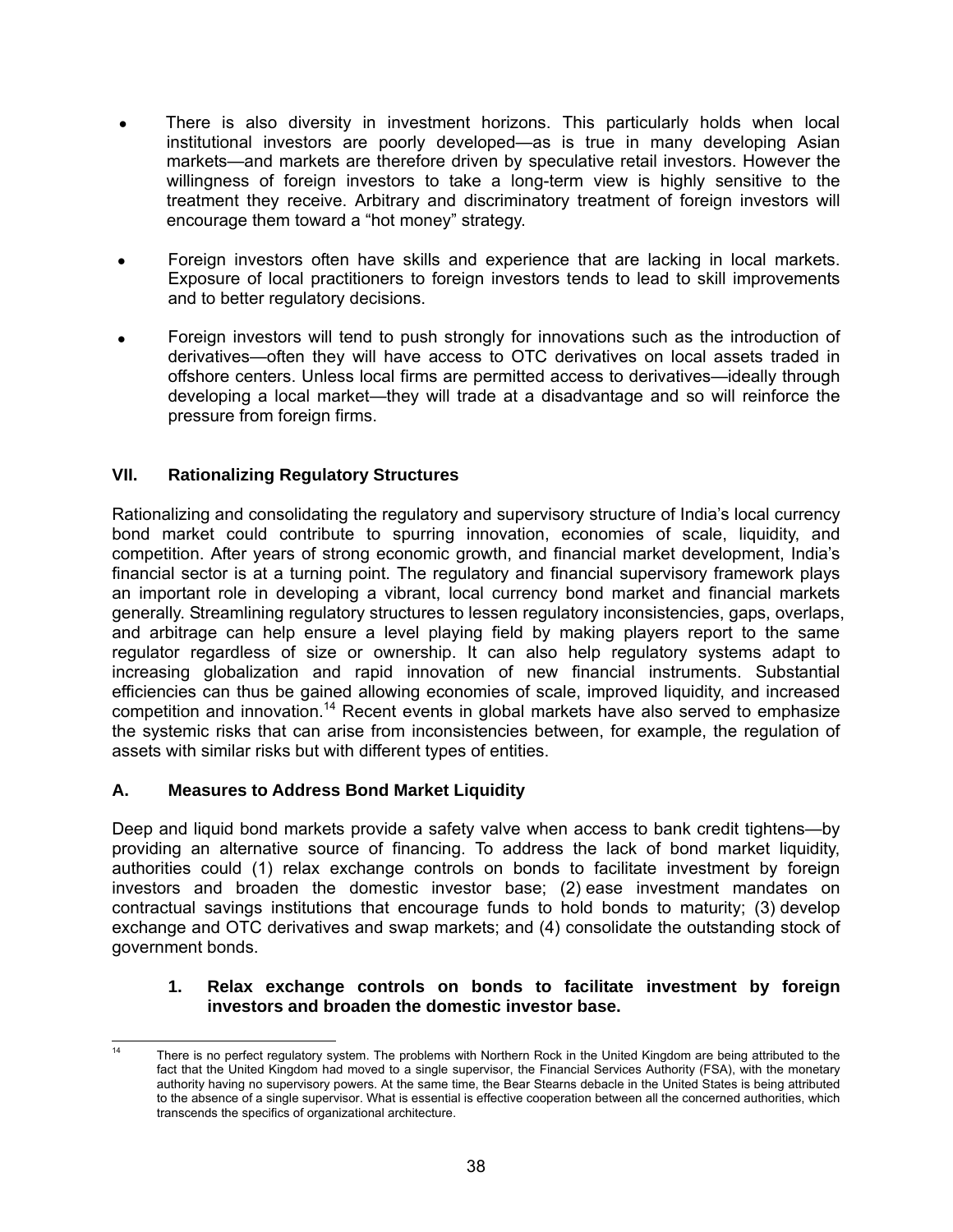The restriction on foreign holdings of bonds is anomalous, in that it is more onerous than the corresponding restrictions on foreign investment in equities, on foreign direct investment, and on foreign investment in derivatives. The potential benefit achieved by allowing more foreign interest—especially trading interest—would encourage greater liquidity and investor diversity in the government bond market. Recently the RBI has repeatedly relaxed the restrictions during 2008 substantially increasing the aggregate holdings permitted for foreign investors. However, indications are that foreign investors have not taken up the allowances of corporate debt available to them. The limitations and distortions in the market have forced some Indian corporate issuers with a global presence who want access to foreign investors have to issue in the Euromarket or elsewhere rather than domestically. This contributes to further fragmenting already limited liquidity.<sup>15</sup>

### **2. Ease investment mandates on contractual savings institutions to hold bonds to maturity.**

Banks are active traders of government bonds but the SLR limit means that a considerable part of their stock of assets cannot be traded. The result is to reduce the profitability of the banking system. Institutional investors are the main support for corporate bond markets in most jurisdictions. Life insurance and pension sector institutions are subject to strict investment mandates, which means their ability to invest in non-government debt instruments is limited. To avoid the risks of a too-rapid easing of investment mandates, relaxation should be controlled and phased. The Patil Committee recommends using risk-based guidelines. However, such guidelines can only be useful when the relevant skill set within the institution is at an appropriate level and the historic data on risk is available.

# **3. Develop derivatives and swaps markets.**

Bond market liquidity is not necessarily about trading itself, but in using risk management tools to alter the risk profile of a portfolio. However, tools such as derivatives, bond lending and borrowing, repurchase agreements (repos) and swaps, as well as OTC credit derivatives and credit insurance, are not available in the bond market. Developing derivatives and swap markets is a critical measure for broadening the investor base and for increasing liquidity in both government and corporate bond markets. It is also crucial to funding massive infrastructure investment needs and providing corporations with the tools they need to manage the risks associated with India's financial globalization. These markets allow a wider dispersal of risk as derivatives and swaps help reduce costs, enhance returns, and allow investors to manage risks with greater certainty and precision. Derivative and swap markets also help address exchange and interest rate risks. The development of these markets needs to be underpinned by improving regulatory, legal, and infrastructure frameworks.

Discussions about reintroducing exchange-traded derivatives have focused on the technical aspects. It has been proposed that bond indexes—both corporate and government—be created and futures and options on the same be introduced along the same lines of what has been permitted in equity. The possibility of introducing exchange traded single bond futures and exchange traded credit derivatives is also being explored. In the February 2008 budget speech, the Finance Minister proposed to develop derivative markets by:

• launching exchange-traded currency and interest rate futures; and by

 $15$ 15 Foreign institutional investors are required to be registered with SEBI.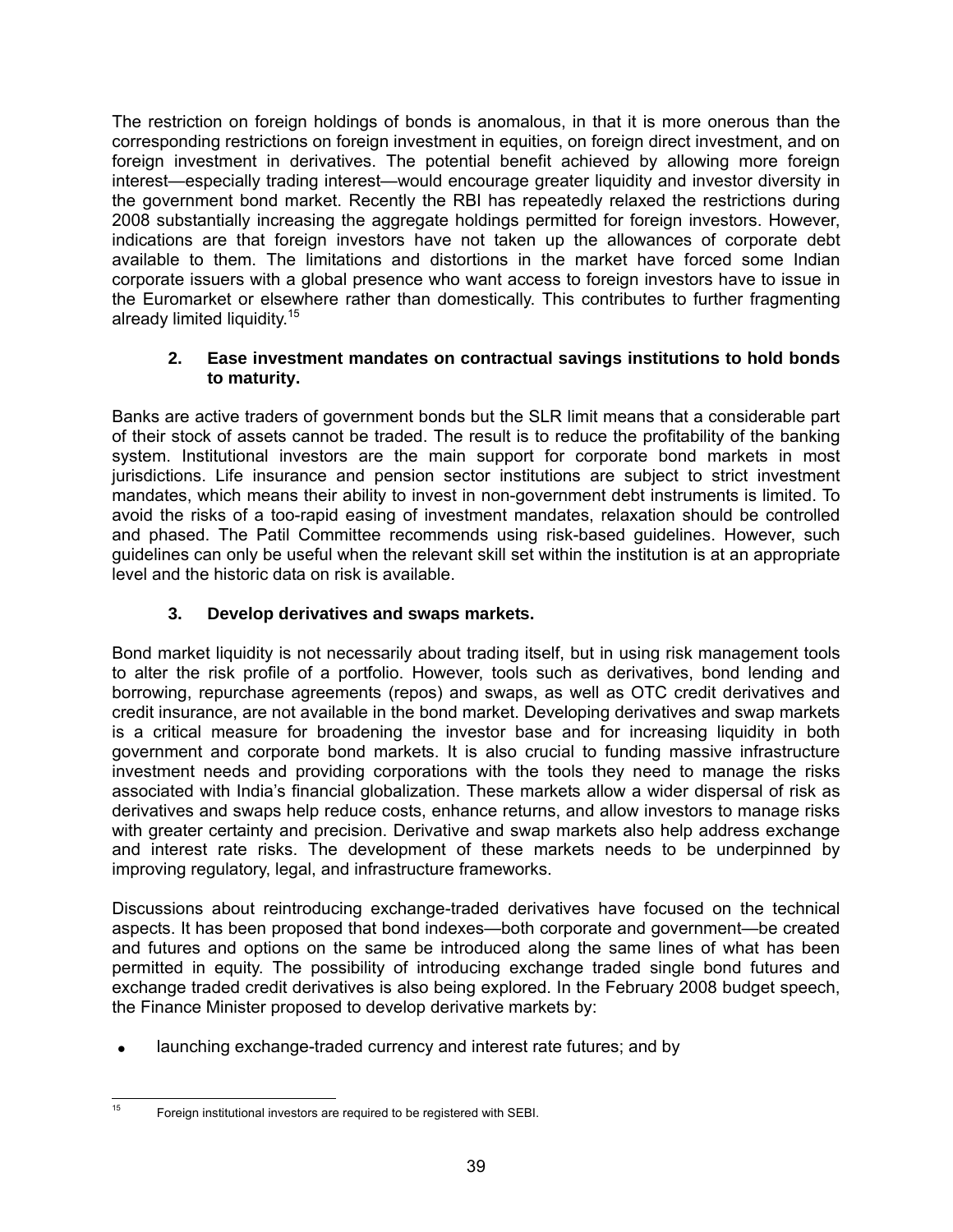• developing a transparent credit derivatives market with appropriate safeguards.

However, sentiment in India has been moving against derivative markets—restrictions on commodity derivative markets and recent events in global credit derivative markets will probably reinforce that sentiment.

# **4. Consolidate the outstanding stock of government bonds.**

Despite some passive consolidation especially at the long end the government market remains fragmented with many relatively small stocks. There is now a budget provision to finance the consolidation of the outstanding stock of government bonds. RBI should thus move away from its policy of passive consolidation (which has not led to significant improvements in the number and size of issues) to a more active but market-driven retirement of small issues, with the aim of creating a limited number of large benchmark issues along the yield curve.

# **B. Measures to Develop the Corporate Bond Market**

Reforming stamp duty and disclosure for public offers are additional measures that can help develop the corporate bond market.

# **1. Reform the stamp duty.**

The stamp duty is a significant barrier to the development of both the corporate bond and securitization markets. Stamp duties are typically 0.375% for debentures and, as they are strictly ad-valorem, there is no volume discount.<sup>16</sup> The rate of duty varies depending upon location (various states have set their own rates). Recently official comments have suggested that individual states have agreed to waive stamp duties but this has yet to be announced as official policy. Rates also vary with the nature of the issuer; and with the nature of the initial purchaser (for example, promissory notes bought by commercial and some other banks are subject to only 0.1% duty, compared with 0.5% if issued to other investors). Interest payments are taxable as income and capital gains are taxable. The Patil report<sup>17</sup> recommends that there should be a uniform low rate across all states and that the maximum amount payable should be capped. Plans are being drawn up to address this but the timescale is unclear.

# **2. Reform disclosure for public offers of corporate bonds.**

Issuers consider the current process expensive and risky. Existing regulations could be reformed to allow for disclosures that are appropriate for public issues into a largely professional market by entities that are already well-known to the investment community. Regulations could also be changed to allow techniques such as shelf registration.<sup>18</sup> The public issue process is also unduly long to allow for postal submissions—a recent proposal by the RBI to allow online applications might help by shortening the time an issuer is on risk. SEBI proposals, when implemented, should address some of the burdensome nature of issuance by rationalizing disclosure requirements especially for companies already listed.

 $16<sup>16</sup>$ The stamp duty on secondary market transactions was removed for dematerialized stock transfers in 2000.

<sup>&</sup>lt;sup>17</sup> Report of the High Level Expert Committee on Corporate Bonds and Securitization (December 2005).

<sup>&</sup>lt;sup>18</sup> A registration of a new issue which can be prepared up to 2 years in advance, so that the issue can be offered quickly as soon as funds are needed or market conditions are favorable.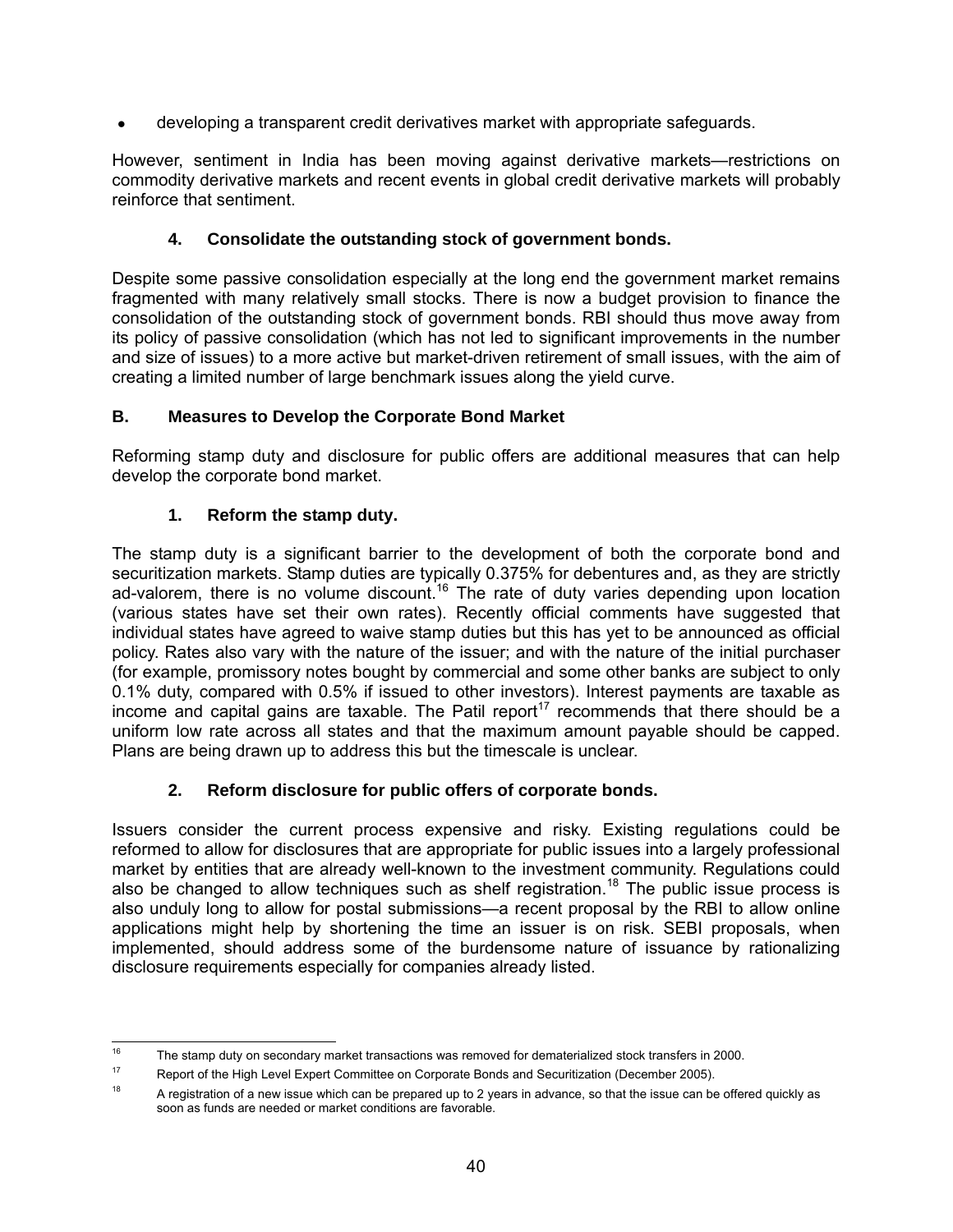#### **VIII. Conclusion: Learning from Neighbors**

As markets develop, there is a lot to be learned from sharing experience with other financial centers. While this is widely practiced in equity markets information sharing needs further development in the bond markets. Every capital market has unique features derived from history, culture, and legal structures, but increasingly they also have common features. Equity markets, for example, now almost all follow some version of an electronic order display and execution system.

But too often, in learning from others, developing markets try to mimic the more advanced markets of Europe and North America. Structures that suit vast and complex markets in developed countries with greater variety of instruments and investors are less appropriate (or excessively expensive) for less-developed markets. There is thus a strong case for looking to neighboring emerging markets at similar stages of development for guidance. Doing so may suggest innovative solutions to problems that have been tried successfully in similar markets, provide support for local market innovations based on their success elsewhere, and allow markets to avoid other's mistakes.

India has developed a number of unique features in its bond market—for example its CBLO system and the successful electronic trading platform—which could usefully be studied by its neighbors, many of which suffer from limited repo markets or which have (like India) tried unsuccessfully to move bonds on to electronic platforms.

At the same time, in the development of its corporate bond market, India can no doubt learn from its neighbors' disclosure policies, bankruptcy processes, consolidation of government benchmark issues, and regulatory structures.

Bond market associations are also less well-developed than their equity market counterparts, which benefit from international gatherings and regional associations like the World Federation of Exchanges. The Asian Bond Markets Initiative could play an instrumental role in helping address this shortfall.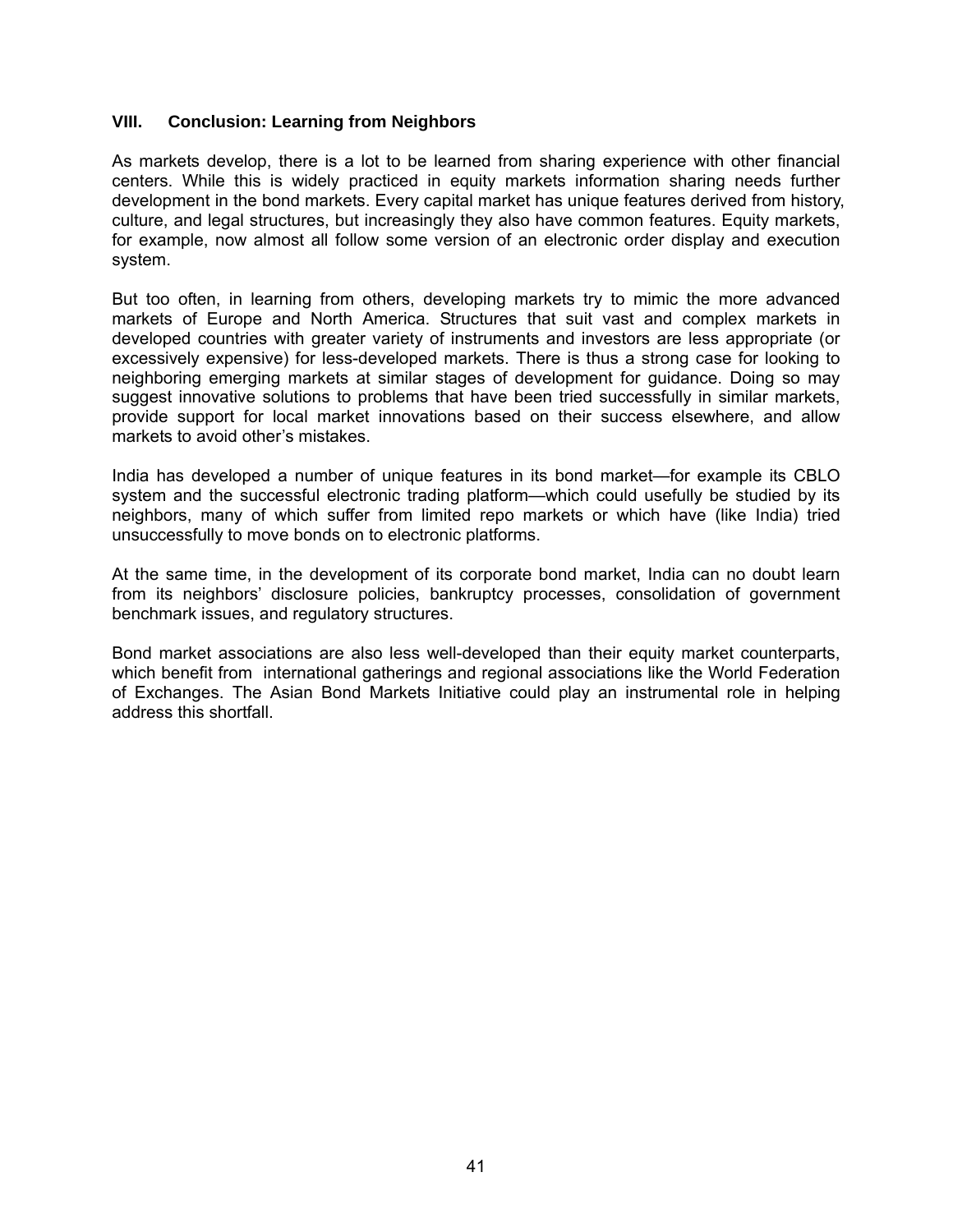#### **References**

#### **India related reports**

Asian Development Bank. 2001. *Development of a Secondary Debt Market.* Manila.

———. 2008. Are There Ways to Broaden Investor Diversity? *Asia Bond Monitor.* April. Manila.

Clearing Corporation of India Limited. *2007. Factbook 2007.* Mumbai.

———. 2008. *Monthly Bulletin.* July. Mumbai.

Government of India, Ministry of Finance. 2007. *Report of the High Level Expert Committee on Making Mumbai an International Financial Centre.* February. New Delhi.

———. Government of India, Ministry of Finance, Patil Committee. 2005. *Report of the High Level Expert Committee on Corporate Bonds* and Securitisation (*the Patil Report*). New Delhi.

———. Government of India, Ministry of Finance, Rajan Committee. 2008. *Report of the Committee on Financial Sector Reforms*. New Delhi.

Mohan, R. 2004. *A Decade of Reforms in Government Securities Market in India and the Road Ahead*. Reserve Bank of India. Mumbai.

———. 2006. *Recent Trends in the Indian Debt Market and Current Initiatives*. Reserve Bank of India. Mumbai.

Moody's Investors Service Inc. 2007. New Era for India's Economy Spurs Need for More Varied Debt Markets.

Nair, T. C. 2007. Development of the Corporate Bond Market in India: Tasks Ahead. *Securities and Exchange Board of India Bulletin.* August. Mumbai.

Reserve Bank of India*. Annual and Monthly Reports.* Various Issues*.* Mumbai*.* 

Securities and Exchange Board of India. 2008. *Developments in the Corporate Bonds and Securitisation Markets*—*An Update*. August. Mumbai.

Securities and Exchange Board of India. *Annual and Monthly Reports.* Various Issues*.* Mumbai.

#### **Non-India focused reports**

Asian Development Bank. 2007. *Technical Assistance for Supporting the Implementation of the Capital Market Development Master Plan (Thailand)*. Manila.

———. *Asia Bond Monitor.* Various Issues. Manila. Available at: http://asianbondsonline.adb. org/ administrative/abm\_overview.php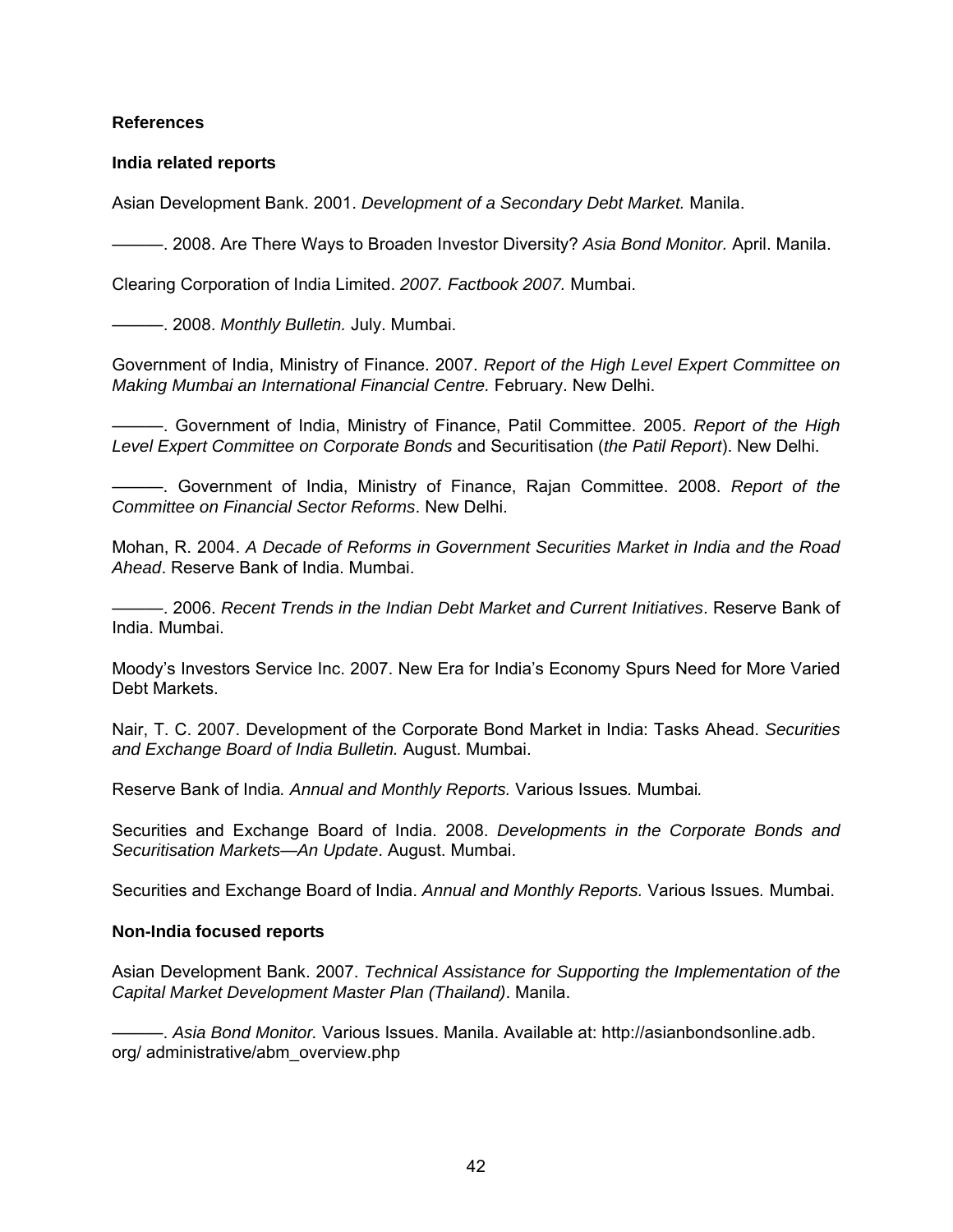Bank for International Settlements. 2006. *International Convergence of Capital Measurement and Capital Standards*. Basel.

*Eichengreen*, B. and P. Luengnaruemitchai. 2004. Why Doesn't Asia Have Bigger Bond Markets? *National Bureau of Economic Research Working Paper 10576.* New York.

Ghosh, S. R. 2006. *East Asian Finance – the Road to Robust Financial Markets*. World Bank. Washington, DC.

Harwood, A., ed. 2000. *Building Local Bond Markets - An Asian Perspective*. The World Bank: Washington, DC.

Herring, R. J. and N. Chatusripitak. 2000. The Case of the Missing Market: The Bond Market and Why It Matters for Financial Development. *Asian Development Bank Institute Working Paper 11.* Tokyo.

Jiang, G. and R. McCauley. 2004. Asian Local Currency Bond Markets*. Bank for International Settlements Quarterly Review.* June. Basel.

Dalla, I. 2002. *Harmonization of Bond Market Rules and Regulations in Selected APEC Economies*. Asian Development Bank. Manila.

Lejot, P., D. Arner, L. Qiao, M. Chan and M. Mays. 2003. Asia's Debt Capital Markets Appraisal and Agenda for Policy Reform*.* Hong Kong Institute of Economics and Business Strategy.

Lejot, P., A. Douglas and L. Qiao. 2004a. Making Markets: Reforms to Strengthen Asia's Debt Capital Markets. *Hong Kong Institute for Monetary Research Working Papers 13.*

———. 2004b. *Asia's Bond Markets: Reforms to Promote Activity and Lessen Financial Contagion*. Hong Kong University.

Nomura Research Institute. 2004. *Assistance for Developing Bond Markets (Vietnam – ASEAN)*.

Rhee G. 2004. The Structure and Characteristics of East Asian Bond Markets*.* In Ito, T. and Y.C. Park, eds. *Developing Asian Bond Markets*.

World Bank. 2004. Study on Korea's Corporate Bond Market and Its Implications on China's Bond Market Development. *World Bank Country Study Paper.* Washington, DC.

#### **Securitisation**

Bank for International Settlements. 2001. *Basel Committee on Banking Supervision—Asset Securitisation*. Consultative Document. Basel.

———. 2006. Securitisation in Asia and the Pacific: Implications for Liquidity and Credit Risks. *Bank for International Settlements Quarterly Review.* June. Basel.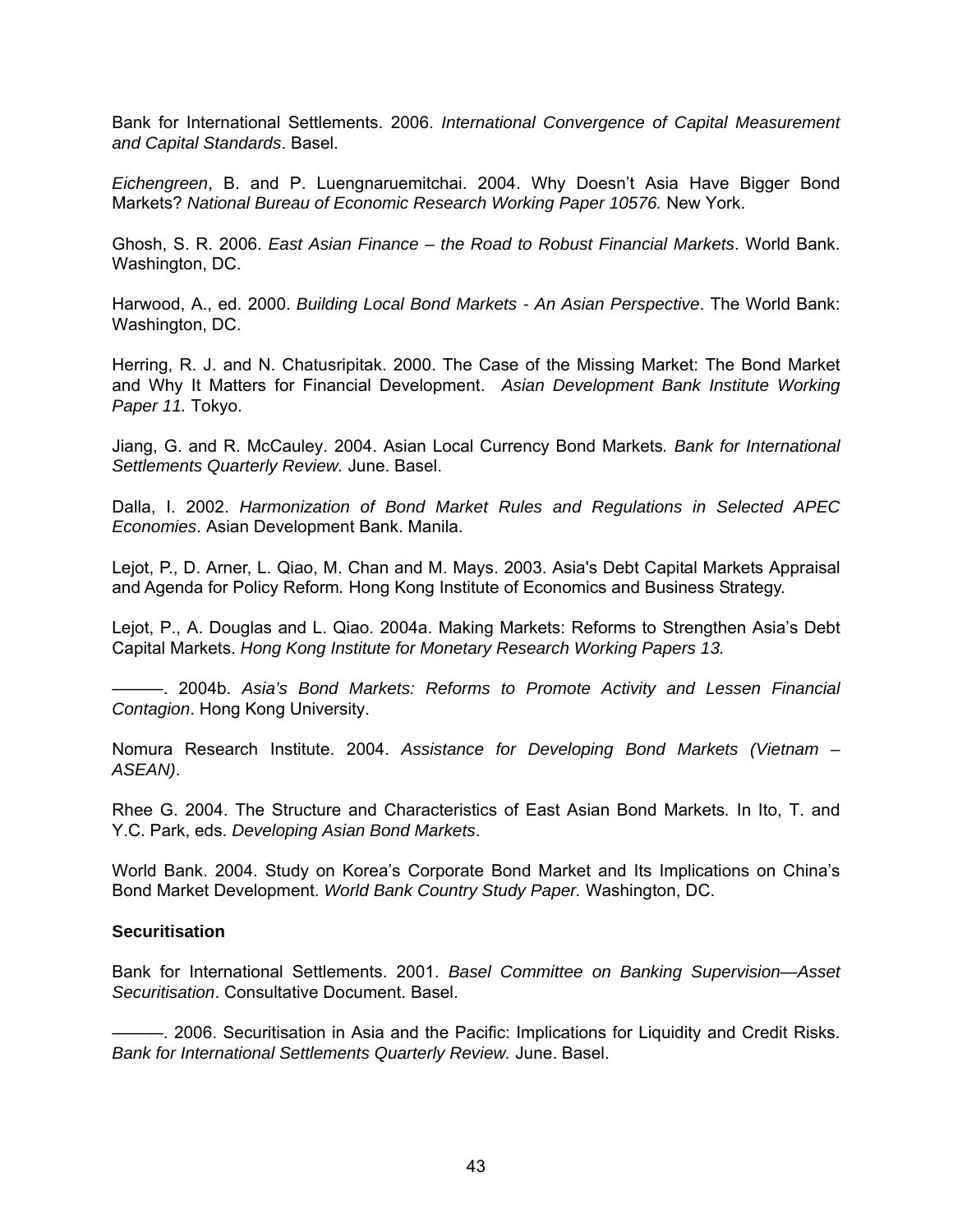Fitch Ratings. 2000. *Rating Securities Backed by Future Financial Cash Flows.* International Special Report. September.

Giddy, I. H. 2000. *Asset Securitization in Asia*. New York University.

Internet Content Rating Association. 2005. Update on Indian Structured Finance Market. New Delhi.

International Monetary Fund. 2003. *Assessing Public Sector Borrowing Collateralized on Future Flow Receivables.* Washington, DC.

Jackson, N. 2006. *Securitization of Remittances.* Inter-American Development Bank. Washington, DC.

Japan Bank for International Co-operation. 2007. The Structured Bond Market in Thailand*. Japan Bank for International Co-operation Research Paper No. 35*. Tokyo.

Jenkinson, T. and M. Firla-Cuchra. 2005. Security Design in the Real World: Why are Securitisation Issues Tranched? *Oxford Working Paper.* Oxford Saïd Business School. London.

Kethar, S. and D. Ratha. 2001. Securitization of Future Flow Receivables: A Useful Tool for Developing Countries. *Finance & Development.* March. International Monetary Fund. Washington, D.C.

Kothari, V. 2006. *Comments on RBI's Guidelines on Securitisation*. Available at: http://www.vinodkothari.com/

———. 2007. *Indian Securitisation - Regulatory and Market Scenarios.* Available at: www.vinodkothari.com/

Weaver, K. 2008. The Subprime Mortgage Crisis: A Synopsis. *Global Securitization and Structured Finance 2008.* Deutsche Bank.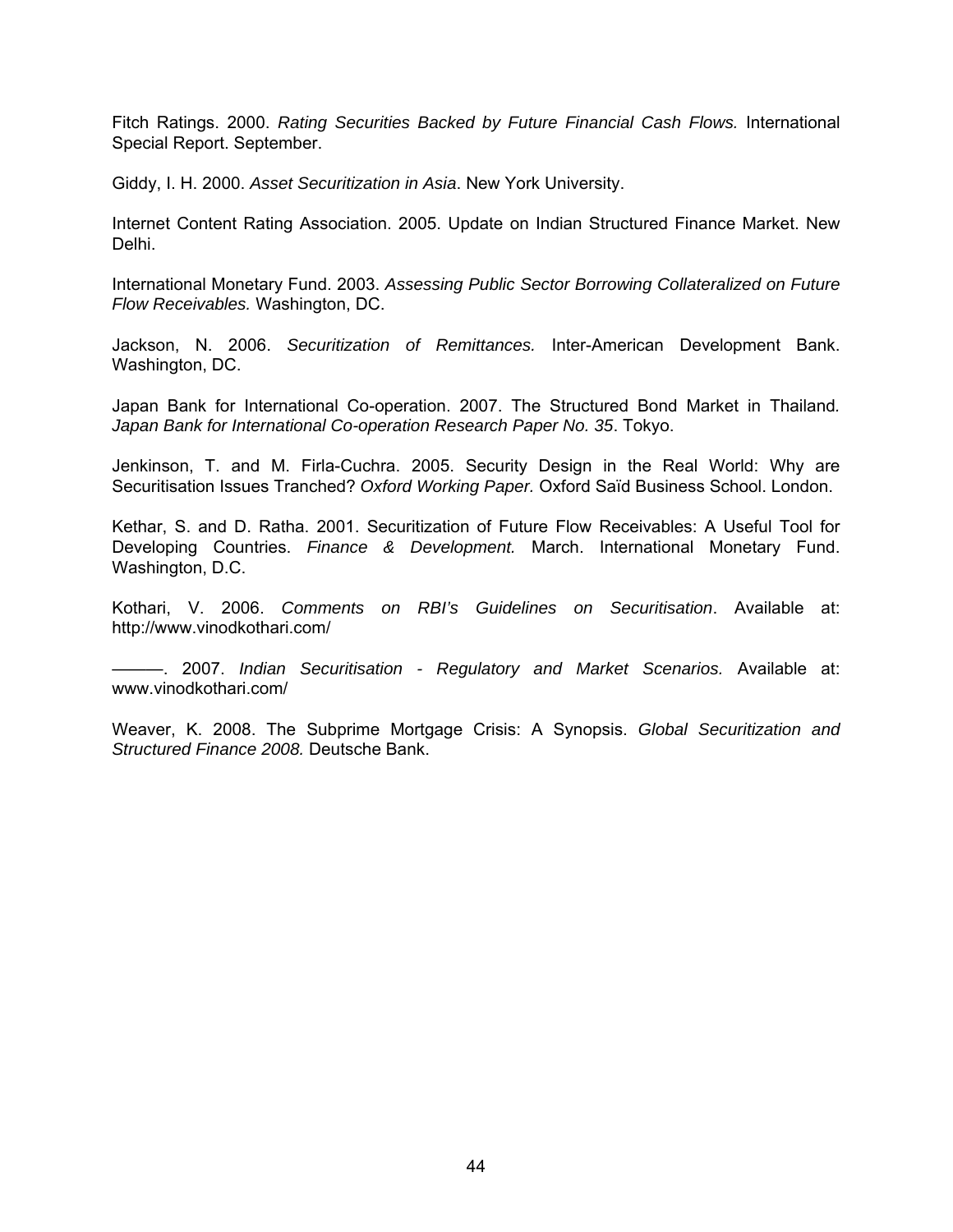#### **ADB Working Paper Series on Regional Economic Integration\***

- 1. "The ASEAN Economic Community and the European Experience" by Michael G. Plummer
- 2. "Economic Integration in East Asia: Trends, Prospects, and a Possible Roadmap" by Pradumna B. Rana
- 3. "Central Asia after Fifteen Years of Transition: Growth, Regional Cooperation, and Policy Choices" by Malcolm Dowling and Ganeshan Wignaraja
- 4. "Global Imbalances and the Asian Economies: Implications for Regional Cooperation" by Barry Eichengreen
- 5. "Toward Win-Win Regionalism in Asia: Issues and Challenges in Forming Efficient Trade Agreements" by Michael G. Plummer
- 6. "Liberalizing Cross-Border Capital Flows: How Effective Are Institutional Arrangements against Crisis in Southeast Asia" by Alfred Steinherr, Alessandro Cisotta, Erik Klär, and Kenan Šehović
- 7. "Managing the Noodle Bowl: The Fragility of East Asian Regionalism" by Richard E. Baldwin
- 8. "Measuring Regional Market Integration in Developing Asia: a Dynamic Factor Error Correction Model (DF-ECM) Approach" by Duo Qin, Marie Anne Cagas, Geoffrey Ducanes, Nedelyn Magtibay-Ramos, and Pilipinas F. Quising
- 9. "The Post-Crisis Sequencing of Economic Integration in Asia: Trade as a Complement to a Monetary Future" by Michael G. Plummer and Ganeshan Wignaraja
- 10. "Trade Intensity and Business Cycle Synchronization: The Case of East Asia" by Pradumna B. Rana
- 11. "Inequality and Growth Revisited" by Robert J. Barro
- 12. "Securitization in East Asia" by Paul Lejot, Douglas Arner, and Lotte Schou-Zibell
- 13. "Patterns and Determinants of Cross-border Financial Asset Holdings in East Asia" by Jong-Wha Lee
- 14. "Regionalism as an Engine of Multilateralism: A Case for a Single East Asian FTA" by Masahiro Kawai and Ganeshan Wignaraja
- 15. "The Impact of Capital Inflows on Emerging East Asian Economies: Is Too Much Money Chasing Too Little Good?" by Soyoung Kim and Doo Yong Yang
- 16. "Emerging East Asian Banking Systems Ten Years after the 1997/98 Crisis" by Charles Adams
- 17. "Real and Financial Integration in East Asia" by Soyoung Kim and Jong-Wha Lee
- 18. "Global Financial Turmoil: Impact and Challenges for Asia's Financial Systems" by Jong-Wha Lee and Cyn-Young Park
- 19. "Cambodia's Persistent Dollarization: Causes and Policy Options" by Jayant Menon
- 20. "Welfare Implications of International Financial Integration" by Jong-Wha Lee and Kwanho Shin
- 21. "Is the ASEAN-Korea Free Trade Area (AKFTA) an Optimal Free Trade Area?" by Donghyun Park, Innwon Park, and Gemma Esther B. Estrada
- \* These papers can be downloaded from: (ARIC) http://aric.adb.org/reipapers/ or (ADB) http://www.adb.org/ publications/category.asp?id=2805